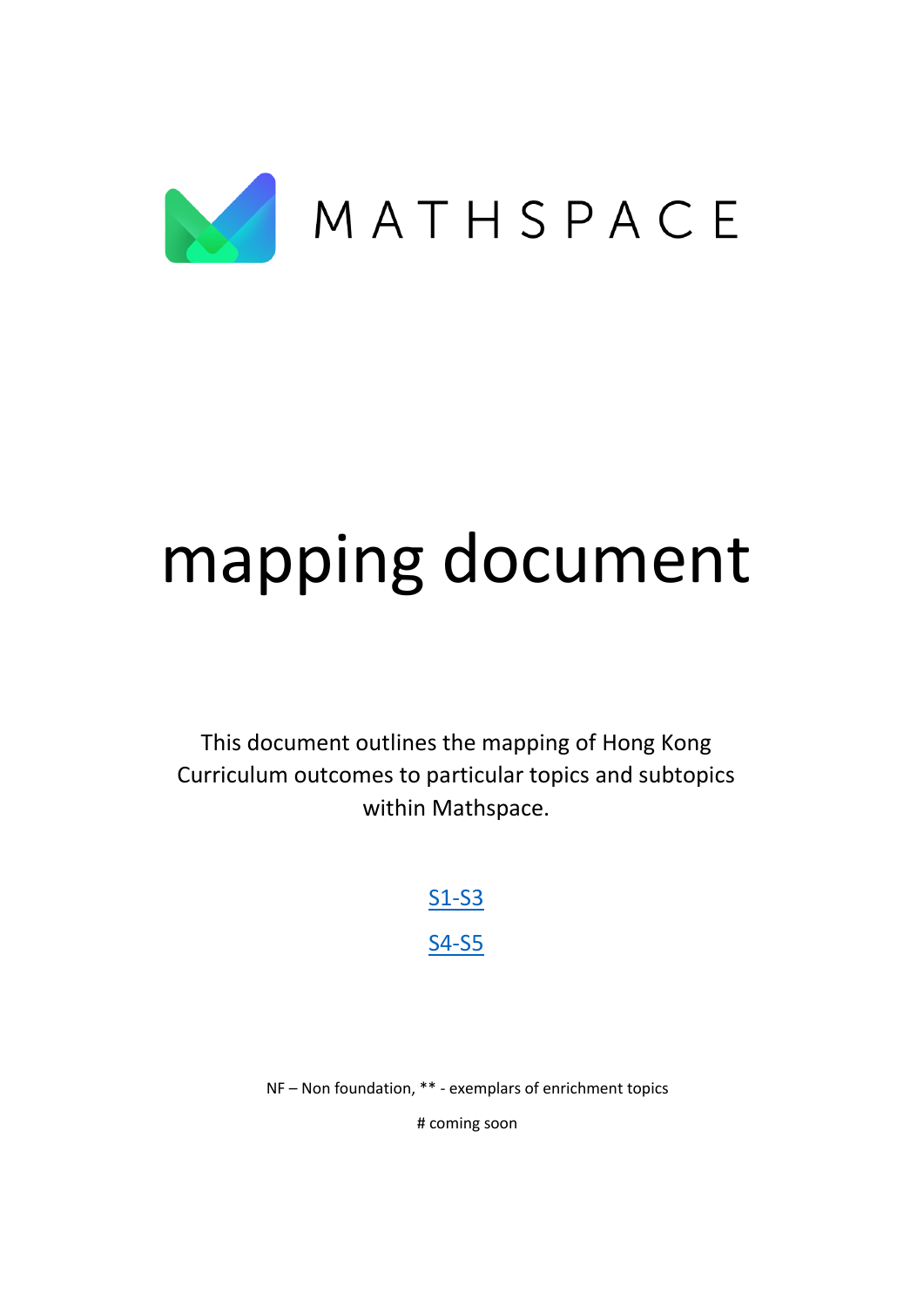### <span id="page-1-0"></span>**S1-S3 Syllabus**

| <b>Number</b><br>Using a Calculator for Whole Number<br><b>Mental Calculations</b><br>Using a Calculator for Fractions<br>Use a Calculator for Decimals<br><b>Roman Numerals</b><br><b>Egyptian Numbers</b><br><b>Binary Number System</b><br><b>Numbers with Different Bases</b>                                                                                                                                                                                                 | <b>Directed Numbers</b><br><b>Representation of Directed Numbers</b><br>Integer Number Line<br><b>Comparing Sizes of Integers</b><br>Negative Number Placement and<br>Opposites<br><b>Comparisons of Directed Number</b><br><b>Statements</b><br>Addition of Integers<br>Subtraction of Integers<br>Addition and Subtraction of Integers<br><b>Adjacent Signs</b><br>Multiplication of Integers<br>Division of Integers<br><b>Negative Squares and Cubes</b><br>Order of Operations<br>Order of operations with directed rational<br>numbers<br>Mixed Problems with Directed Numbers                                                                                                                                                                                            | <b>Approximation and Errors</b><br><b>Significant Figures</b><br>Introducing Scientific Notation<br><b>Scientific Notation I</b><br>Using a Calculator for Scientific Notation<br><b>Scientific Notation II</b><br>Error in Measurement<br><b>Estimation and Rounding</b><br>Estimation with Decimals (Investigation)<br><b>Estimating Percentages</b><br>Checking Reasonableness and<br>Calculations                                                                                                                                                                                     |
|-----------------------------------------------------------------------------------------------------------------------------------------------------------------------------------------------------------------------------------------------------------------------------------------------------------------------------------------------------------------------------------------------------------------------------------------------------------------------------------|---------------------------------------------------------------------------------------------------------------------------------------------------------------------------------------------------------------------------------------------------------------------------------------------------------------------------------------------------------------------------------------------------------------------------------------------------------------------------------------------------------------------------------------------------------------------------------------------------------------------------------------------------------------------------------------------------------------------------------------------------------------------------------|-------------------------------------------------------------------------------------------------------------------------------------------------------------------------------------------------------------------------------------------------------------------------------------------------------------------------------------------------------------------------------------------------------------------------------------------------------------------------------------------------------------------------------------------------------------------------------------------|
|                                                                                                                                                                                                                                                                                                                                                                                                                                                                                   | Using a Calculator for Directed Numbers                                                                                                                                                                                                                                                                                                                                                                                                                                                                                                                                                                                                                                                                                                                                         |                                                                                                                                                                                                                                                                                                                                                                                                                                                                                                                                                                                           |
| <b>Percentages</b>                                                                                                                                                                                                                                                                                                                                                                                                                                                                | <b>Interest and borrowing</b>                                                                                                                                                                                                                                                                                                                                                                                                                                                                                                                                                                                                                                                                                                                                                   | <b>Ratios and rates</b>                                                                                                                                                                                                                                                                                                                                                                                                                                                                                                                                                                   |
| Percentage of a Quantity<br>Percentage Composition<br>Percentage Change<br><b>Unitary Method</b><br>Best Buys and Discounts I<br>Best Buys and Discounts II<br><b>Business Applications of Percentages</b><br>Profit and Loss<br>Overtime and Extra Income<br><b>Commission and Other Income</b><br><b>Wages and Salaries</b><br>Wage Deductions and Net Income<br>Repeated Percentage Change<br>Deferred Payment Plans<br>Payment Methods<br>Using a Calculator with Percentages | Simple Interest<br>Compound Interest Introduction<br>Compound Interest - Compound<br>Variations<br>Compound Interest - Finding Other Values<br>Applicaions of Compound Interest -<br>Depreciation<br>Applications of Compound Interest -<br>Growth and Decay<br><b>Effective Interest Rates</b><br>Loans<br><b>Credit Cards</b>                                                                                                                                                                                                                                                                                                                                                                                                                                                 | Introduction to Ratios<br><b>Simplifying Ratios</b><br>Problems Using Equivalent Ratios<br>Ratio Tables<br>Dividing a Quantity into a Given Ratio<br>Simplifying Ratios with Numeric Terms<br>Simplifying Ratios with Algebraic Terms<br>Ratios with Fractions and Percents<br><b>Decimal Ratios</b><br><b>Applications of Ratios</b><br>Ratios and Proportion<br>Dividing a Quantity into a Given Ratio<br>Scales, Maps and Ratios I<br>Scales, Maps and Ratios II<br>Rates I<br>Rates II                                                                                                |
| <b>Number Patterns</b>                                                                                                                                                                                                                                                                                                                                                                                                                                                            | <b>Algebra I</b>                                                                                                                                                                                                                                                                                                                                                                                                                                                                                                                                                                                                                                                                                                                                                                | <b>Algebra II</b>                                                                                                                                                                                                                                                                                                                                                                                                                                                                                                                                                                         |
| Pictorial Representations of Algebra<br><b>Describing Number Patterns</b><br>Algebraic Expressions<br>Components in an expression<br>Laws of Arithmetic with Algebraic Terms<br>Substitution into Expressions<br><b>Algebraic Equations</b><br><b>Algebraic Conventions</b><br><b>Equivalent Expressions</b><br><b>Modelling Algebraic Expressions</b><br><b>Rules for Describing Sequences</b><br>Relationships between two Quantities<br>Table of values                        | Substitution into Algebraic Expressions I<br><b>Worded Problems</b><br>Addition and subtraction of Like Terms<br>Directed Numbers in Algebra I<br>Equations<br>Directed Numbers in Algebra II<br>Substitution into Algebraic Expressions II<br>Substitution to Complete Table of Values<br>Substitution into common formulas<br>Formulas arising from Substitution<br>Addition and subtraction of Algebraic<br>Terms<br>Multiplication of Algebraic Terms<br>Division of Algebraic Terms<br><b>Algebraic Fractions I</b><br>Distributive Law<br>Factorizing the HCF<br><b>Rewriting Expressions</b><br><b>Equivalent Expressions</b><br>Multi-step word problems (arithmetic<br>operations)<br>Multi-step word problems (averages and<br>percentages)<br>Algebra in Measurement | Simplifying expressions with grouping<br>symbols<br>Algebriac Fractions II<br>Algebraic Multiplication and Division<br>Using the Index Laws<br>Order of Operations I<br><b>Factorising Algebraic Factors</b><br>Problem Solving<br><b>Binomial Products</b><br>Order of Operations II<br>Factorising the HCF<br>Addition and Subtraction of Algebraic<br>Fractions<br>Multiplication and Division of Algebraic<br>Fractions<br>Mixed Operations with Algebraic<br>Fractions<br><b>Expanding Perfect Squares</b><br><b>Expanding Difference of two Squares</b><br>Miscellaneous Expansions |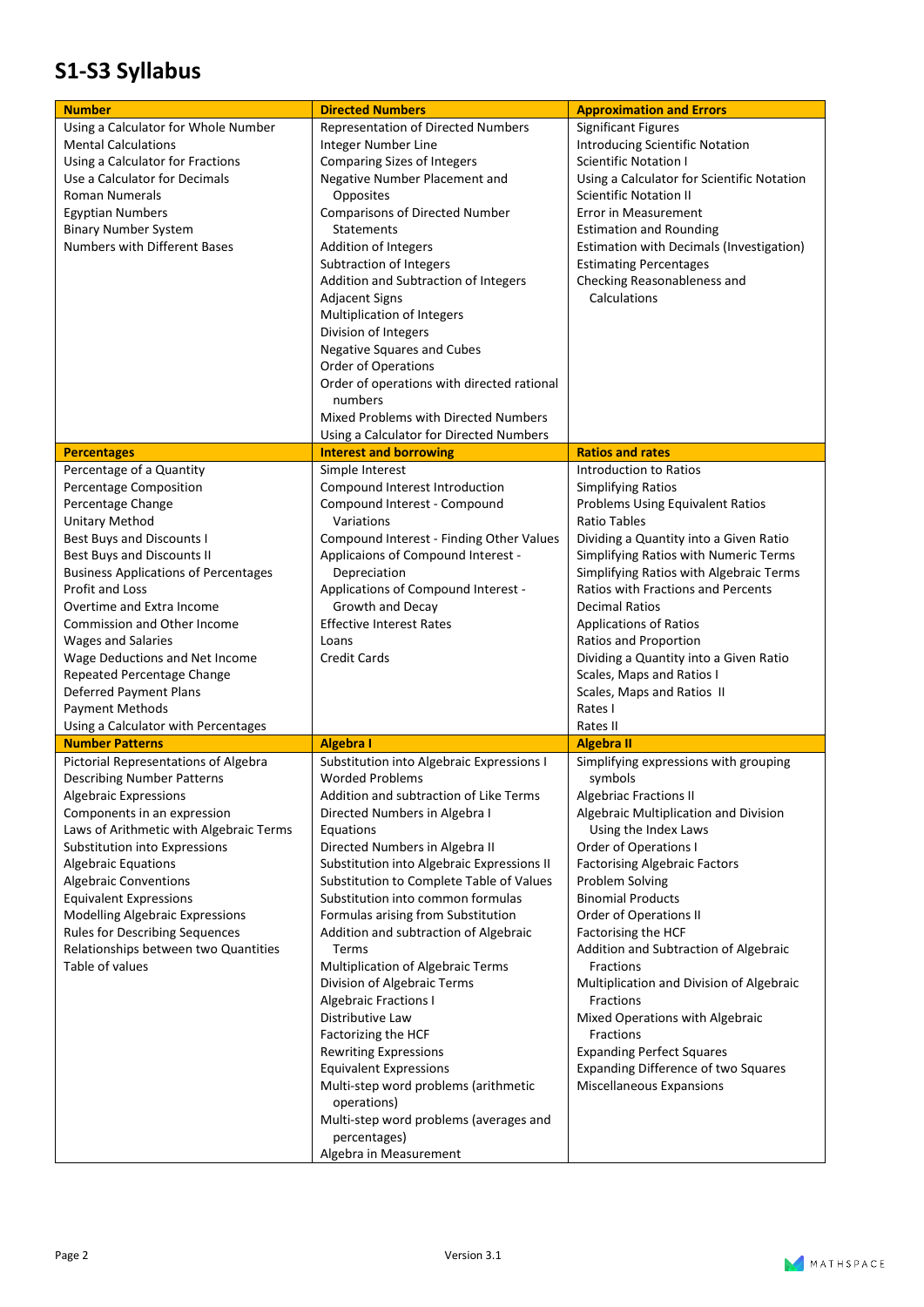| <b>Indices</b>                                                                                                                                                                                                                                                                                                                                                                                                                                                         | <b>Surds</b>                                                                                                                                                                                                                                                                                                                                                                                                                                                                                                                                                                                                                                                                                                            | <b>Equations</b>                                                                                                                                                                                                                                                                                                                                                                                                                                                            |
|------------------------------------------------------------------------------------------------------------------------------------------------------------------------------------------------------------------------------------------------------------------------------------------------------------------------------------------------------------------------------------------------------------------------------------------------------------------------|-------------------------------------------------------------------------------------------------------------------------------------------------------------------------------------------------------------------------------------------------------------------------------------------------------------------------------------------------------------------------------------------------------------------------------------------------------------------------------------------------------------------------------------------------------------------------------------------------------------------------------------------------------------------------------------------------------------------------|-----------------------------------------------------------------------------------------------------------------------------------------------------------------------------------------------------------------------------------------------------------------------------------------------------------------------------------------------------------------------------------------------------------------------------------------------------------------------------|
| <b>Index Notation</b><br>The Zero Index<br>Multiplication Law I<br>Multiplication Law II<br>Division Law I<br>Division Law II<br>Power of a Power<br>Further Application of Index Laws<br>Negative Indices I<br>Numerical Bases with Negative Indices<br>Numerical Bases with Negative Indices<br>(mult and division)<br>Numerical Bases with Negative Indices<br>(power of power)<br>Numerical Bases with Negative Indices<br>(mixed)                                 | Rationals and Irrationals<br><b>Approximating Irrational Numbers</b><br>Answers that result in irrational numbers<br><b>Rational and Irrational Operations</b><br>Exact answers VS decimal evaluations<br>Simplifying Surds<br>Addition and Subtraction of Surds<br>Multiplication and Division of Surds<br>Rationalising the Denominator<br>Using a Calculator for Surds                                                                                                                                                                                                                                                                                                                                               | <b>Number Sentences</b><br>Introduction to Equations<br>Values that Satisfy Equations<br><b>Balancing Equations</b><br><b>Backtracking</b><br><b>Building Expressions Using Backtracking</b><br>One Step Equations<br>Two Step Equations<br><b>Number Problems</b><br>Problem Solving with Equations<br><b>Identifying Patterns</b><br>Simple Number Problems<br>Keeping Equations Balanced<br><b>Simple Equations</b><br>Three Step Equations<br>Variables on both sides I |
| Mixed Index Laws<br><b>Negative Indices II</b><br>Multiplciation Law with Negative Indices<br>Division Law with Negative Indices<br>Power of Power with Negative Indices<br>Products and Quotients with Negative<br>Indices                                                                                                                                                                                                                                            |                                                                                                                                                                                                                                                                                                                                                                                                                                                                                                                                                                                                                                                                                                                         | Variables on both sides II<br>Problem solving with Equations<br>Solutions to Linear Equations<br><b>Comparing Linear Equations</b><br>Solve Equations with rational expressions<br><b>Equations involving Fractions</b><br>Formulae and Substitution<br>Changing the subject of a formula<br><b>Measurement Equations</b><br>Creating Equations with 1 Variable<br>Identities and Equations                                                                                 |
| <b>Inequalities</b>                                                                                                                                                                                                                                                                                                                                                                                                                                                    | <b>Systems of Equations</b>                                                                                                                                                                                                                                                                                                                                                                                                                                                                                                                                                                                                                                                                                             | <b>Sequences</b>                                                                                                                                                                                                                                                                                                                                                                                                                                                            |
| Introduction to Inequalities<br>One Step Inequalities<br>Two Step Inequalities<br>Problem Solving with Inequalities<br>Identifying Solutions to Inequalities in<br><b>Two Variables</b><br>Three Step Inequalities<br>Compound Inequalities#                                                                                                                                                                                                                           | Introduction to Simulataneous Equations<br>The Graphical Method<br>The Substitution Method<br>The Elimination Method<br>Problems with Simultaneous Equations<br>Mixed Problems on Systems of Equations<br>Creating Inequalities with 2 Variables                                                                                                                                                                                                                                                                                                                                                                                                                                                                        | Introduction to Sequences<br>Introduction to Arithmetic Progressions<br>Introduction to Geometric Progressions<br><b>Fibonacci Sequence</b><br><b>First Order Linear Recurrences</b><br>Introduction                                                                                                                                                                                                                                                                        |
| <b>Linear Equations I</b>                                                                                                                                                                                                                                                                                                                                                                                                                                              | <b>Linear Equations II</b>                                                                                                                                                                                                                                                                                                                                                                                                                                                                                                                                                                                                                                                                                              | <b>Factorization</b>                                                                                                                                                                                                                                                                                                                                                                                                                                                        |
| The Number Plane<br><b>Interpreting Graphs</b><br><b>Horizontal and Vertical Lines</b><br>Identifying key features of Linear<br>functions<br>Points on a Line<br>Intercepts<br>Graphing Straight Lines from Intercepts<br>Input and Output tables from Graphs<br>Finding the Rule<br>Identifying Linear Equations - Graphs<br><b>Graphing Linear Equations from Ordered</b><br>Pairs<br>Solving Equations with Straight Lines<br><b>Practical Linear Relationships</b> | Unit Rates and Graphs<br>Comparing unit rates<br>Simple Proportional Relationships<br>Intercepts and The Intersection of Lines<br><b>Gradient of Horizontal and Vertical Lines</b><br>Gradient of a Line<br>Gradient from Two points<br>The Gradient Formula<br>Identifying Slope from Equation<br>Distances on the Plane (using Pythag)<br>The Distance Formula<br>The Midpoint of an Interval<br>Linear Relationships - graphs<br><b>Sketching Linear Graphs</b><br>Modelling Linear Relationships - graphs<br><b>Calculating Gradients</b><br>Parallel Lines I<br>Parallel Lines II<br>Perpendicular Lines<br>Intersections of Lines<br>Finding Linear Equations in Context<br>Geometrical Problems with Coordinates | Highest Common Factor<br>Difference of Two Squares<br>Perfect Squares<br>Grouping in Pairs<br><b>Monic Quadratic Trinomials</b><br><b>Miscellaneous Factorisations</b><br>Simplifying Algebraic Fractions<br>Factorising Algebraic Fractions (mult/div)<br>Factorising Algebraic Fractions (add/sub)<br>Complete the Square<br><b>Further Factorisations</b><br>Non-Monic Quadratic Trinomials<br>Factoring Sum and Difference of Cubes                                     |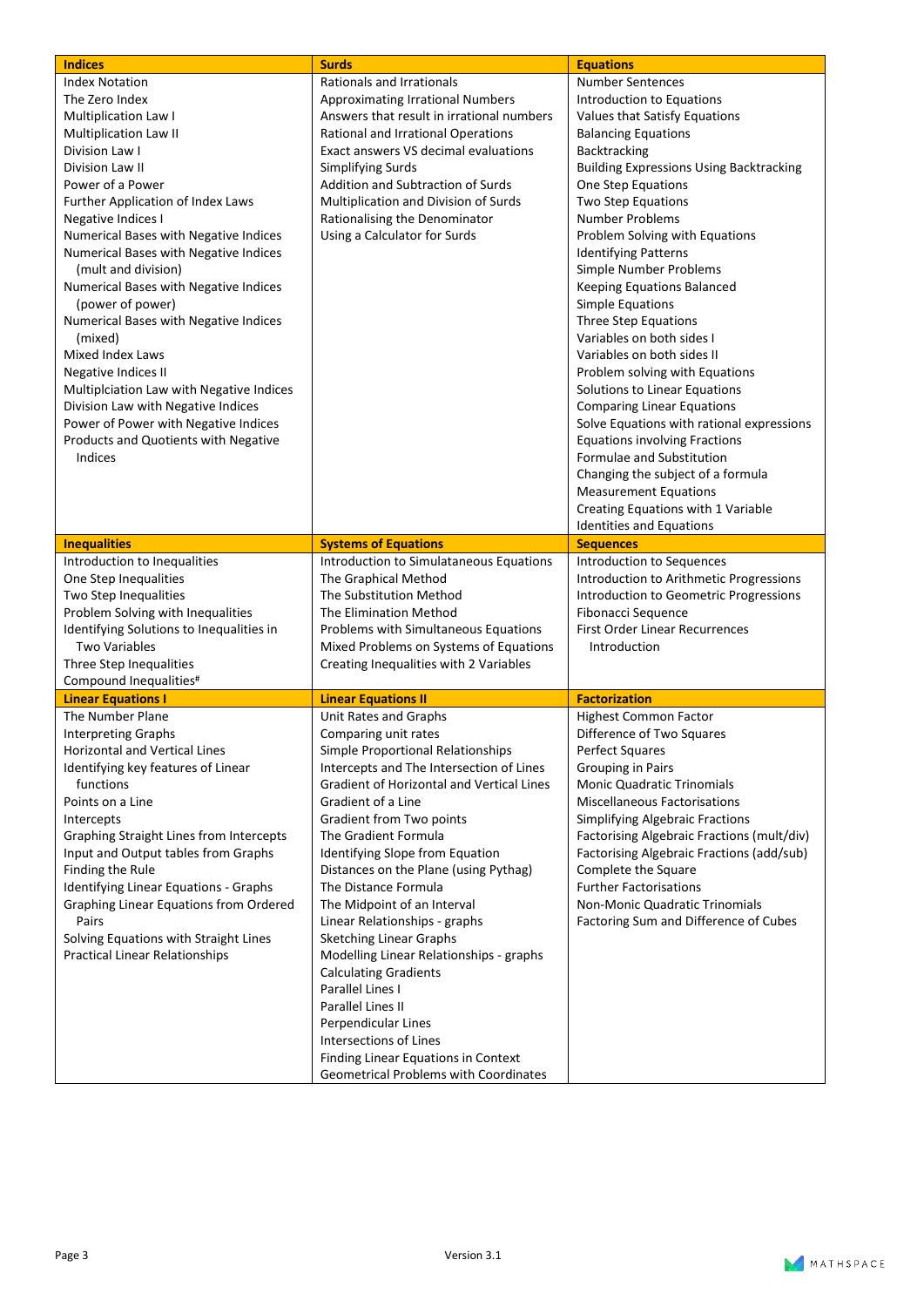| <b>Functions</b>                                             | <b>Measuring, Estimating and Units</b>                                                 |                                                                            |
|--------------------------------------------------------------|----------------------------------------------------------------------------------------|----------------------------------------------------------------------------|
| Describing functions                                         | Units to measure capacity, mass and                                                    | Measure, estimate, order and compare                                       |
| Defining Functions and Relations                             | length                                                                                 | objects                                                                    |
| <b>Evaluating Functions</b>                                  | Appropriate Units                                                                      | Measure, estimate, order and compare                                       |
| Polynomial curve sketching                                   | Units of capacity I                                                                    | temperature                                                                |
| <b>Polynomials</b>                                           | Units of Capacity II                                                                   | <b>Estimate Area</b>                                                       |
| Polynomials and Notation                                     | Appropriate Volume and Capacity Units                                                  | <b>Estimate Volume</b>                                                     |
| Addition and Subtraction of Polynomials                      | Units of Mass I                                                                        | <b>Mixed Unit Conversions</b>                                              |
| Multiplication of Polynomials                                | Units of Mass II                                                                       | Units resulting from a formula or graph                                    |
|                                                              | Units of Mass III                                                                      | Quantities, Units and Modelling                                            |
|                                                              | Appropriate Units of Mass                                                              | <b>Reasonable Units</b>                                                    |
|                                                              | Units of Length                                                                        | Converting Units Very large and small                                      |
|                                                              | Units of Measurement                                                                   | Accuracy in Measurement (upper and                                         |
|                                                              | <b>Units of Area Conversions</b>                                                       | lower bounds)                                                              |
|                                                              | Measure and estimate length of objects                                                 | <b>Accuracy and Precision</b>                                              |
|                                                              | <b>Estimate Lengths</b>                                                                | Error in Measurement                                                       |
|                                                              | Measure and estimate mass of objects                                                   | Dimensional analysis (construction of                                      |
|                                                              | Measure and estimate capacity of objects                                               | units)                                                                     |
|                                                              |                                                                                        |                                                                            |
| <b>Measurement</b>                                           | <b>Trigonometry</b>                                                                    | <b>Geometry</b>                                                            |
| Perimeter I                                                  | PYTHAG - The Right-Angled Triangle                                                     | Polygons                                                                   |
| Perimeter II                                                 | PYTHAG - Pythagorean Triads                                                            | <b>Classification of Solids</b>                                            |
| Introduction to Area<br>Area of Rectangles and Squares       | PYTHAG - Calculating Side Lengths Using<br>Pythagoras                                  | Faces, Edges and Vertices in Polyhedra<br>Nets of solids                   |
| Area of Triangles                                            | PYTHAG - Applications using Pythagoras                                                 | <b>Naming Angles</b>                                                       |
| Area of Parallelograms                                       | PYTHAG - Review (calculations and                                                      | Measuring, Estimating and Drawing Angles                                   |
| Area of Composite Shapes I                                   | applications)                                                                          | Angles at a Point & vertically Opposite Angles                             |
| Area of Composite Shapes II                                  | Sides of a Right-Angled Triangle                                                       | <b>Types of Triangles</b>                                                  |
| Exploring the area of special quadrilaterals                 | Ratio of Sides in Right-Angled Triangles                                               | <b>Types of Quadrilaterals</b>                                             |
| Area of Special Quadrilaterals                               | Trigonometric Ratios I                                                                 | Symmetry                                                                   |
| <b>Connecting Perimeters and Areas</b>                       | <b>Trigonometric Ratios II</b>                                                         | Lengths in Polygons on the Plane                                           |
| Area of Non Right Angle Triangles<br>Parts of a Circle       | Trigonometric Ratios with Exact Values<br><b>Calculating Trigonometric Expressions</b> | Constructing 3D Shapes (Investigation)<br><b>Visualising Solids</b>        |
| Circumference                                                | Finding Unknown Side Lengths Using Trig                                                | <b>Cross Sections of Prisms</b>                                            |
| Area of a Circle                                             | Ratios                                                                                 | Lines, Intervals and Rays                                                  |
| Area and Perimeter of Sectors                                | Finding Unknown Angles                                                                 | Angles on a straight line                                                  |
| Volume of Rectangular Prisms                                 | <b>Triangle Problems</b>                                                               | <b>Complementary and Supplementary Angles</b>                              |
| Volume                                                       | <b>Applications to Geometry</b>                                                        | Angles in Triangles                                                        |
| Volume of Prisms I                                           | Angles of Elevation and Depression                                                     | Interior and Exterior Angles of Polygons                                   |
| <b>Volume of Prisms II</b><br>Volume of Cylinders I          | Problems with Two Right-Angled Triangles<br>Applications to Real Life I                | Exterior Angle Sum and other Calculations<br><b>Cointerior Angles</b>      |
| Volume of Cylinders II                                       | Applications to Real Life II                                                           | <b>Alternate Angles</b>                                                    |
| Volume of Right Pyramids                                     | Trigonometry in 3D                                                                     | <b>Corresponding Angles</b>                                                |
| Volume of Right Cones                                        | Pythagoras in 3D <sup>#</sup>                                                          | Angles and Parallel Lines                                                  |
| Volume of Spheres                                            | <b>Applications Including Bearings</b>                                                 | Identifying Parallel Lines                                                 |
| Volume of Composite Solids I                                 | <b>Exact Trigonometric Values</b>                                                      | Constructions with a compass                                               |
| Volume of Composite Solids II                                | Trigonometric Equations - with Exact Values                                            | Angles in Quadrilaterals                                                   |
| Applications of Volume                                       | Trigonometric Equations - Complimentary                                                | Lengths in Quadrilaterals                                                  |
| Surface Area of Prisms I<br><b>Surface Area of Prisms II</b> | <b>Results and Ratios</b>                                                              | Properties of Quadrilaterals<br>Identifying Polygons from angle conditions |
| Surface Area of Cylinders I                                  |                                                                                        | Drawing and Recognising Shapes with                                        |
| Surface Area of Cylinders II                                 |                                                                                        | Properties (Investigation)                                                 |
| Surface Area of Right Pyramids and Cones                     |                                                                                        | Triangle problems                                                          |
| Surface Area of a Sphere                                     |                                                                                        | Angles in Triangles Revision                                               |
| Surface Area of Simple Composite Solids                      |                                                                                        | Angles and Lengths in Quadrilaterals Revision                              |
| Surface Area of Composite Solids                             |                                                                                        | Shapes in Fractal Geometry                                                 |
| Surface Area of Complex Composite Solids                     |                                                                                        | Symmetries in 3-D Shapes                                                   |
|                                                              |                                                                                        | Soma Cubes                                                                 |
|                                                              |                                                                                        | Angles on Parallel Lines Revision<br>Harder Angles on Parallel Lines       |
|                                                              |                                                                                        | Centres of Triangles <sup>#</sup>                                          |
|                                                              |                                                                                        | <b>Geometrical Calculations</b>                                            |
|                                                              |                                                                                        | <b>Deductive Proofs</b>                                                    |
|                                                              |                                                                                        | Proofs with Triangles                                                      |
|                                                              |                                                                                        | Proofs with Quadrilaterals                                                 |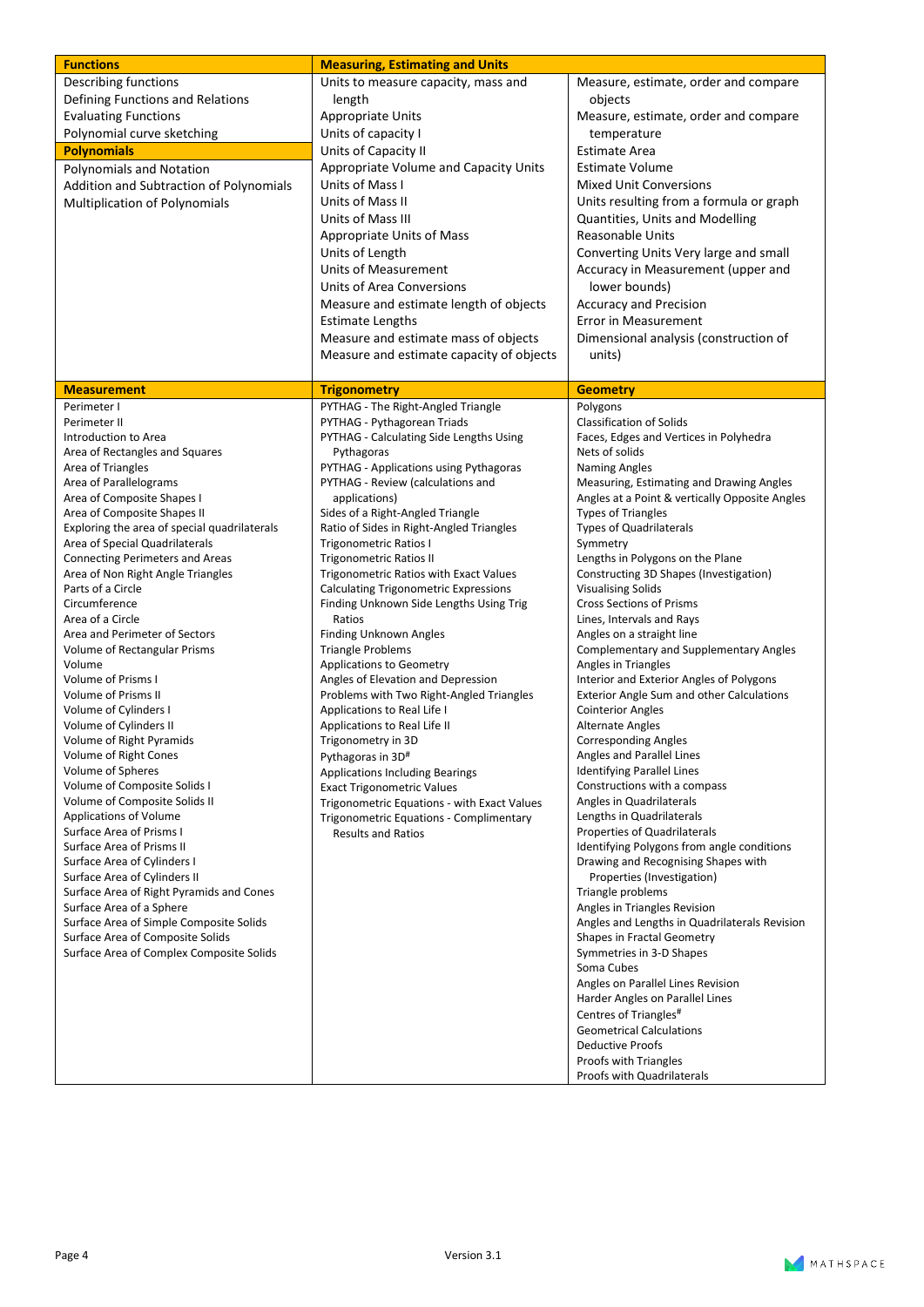| <b>Congruence and Similarity</b>          | <b>Probability</b>                                     | <b>Data Analysis</b>                                 |
|-------------------------------------------|--------------------------------------------------------|------------------------------------------------------|
| Translations on the Cartesian Plane       | Range of Probabilities                                 | Types of Data I                                      |
| Reflections on the Cartesian Plane        | <b>Describing Chance</b>                               | Practicalities of Obtaining Data                     |
| Rotations on the Cartesian Plane          | Sample Spaces                                          | <b>Statistical Questions</b>                         |
| <b>Combined Transformations on the</b>    | Probabilities as Rational Number                       | <b>Frequency Tables</b>                              |
| Cartesian Plane                           | Conducting Experiments (Investigation)                 | Grouped Data                                         |
| <b>Tesselations</b>                       | <b>Experimental Probability</b>                        | <b>Number of Observations</b>                        |
| Line and Rotational Symmetries            | <b>Theoretical Probability</b>                         | <b>Statistical Attributes</b>                        |
| Introduction to Congruence                | <b>Expected Outcomes</b>                               | Line, Conversion and Step Graphs                     |
| <b>Transformations and Congruence</b>     | Generating data for probability analysis               | <b>Stem and Leaf Plots</b>                           |
| Congruence in Triangles                   | (Investigation)                                        | Dot Plots                                            |
| Congruence in Quadrilaterals              | Venn Diagrams and Two Way Tables                       | Create and interpret column or bar                   |
| Simple Proofs for Congruence in Triangles | <b>Complementary Events</b>                            | graphs                                               |
| Find sides and angles with congruent      | Describing and/or events                               | Create and Interpret Histograms                      |
| relationships                             | Relative frequencies of And/Or events                  | <b>Travel Graphs</b>                                 |
| <b>Methods for Enlargements</b>           | tree diagrams                                          | Sector Graphs                                        |
| Enlargements, Ratio and Scale Factors     | Replacement and non-replacement                        | Divided Bar Graphs                                   |
| Introduction to Similarity                | probabilities                                          | Area Charts and Radar Graphs                         |
| <b>Transformations and Similarity</b>     | Using Frequency tables and graphs to                   | Back to back stem and leaf plots                     |
| Similarity in Triangles                   | estimate probabilities                                 | Histograms and Polygons                              |
| Using similarity proportion to solve      | <b>Expectation and Fair Value</b>                      | The Mean                                             |
| problems                                  | Mixed Questions on Probability                         | The Median                                           |
| Trigonometry and Similarity               | <b>Probabilities of Games</b>                          | Mode                                                 |
| <b>Conditions of Similarity</b>           | <b>Traffic Light Problems</b>                          | Range                                                |
| Area and Volumes of Similar Figures       | Decision Making using Probability                      | Mean, Median, Mode and Range                         |
|                                           | (Investigation)                                        | Centre or Spread?                                    |
|                                           | <b>Comparisons from Experiments</b><br>(Investigation) | How the shape affects choice of centre<br>and spread |
|                                           |                                                        | <b>Weighted Means</b>                                |
|                                           |                                                        | <b>Cumulative Frequency</b>                          |
|                                           |                                                        | Frequency Distribution for Grouped Data              |
|                                           |                                                        | Measures of Spread - Quartiles                       |
|                                           |                                                        | <b>Comparisons and Predictions</b>                   |
|                                           |                                                        | Comparing Sets of Data I                             |
|                                           |                                                        | Comparing Sets of Data II                            |
|                                           |                                                        | Real Life Data I                                     |
|                                           |                                                        | Real Life Data II                                    |
|                                           |                                                        | Statistics in the Media I                            |
|                                           |                                                        | Statistics in the Media II                           |
|                                           |                                                        | <b>Scatter Plots</b>                                 |
|                                           |                                                        | <b>Describing Statistical Relationships</b>          |
|                                           |                                                        | Step graphs                                          |
|                                           |                                                        | <b>Statistical Investigations</b>                    |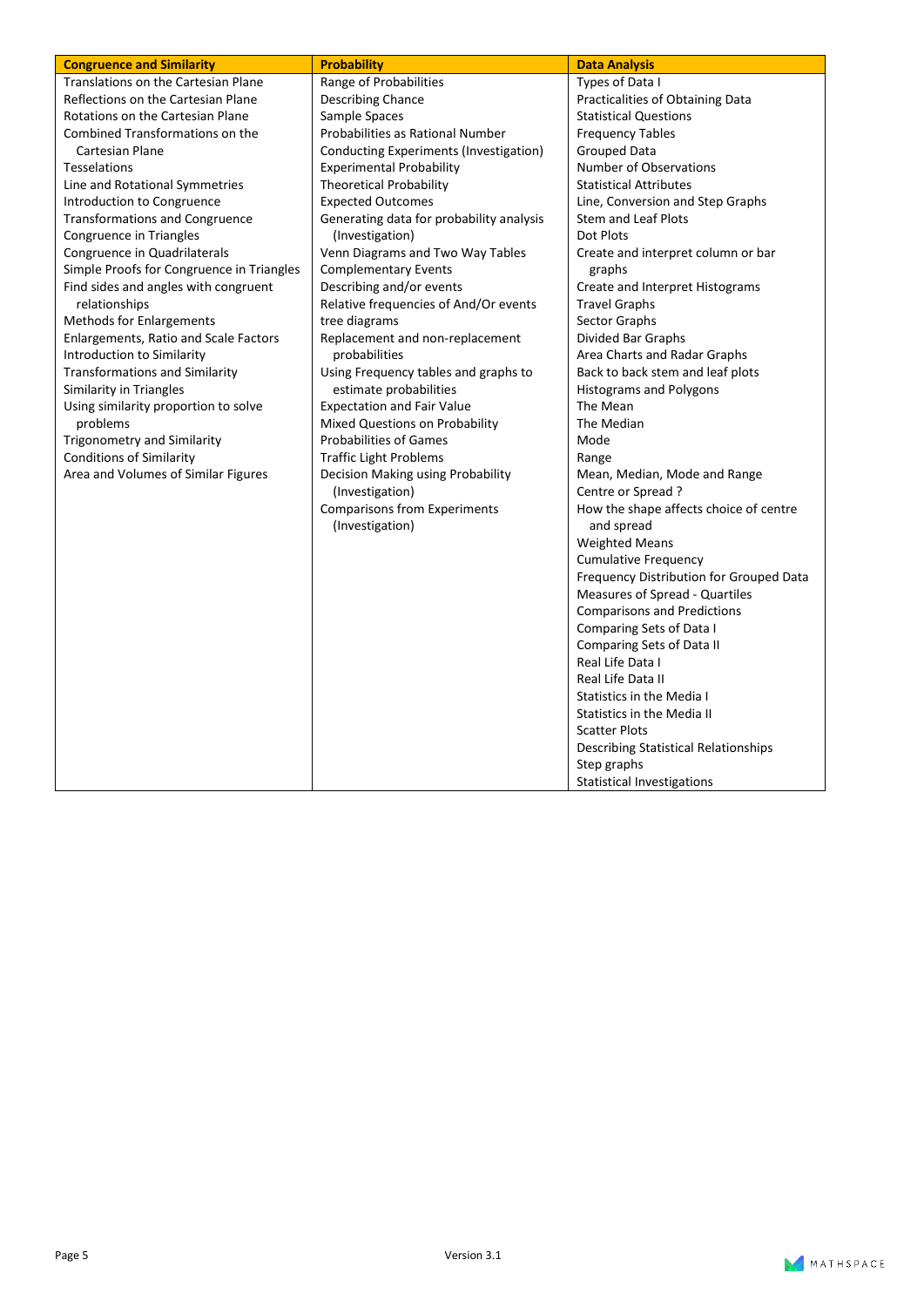| <b>Number and Number Systems</b>            |                         |                                                                            |
|---------------------------------------------|-------------------------|----------------------------------------------------------------------------|
| Directed Numbers and the Number Line        |                         |                                                                            |
| understand and accept intuitively the       | <b>Directed Numbers</b> | <b>Representation of Directed Numbers</b>                                  |
| concept and uses of negative numbers        |                         | <b>Comparisons of Directed Number Statements</b>                           |
| have simple ideas of ordering on the number | <b>Directed Numbers</b> | Integer Number Line                                                        |
| line                                        |                         | <b>Comparing Sizes of Integers</b>                                         |
|                                             |                         | Negative Number Placement and Opposites#                                   |
|                                             |                         | <b>Comparisons of Directed Number Statements</b>                           |
| explore and discuss the manipulation of     | <b>Directed Numbers</b> | Negative Number Placement and Opposites#                                   |
| directed numbers                            |                         | <b>Comparisons of Directed Number Statements</b>                           |
|                                             |                         | Addition of Integers                                                       |
|                                             |                         | Subtraction of Integers                                                    |
|                                             |                         | Addition and Subtraction of Integers                                       |
|                                             |                         | <b>Adjacent Signs</b>                                                      |
|                                             |                         | Multiplication of Integers<br>Division of Integers                         |
|                                             |                         | Mixed Problems with Directed Numbers                                       |
| manipulate directed numbers                 | <b>Directed Numbers</b> | Addition of Integers                                                       |
|                                             |                         | Subtraction of Integers                                                    |
|                                             |                         | Addition and Subtraction of Integers                                       |
|                                             |                         | <b>Adjacent Signs</b>                                                      |
|                                             |                         | Multiplication of Integers                                                 |
|                                             |                         | Division of Integers                                                       |
|                                             |                         | <b>Negative Squares and Cubes</b>                                          |
|                                             |                         | Order of Operations                                                        |
|                                             |                         | Order of operations with directed rational                                 |
|                                             |                         | numbers                                                                    |
|                                             |                         | Mixed Problems with Directed Numbers                                       |
| <b>Numerical Esimation</b>                  |                         |                                                                            |
| be aware of the need to use estimation      | Approximation and       | Estimation (Investigation)#                                                |
| strategies in real-life situations and      | Errors                  |                                                                            |
| appreciate the past attempts to approximate |                         |                                                                            |
| values such as $\pi$                        |                         |                                                                            |
| determine whether to estimate values or to  | Surds                   | <b>Approximating Irrational Numbers</b>                                    |
| compute the exact values                    |                         | <b>Exact Answers vs Decimal Evaluations</b>                                |
| select and use estimation strategies to     | Approximation and       | <b>Estimation and Rounding</b>                                             |
| estimate values and to judge the            | Errors                  | Checking Reasonableness and Calculations                                   |
| reasonableness of results                   |                         | <b>Estimation with Decimals (Investigation)</b>                            |
|                                             |                         | <b>Estimating Percentages</b>                                              |
| choose appropriate means for calculation    | Number                  | <b>Mental Calculations</b>                                                 |
| such as mental computation, calculators or  |                         | Using a Calculator for Whole Number                                        |
| paper and pencil etc.                       |                         | Using a Calculator for Fractions                                           |
|                                             | <b>Directed Number</b>  | Using a Calculator for Decimals<br>Using a Calculator for Directed Numbers |
|                                             |                         |                                                                            |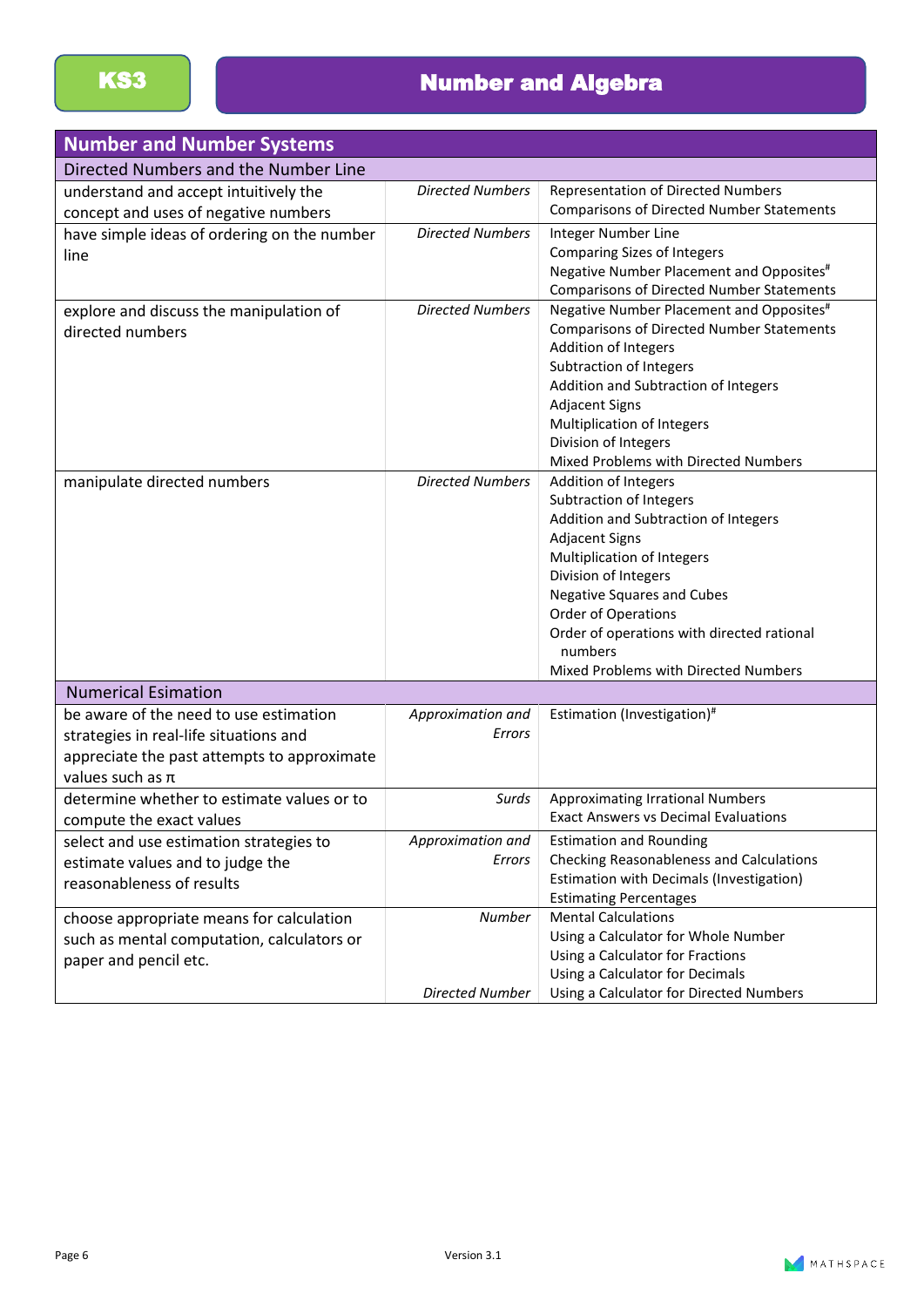| <b>Approximation and Errors</b>                                                     |                             |                                                                               |
|-------------------------------------------------------------------------------------|-----------------------------|-------------------------------------------------------------------------------|
| acquire further concepts and skills of<br>rounding off numbers to a required number | Approximation and<br>Errors | <b>Significant Figures</b>                                                    |
| of significant figures                                                              |                             |                                                                               |
| understand the meaning of scientific<br>notation                                    | Approximation and<br>Errors | Introducing Scientific Notation                                               |
| use scientific notation in practical problems                                       | Approximation and           | <b>Scientific Notation I</b>                                                  |
|                                                                                     | Errors                      | <b>Scientific Notation II</b>                                                 |
|                                                                                     |                             | Using a Calculator for Scientific Notation                                    |
| be aware of the size of errors during<br>estimation and approximation               | Approximation and<br>Errors | <b>Errors in Measurement</b>                                                  |
| understand and calculate different types of                                         | Approximation and           | <b>Errors in Measurement</b>                                                  |
| errors such as absolute errors, relative errors                                     | Errors                      |                                                                               |
| and percentage errors                                                               |                             |                                                                               |
| <b>Rational and Irrational Numbers</b>                                              |                             |                                                                               |
|                                                                                     |                             |                                                                               |
| be aware of the existence of irrational                                             | Surds                       | Rationals and Irrationals<br>Answers that result in irrational numbers        |
| numbers and surds                                                                   |                             | Rational and Irrational Operations                                            |
|                                                                                     |                             | <b>Exact Answers VS Decimal Evaluations</b>                                   |
| explore the representations of irrational                                           | Surds                       | <b>Approximating Irrational Numbers</b>                                       |
| numbers in the number line                                                          |                             |                                                                               |
| (NF) manipulate commonly encountered                                                | Surds                       | Addition and subtaction of Surds                                              |
| surds including the rationalization of the                                          |                             | Multiplication and Division of Surds                                          |
| denominator in the form of Va                                                       |                             | Rationalising the Denominator                                                 |
| (NF) appreciate the expressions of surds                                            | Surds                       | Simplifying Surds                                                             |
| could be expressed in a more concise form                                           |                             | Addition and subtaction of Surds                                              |
|                                                                                     |                             | Multiplication and Division of Surds                                          |
|                                                                                     |                             |                                                                               |
|                                                                                     |                             |                                                                               |
| <b>Comparing Quantities</b>                                                         |                             |                                                                               |
| <b>Using Percentages</b>                                                            |                             |                                                                               |
| understand the meaning of percentages and                                           | Percentages                 | Percentage of a Quantity                                                      |
| percentage changes                                                                  |                             | Percentage Composition                                                        |
|                                                                                     |                             | Percentage Change                                                             |
| apply percentage changes to solve simple                                            | Percentages                 | Unitary Method                                                                |
| selling problems                                                                    |                             | <b>Business Applications of Percentages</b><br>Best Buys and Discounts I & II |
|                                                                                     |                             | Deferred Payment Plans                                                        |
|                                                                                     |                             | <b>Payment Methods</b>                                                        |
|                                                                                     | Interest and                | Simple Interest                                                               |
|                                                                                     | Borrowing                   |                                                                               |
| apply percentages to solve problems                                                 | Interest and                | Compound Interest Introduction                                                |
| involving simple and compound interests,                                            | Borrowing                   | Compound Interest - Compound Variations                                       |
| growth and depreciation                                                             |                             | Compound Interest - Finding Other Values                                      |
|                                                                                     |                             | Applicaions of Compound Interest - Depreciation                               |
|                                                                                     |                             | Applications of Compound Interest - Growth and                                |
|                                                                                     |                             | Decay                                                                         |
| More About Percentages                                                              |                             |                                                                               |
| apply percentages to solve further practical                                        | Percentages                 | Repeated Percentage Change                                                    |
| problems involving successive and                                                   |                             |                                                                               |
| component changes                                                                   |                             |                                                                               |
| apply percentages to solve simple real-life                                         | Percentages                 | <b>Wages and Salaries</b>                                                     |
| problems involving taxation and rates                                               |                             | Commission and Other Income                                                   |
|                                                                                     |                             | Profit and Loss                                                               |
|                                                                                     |                             | Overtime and Extra Income                                                     |
|                                                                                     |                             | Wage Deductions and Net Income                                                |
|                                                                                     | Interest and                | <b>Effective Interest Rates</b>                                               |
|                                                                                     | <b>Borrowing</b>            | Loans<br>Credit Cards                                                         |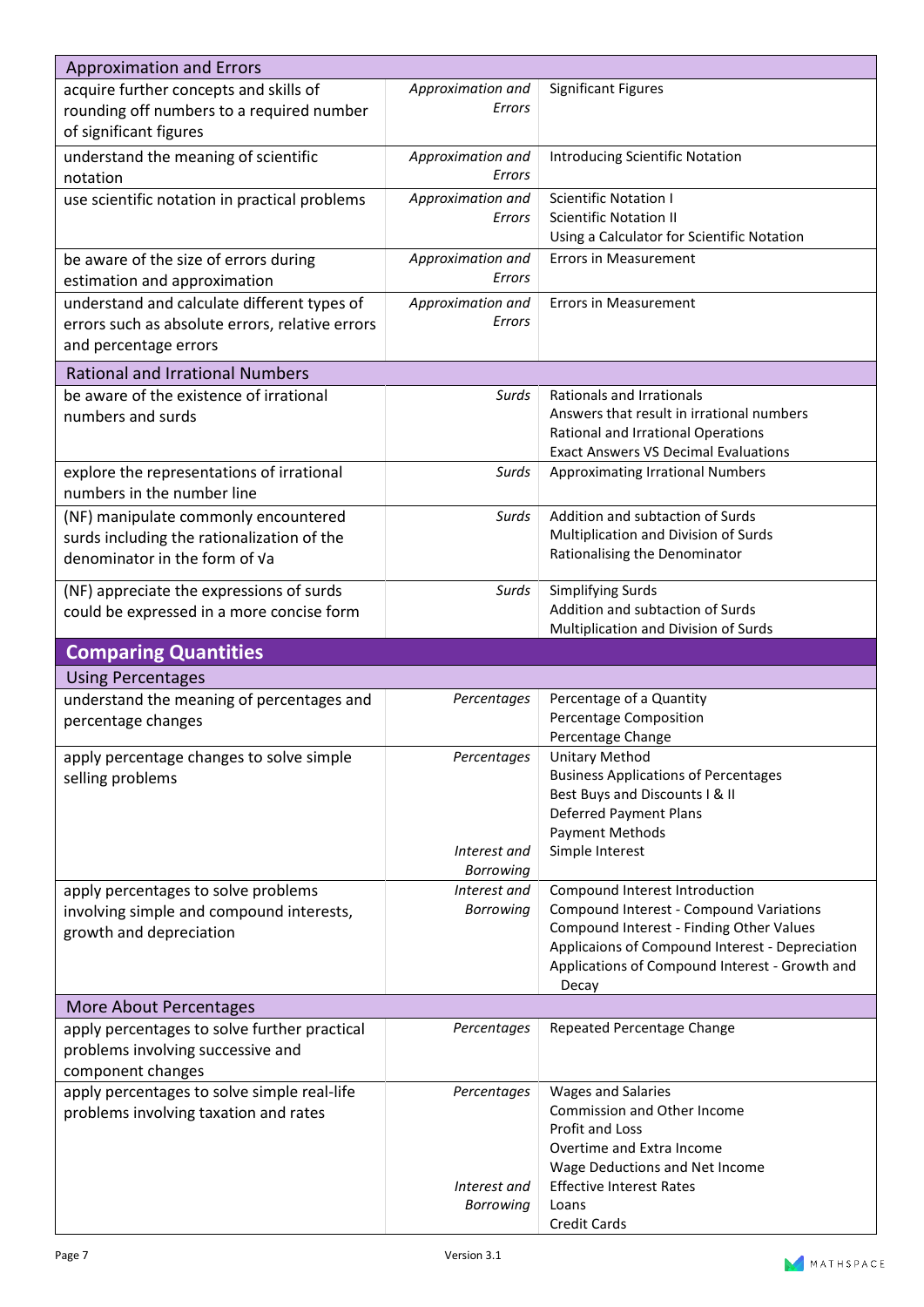| <b>Rate and Ratio</b>                               |                         |                                                |
|-----------------------------------------------------|-------------------------|------------------------------------------------|
| understand the meaning of rate and ratio            | <b>Ratios and Rates</b> | Introduction to Ratios and Rates               |
|                                                     |                         | <b>Ratio Tables</b>                            |
|                                                     |                         | Rates I & II                                   |
| recognize the notation of a : b, a : b : c          | <b>Ratios and Rates</b> | Introduction to Ratios and Rates               |
|                                                     |                         | <b>Ratio Tables</b>                            |
|                                                     |                         | <b>Simplifying Ratios</b>                      |
|                                                     |                         | Simplifying Ratios with Numberic Terms         |
|                                                     |                         | Simplifying Ratios with Algebraic Terms        |
|                                                     |                         | Dividing a Quantity into a Given Ratio         |
|                                                     |                         | <b>Ratios with Fractions and Percents</b>      |
|                                                     |                         | <b>Decimal Ratios</b>                          |
| apply the ability in using rate, ratio to solve     | <b>Ratios and Rates</b> | Problems using Equivalent Ratios               |
| real-life problems including mensuration            |                         | <b>Applications of Ratios</b>                  |
| problems                                            |                         | Ratio and Proportion                           |
|                                                     |                         | Scales, Maps and Ratios I & II                 |
|                                                     | Linear quaations II     | Unit rates and graphs                          |
|                                                     |                         | <b>Comparing Unit Rates</b>                    |
|                                                     |                         | Simple Proportional Relationships              |
| <b>Observing Patterns and Expressing Generality</b> |                         |                                                |
| Formulating Problems with Algebraic Language        |                         |                                                |
| appreciate the use of letters to represent          | <b>Number Patterns</b>  | Pictorial Representations of Algebra           |
| numbers                                             |                         | <b>Describing Number Patterns</b>              |
|                                                     |                         | <b>Algebraic Expressions</b>                   |
|                                                     |                         | Components in an expression                    |
|                                                     |                         | Laws of Arithmetic with Algebraic Terms        |
|                                                     |                         | <b>Algebraic Conventions</b>                   |
| understand the language of algebra                  | <b>Number Patterns</b>  | Modelling Algebraic Expressions                |
| including translating word phrases into             |                         | <b>Rules for Describing Sequences</b>          |
| algebraic expressions or write descriptive          |                         | <b>Equivalent Expressions</b>                  |
| statement for algebraic expressions                 | Algebra I               | <b>Worded Problems</b>                         |
|                                                     |                         | <b>Rewriting Expressions</b>                   |
|                                                     |                         | <b>Equivalent Expressions</b>                  |
| note the differences between the language           | <b>Number Patterns</b>  | Laws of Arithmetic with Algebraic Terms        |
| of arithmetic and the language of algebra           | Algebra I               | Addition and Subtraction of Like Terms         |
|                                                     |                         | Directed numbers in Algebra I & II             |
|                                                     |                         | Addition and Subtraction of Algebriac Terms    |
|                                                     |                         | Multiplication of Algebraic Terms              |
|                                                     |                         | Division of Algebraic Terms                    |
|                                                     | Algebra II              | Simplifying Expressions with Grouping Symbols  |
|                                                     |                         | Order of Operations I & II                     |
| recognize some common and simple                    | <b>Number Patterns</b>  | Substitution into Expressions                  |
| formulas which can be expressed as                  |                         | Table of values                                |
| algebraic forms and be able to substitute           | Algebra I               | Substitution into Algebraic Expressions I & II |
| values                                              |                         | Substitution in to complete a table of values  |
|                                                     |                         | Substitution into common formulas              |
|                                                     |                         | Formulas arising from Substitution             |
|                                                     |                         | Algebra in Measurement                         |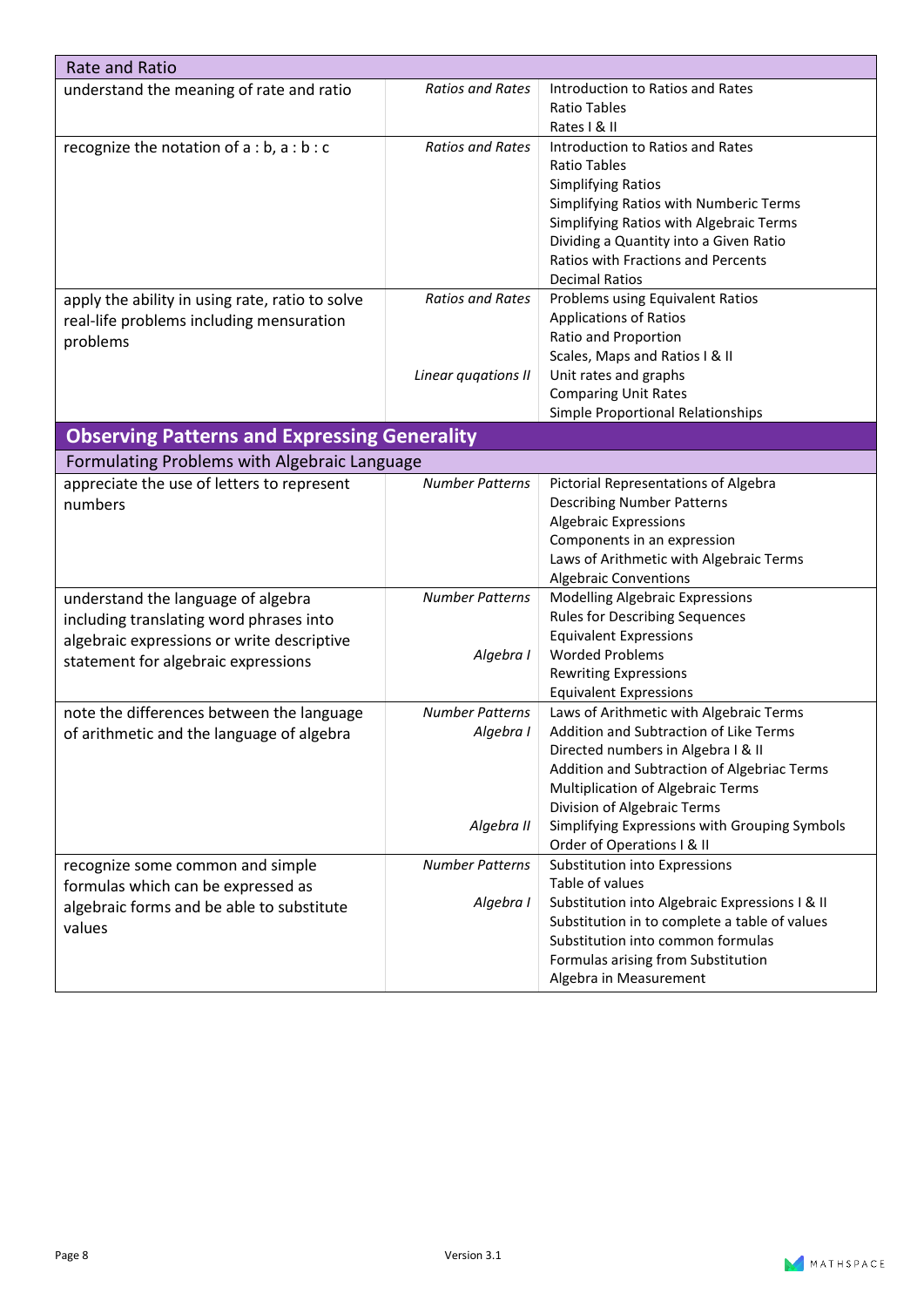| formulate simple algebraic equations/         | <b>Number Patterns</b> | <b>Algebraic Equations</b>                                       |
|-----------------------------------------------|------------------------|------------------------------------------------------------------|
| inequalities to solve problems                | Algebra I              | Equations                                                        |
|                                               |                        | Multi-step word problems (arithmetic operations)                 |
|                                               |                        | Multi-step word problems (averages and                           |
|                                               |                        | percentages)                                                     |
|                                               | Algebra II             | Problem Solving                                                  |
|                                               | Equations              | <b>Number Sentences</b>                                          |
|                                               |                        | Introduction to Equations                                        |
|                                               |                        | Values that Satisfy Equations                                    |
|                                               |                        | <b>Balancing Equations</b>                                       |
|                                               |                        | Backtracking                                                     |
|                                               |                        | <b>Building Expressions Using Backtracking</b>                   |
|                                               |                        | One Step Equations                                               |
|                                               |                        | Two Step Equations                                               |
|                                               |                        | Number Problems                                                  |
|                                               |                        | Problem Solving with Equations                                   |
|                                               | <b>Inequalities</b>    | Introduction to Inequalities                                     |
|                                               |                        | One Step Inequalities                                            |
|                                               |                        | Two Step Inequalities                                            |
|                                               |                        | Creating Inequalities with 2 Variables                           |
| investigate, appreciate and observe the       | Sequences              | Introduction to Sequences                                        |
| patterns of various number sequences such     |                        | Introduction to Arithmetic Progressions                          |
| as polygonal numbers, arithmetic and          |                        | Introduction to Geometric Progressions                           |
| geometric sequences, Fibonacci sequence       |                        | Fibonacci SequenceIntroduction to Sequences                      |
| etc.                                          |                        | First Order Linear Recurrences Introduction                      |
| use algebraic symbols to represent the        | <b>Number Patterns</b> | Modelling Algebraic Expressions                                  |
| number patterns                               |                        | <b>Rules for Describing Sequences</b>                            |
|                                               |                        | <b>Table of Values</b>                                           |
|                                               | Algebra I              | <b>Worded Problems</b>                                           |
| obtain a preliminary idea of function such as | <b>Number Patterns</b> | Relationships between Two Quantities                             |
| input-processing-output concept               | Linear Equations I     | Input and Output tables from graphs                              |
|                                               |                        | Finding the ruel                                                 |
|                                               | <b>Functions</b>       | <b>Evaluating functions</b>                                      |
| <b>Manipulations of Simple Polynomials</b>    |                        |                                                                  |
| recognize polynomial as a special example of  | Polynomials            | <b>Polynomials and Notation</b>                                  |
| algebraic expressions                         |                        |                                                                  |
| recognize the meaning of the terminology      | <b>Functions</b>       | <b>Describing Functions</b>                                      |
| involved                                      |                        | Defining Functions and Relations                                 |
|                                               |                        | <b>Evaluating functions</b>                                      |
|                                               | Polynomials            | <b>Polynomials and Notation</b>                                  |
| add, subtract, multiply polynomials involving | Polynomials            | Addition and Subtraction of Polynomials                          |
| more than one variable                        |                        | Multiplication of Polynomials                                    |
| Laws of Integral Indices                      |                        |                                                                  |
|                                               | <b>Indices</b>         |                                                                  |
| extend and explore the meaning of the index   |                        | Negative Indices I & II<br>Numerical Bases with Negative Indices |
| notation of numbers with negative             |                        | Numerical Bases with Negative Indices (mult and                  |
| exponents                                     |                        | division)                                                        |
|                                               |                        | Numerical Bases with Negative Indices (power of                  |
|                                               |                        | power)                                                           |
|                                               |                        | Numerical Bases with Negative Indices (mixed)                    |
|                                               |                        | Mixed Index Laws                                                 |
|                                               |                        | <b>Negative Indices</b>                                          |
|                                               |                        | Multiplciation Law with Negative Indices                         |
|                                               |                        | Division Law with Negative Indices                               |
|                                               |                        | Power of Power with Negative Indices                             |
|                                               |                        | Products and Quotients with Negative Indices                     |
| explore, understand and use the laws of       | Algebra II             | Algebraic Multiplication and Division Using the                  |
| integral indices to simplify simple algebraic |                        | <b>Index Laws</b>                                                |
| expressions (up to 2 variables only)          |                        |                                                                  |
|                                               |                        |                                                                  |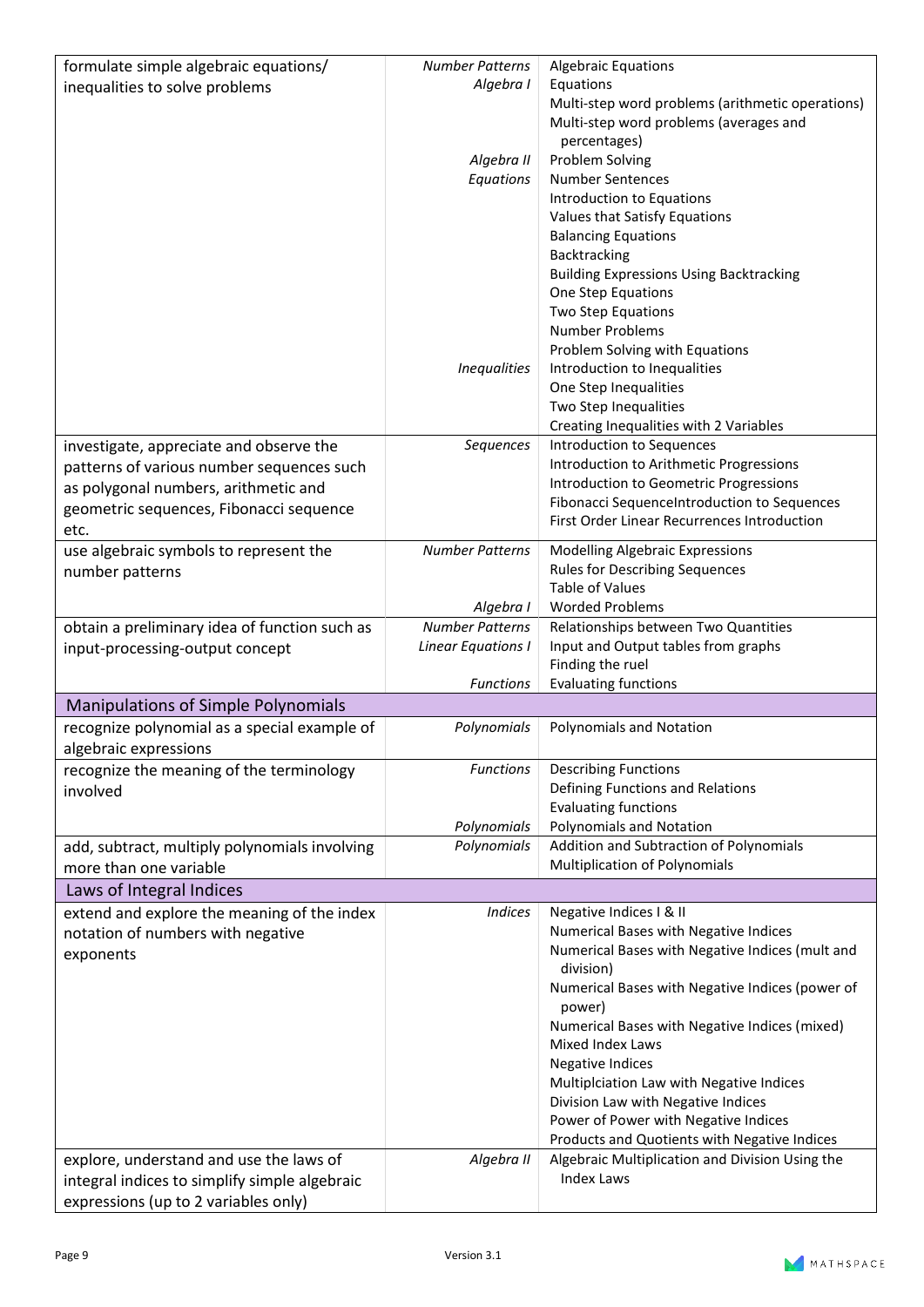| (NF) understand and compare numbers          | Number        | <b>Numbers with Different Bases</b>                                     |
|----------------------------------------------|---------------|-------------------------------------------------------------------------|
| expressed in various bases in real-life      |               |                                                                         |
| situations                                   |               |                                                                         |
| (NF) foster a sense of place values in       | <b>Number</b> | <b>Roman Numerals</b>                                                   |
| different numeral systems                    |               | <b>Egyptian Numbers</b>                                                 |
|                                              |               | <b>Binary Number System</b>                                             |
| (NF) inter-convert between simple            | <b>Number</b> | Numbers with Different Bases                                            |
|                                              |               |                                                                         |
| binary/hexadecimal numbers to decimal        |               |                                                                         |
| numbers                                      |               |                                                                         |
| <b>Factorization of Simple Polynomials</b>   |               |                                                                         |
| understand factorization as a reverse        | Algebra I     | Distributive Law                                                        |
| process of exapnsion                         |               | Factorising the HCF                                                     |
|                                              | Algebra II    | Simplifying Expressions with Grouping Symbols                           |
|                                              |               | <b>Binomial Products</b>                                                |
|                                              | Factorization | Difference of Two Squares                                               |
|                                              |               | Perfect Squares                                                         |
| factorize polynomials by using common        | Algebra I     | Factorising the HCF                                                     |
| factors and grouping of terms                | Algebra II    | Factorising the HCF                                                     |
|                                              |               | <b>Factorising Algebriac Factors</b>                                    |
|                                              | Factorization | <b>Highest Common Factor</b>                                            |
|                                              |               | Grouping in Pairs                                                       |
| factorize polynomials by using identifies    | Factorization | Difference of Two Squares                                               |
| including difference of two squares; perfect |               | Perfect Squares                                                         |
| square expressions; difference and sum of    |               | <b>Monic Quadratic Trinomials</b>                                       |
|                                              |               | <b>Micellaneous Factorisations</b>                                      |
| two cubes (NF - difference and sum of two    |               | <b>Further Factorisations</b>                                           |
| cubes)                                       |               | Complete the Square                                                     |
|                                              |               |                                                                         |
|                                              |               |                                                                         |
|                                              |               | Factoring sum and difference of cubes                                   |
| factorize polynomials by cross-method        | Factorization | <b>Monic Quadratic Trinomials</b>                                       |
|                                              |               | Non-Monic Quadratic Trinomials                                          |
| <b>Algebraic Relations and Functions</b>     |               |                                                                         |
| Linear Equations in One Unknown              |               |                                                                         |
| formulate and solve linear equations in one  | Equations     | One Step Equations                                                      |
| unknown                                      |               | Two Step Equations                                                      |
|                                              |               | <b>Number Problems</b>                                                  |
|                                              |               | Problem Solving with Equations                                          |
|                                              |               | <b>Identifying Patterns</b>                                             |
|                                              |               | Simple Number Problems                                                  |
|                                              |               | Keeping Equations Balanced                                              |
|                                              |               | <b>Simple Equations</b>                                                 |
|                                              |               | <b>Three Step Equations</b>                                             |
|                                              |               |                                                                         |
|                                              |               | Grouping with Pronumerals I & II<br>Problem solving with Equations      |
|                                              |               |                                                                         |
|                                              |               | Solutions to Linear Equations                                           |
|                                              |               | <b>Comparing Linear Equations</b>                                       |
|                                              |               | Solve Equations (add/sub) with rational                                 |
|                                              |               | expressions                                                             |
|                                              |               | Solve Equations (mult) with rational expressions                        |
|                                              |               | Solve Equations (div) with rational expressions                         |
|                                              |               | <b>Equations involving Fractions</b>                                    |
|                                              |               | Formulae and Substitution                                               |
|                                              |               | <b>Measurement Equations</b>                                            |
| ** solve literal equations                   | Equations     | Creating Equations with 1 Variable<br>Changing the subject of a formula |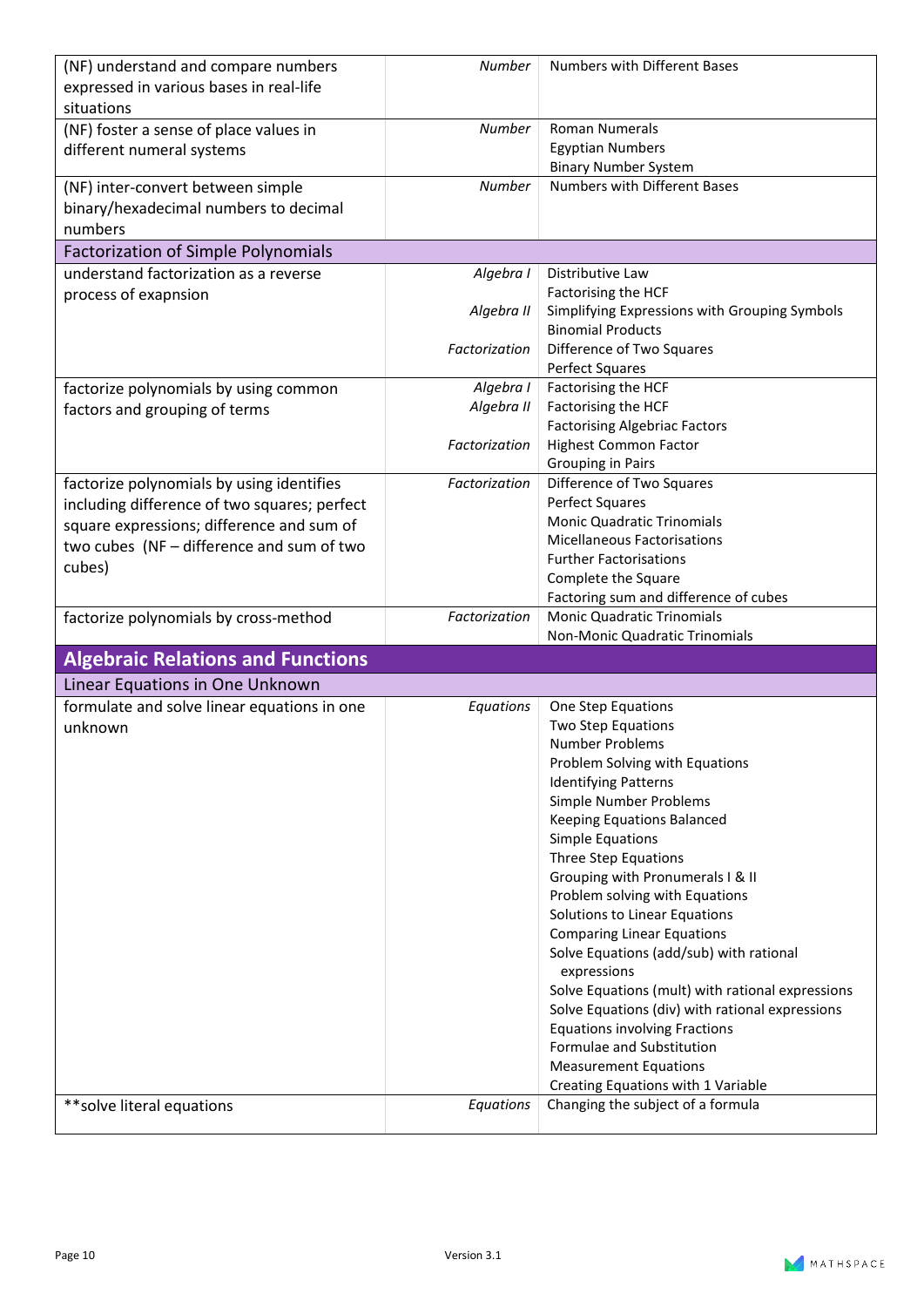| Linear Equations in Two Unknowns              |                             |                                                    |
|-----------------------------------------------|-----------------------------|----------------------------------------------------|
| plot and explore the graphs of linear         | Linear Equations I          | <b>Interpreting Graphs</b>                         |
| equations in 2 unknowns                       |                             | <b>Horizontal and Vertical Lines</b>               |
|                                               |                             | Points on a Line                                   |
|                                               |                             | Intercepts                                         |
|                                               |                             | Identifying Linear Equations - Graphs              |
|                                               |                             | Solving Equations with Straight Lines              |
|                                               |                             | <b>Practical Linear Relationships</b>              |
|                                               |                             | Identifying key featrues of Linear functions       |
|                                               |                             | <b>Graphing Straight Lines from Intercepts</b>     |
|                                               |                             | Graphing Linear Equations from Ordered Pairs       |
|                                               | Linear Equations II         | Linear Relationships - graphs                      |
|                                               |                             | <b>Sketching Linear Graphs</b>                     |
|                                               |                             | Modelling Linear Relationships - graphs            |
| formulate and solve simultaneous equations    | <b>Systems of Equations</b> | Introduction to Simulataneous Equations            |
| by algebraic and graphical methods            |                             | The Graphical Method                               |
|                                               |                             | The Substitution Method                            |
|                                               |                             | The Elimination Method                             |
|                                               |                             | Problems with Simultaneous Equations               |
|                                               |                             | Mixed Problems on Systems of Equations             |
|                                               | <b>Linear Equations II</b>  | Intercepts and the Intersection of Lines           |
|                                               |                             | <b>Intersections of Lines</b>                      |
|                                               |                             |                                                    |
| be aware of the approximate nature of the     | <b>Systems of Equations</b> | The Graphical Method                               |
| graphical method                              |                             |                                                    |
| **explore simultaneous equations that are     | <b>Systems of Equations</b> | The Substitution Method                            |
| inconsistent or that have no unique solution  |                             | The Elimination Method                             |
|                                               |                             | Problems with Simultaneous Equations               |
| Identities                                    |                             |                                                    |
| explore the meaning of identities and         | Equations                   | Identities and Equations <sup>#</sup>              |
| distinguish between equations and identities  |                             |                                                    |
| discover and use the identities : difference  | Algebra II                  | <b>Expanding Difference of two Squares</b>         |
| of two squares; the perfect square            |                             | <b>Expanding Perfect Squares</b>                   |
| expression; difference and sum of two cubes   |                             | Miscellaneous Expansion                            |
|                                               |                             |                                                    |
| (NF - difference and sum of two cubes)        |                             |                                                    |
| Formulas                                      |                             |                                                    |
| manipulate algebraic fractions with linear    | Algebra I                   | <b>Algebraic Fractions I</b>                       |
| factors as denominators                       | Algebra II                  | <b>Algebraic Fractions II</b>                      |
|                                               |                             | Addition and Subtaction of Algebraic Fractions     |
|                                               |                             | Multiplication and Division of Algebraic Fractions |
|                                               |                             | Mixed Operations with Algebraic Fractions          |
|                                               | Factorisation               | <b>Simplifying Algebraic Fractions</b>             |
|                                               |                             | Factorising Algebraic Fractions (mult/div)         |
|                                               |                             | Factorising Algebraic Fractions (add/sub)          |
| develop an intuitive idea of factorization of | <b>Functions</b>            | Polynomial Curve Sketching                         |
| polynomials                                   |                             |                                                    |
| explore familiar formulas and substitute      | Algebra I                   | Substitution into common formulas                  |
| values of formulas                            |                             | Formulas arising from Substitution                 |
|                                               |                             | Algebra in Measurement                             |
|                                               | Equations                   | Formulae and Substitution                          |
|                                               |                             | Changing the subject of a formula                  |
| perform change of subject in simple           | Equations                   | Formulae and Substitution                          |
| formulas but not including radical sign       |                             | Changing the subject of a formula                  |
| Linear Inequalities in one unknown            |                             |                                                    |
| understand the meaning of inequality signs ≥  | <b>Inequalities</b>         | Introduction to Inequalities                       |
| $, >, \leq$ and $<$                           |                             | One Step Inequalities                              |
| explore the fundamental properties and        | <b>Inequalities</b>         | Introduction to Inequalities                       |
|                                               |                             |                                                    |
| some laws of inequalities                     |                             |                                                    |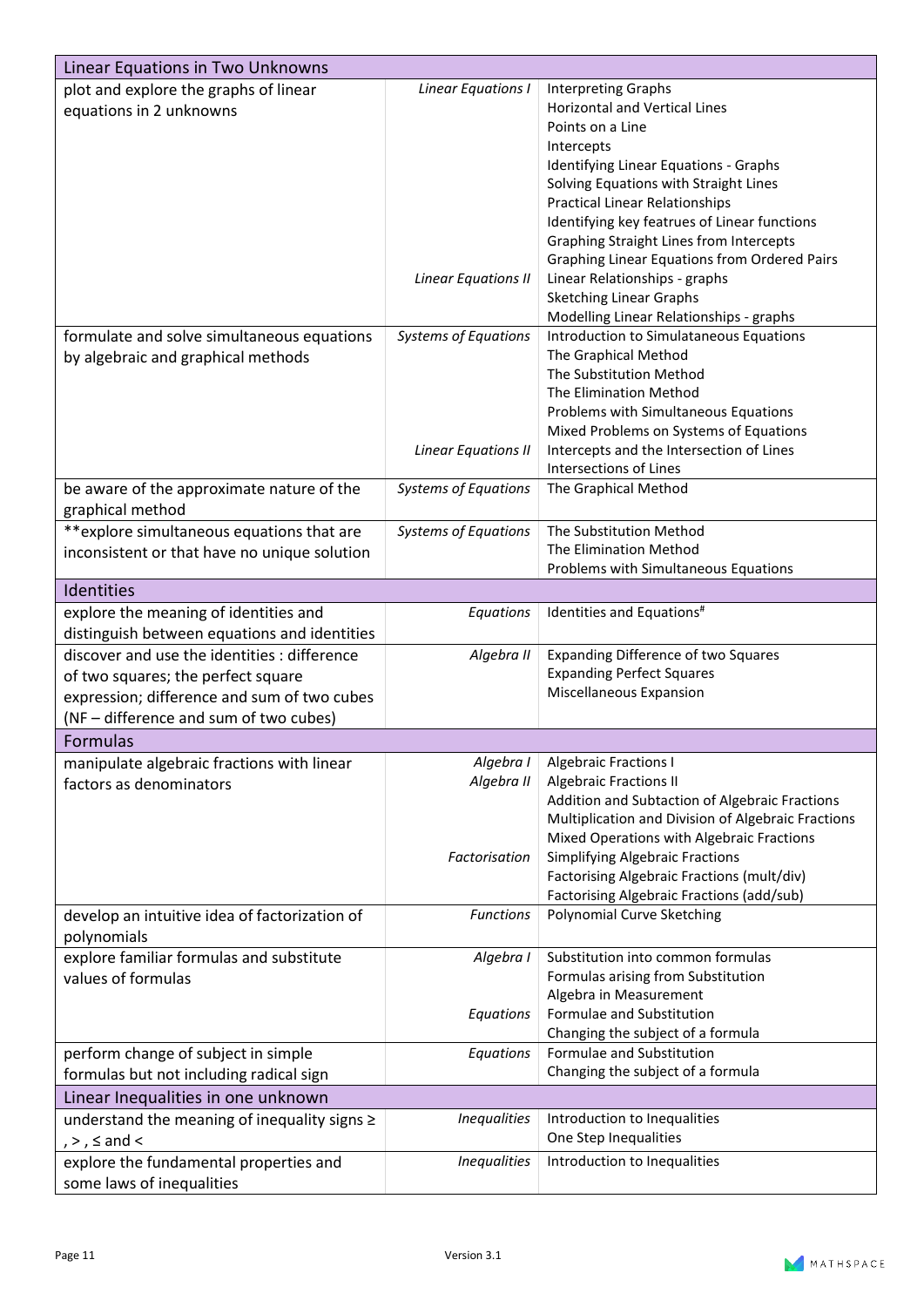| solve simple linear inequalities in one<br>unknown and represent the solution on the<br>number line                                                                                                     | <i>Inequalities</i> | One Step Inequalities<br>Two Step inequalities<br>Problem Solving with Inequalities<br><b>Identifying Solutions to Inequalities</b><br>Three step Inequalitites<br>Compound Inequalities #    |  |  |
|---------------------------------------------------------------------------------------------------------------------------------------------------------------------------------------------------------|---------------------|-----------------------------------------------------------------------------------------------------------------------------------------------------------------------------------------------|--|--|
| Included as background and supporting work                                                                                                                                                              |                     |                                                                                                                                                                                               |  |  |
| Whilst not explicitly required as part of the<br>curriculum, these subtopics are included for<br>background and supporting work for the<br>benefit it can add to student learning and<br>understanding. | <i>Indices</i>      | <b>Index Notation</b><br>The Zero Index<br>Multiplication Law I<br><b>Multiplication Law II</b><br>Division Law I<br>Division Law II<br>Power of a Power<br>Further Application of Index Laws |  |  |

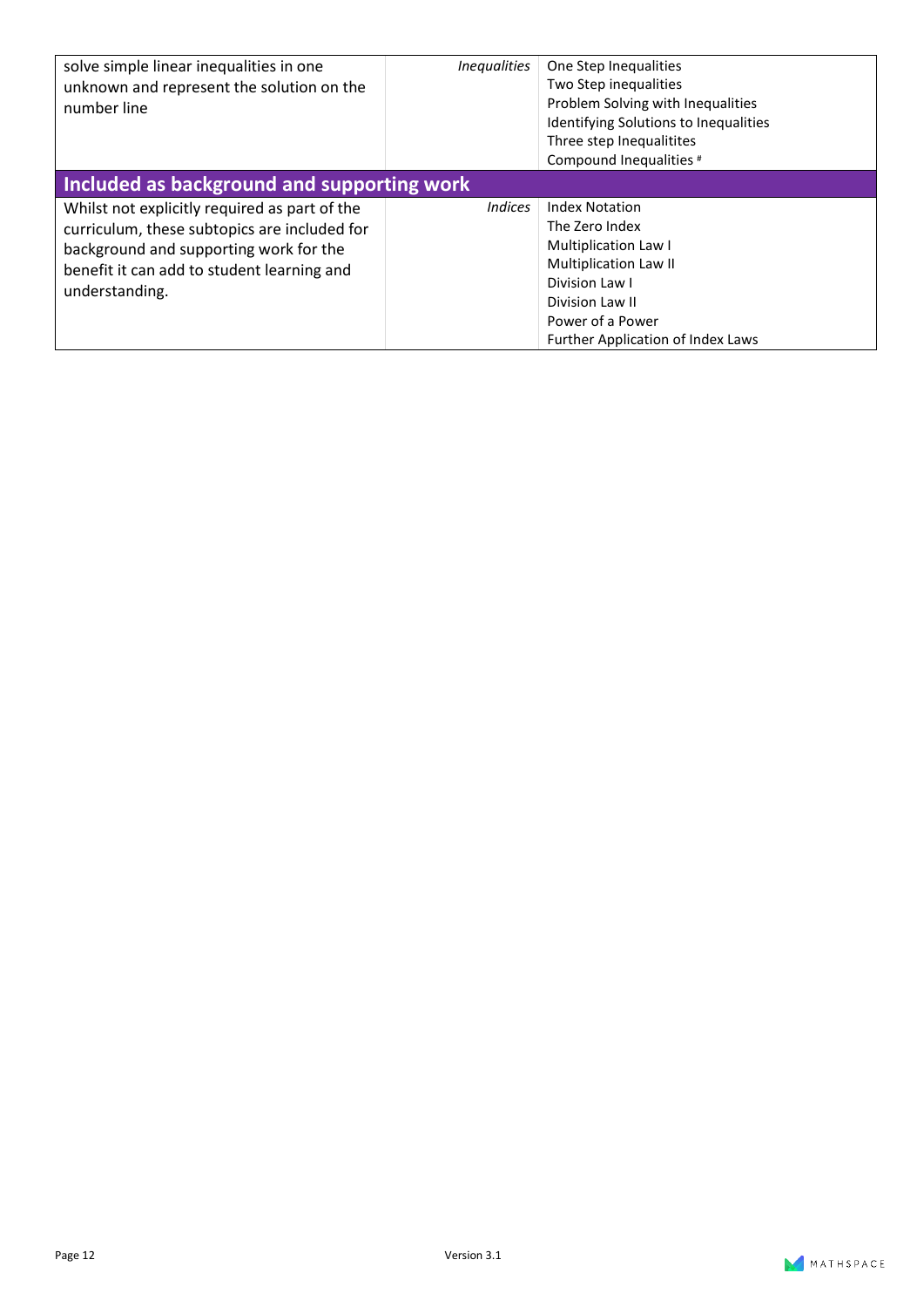| <b>Measures in 2-D and 3-D Figures</b>                                                                                                   |                                                          |                                                                                                                                                                                                                                                                                                                                                                                                                                                                    |
|------------------------------------------------------------------------------------------------------------------------------------------|----------------------------------------------------------|--------------------------------------------------------------------------------------------------------------------------------------------------------------------------------------------------------------------------------------------------------------------------------------------------------------------------------------------------------------------------------------------------------------------------------------------------------------------|
| <b>Estimation in Measurement</b>                                                                                                         |                                                          |                                                                                                                                                                                                                                                                                                                                                                                                                                                                    |
| recognize the approximate nature of<br>measurement and choose an appropriate<br>measuring tool and technique for a<br>particular purpose | Measuring,<br><b>Estimating and Units</b>                | <b>Accuracy and Precision</b>                                                                                                                                                                                                                                                                                                                                                                                                                                      |
| choose an appropriate unit and the degree<br>of accuracy for a particular purpose                                                        | Measuring,<br><b>Estimating and Units</b>                | Units to measure capacity, mass and length<br>Appropriate Units<br>Units of capacity I & II<br>Appropriate Volume and Capacity Units<br>Units of Mass I, II and III<br>Appropriate Units of Mass<br>Units of Length<br><b>Units of Measurement</b><br>Units of Area Conversions<br><b>Mixed Unit Conversions</b><br>Units resulting from a formula or graph<br>Quantities, Units and Modelling<br><b>Reasonable Units</b><br>Converting Units Very large and small |
| develop estimation strategies in<br>measurement                                                                                          | Measuring,<br><b>Estimating and Units</b>                | Measure ad Estimate Length of Objects<br><b>Estimate Lengths</b><br>Measure and Estimate Mass of Objects<br>Measure and Estimate capacity of objects<br>Measure, estimate, order and compare objects<br>Measure, estimate, order and compare<br>temperature<br><b>Estimate Area</b><br><b>Estimate Volume</b>                                                                                                                                                      |
| handle and reduce errors in measurement                                                                                                  | Measuring,<br><b>Estimating and Units</b>                | Accuracy in Measurement (upper and lower<br>bounds)<br><b>Accuracy and Precision</b><br>Error in Measurement                                                                                                                                                                                                                                                                                                                                                       |
| estimate, measure and calculate lengths,<br>areas, capacities, volumes, weights, rates,<br>etc.                                          | Measuring,<br><b>Estimating and Units</b><br>Measurement | Measure ad Estimate Length of Objects<br><b>Estimate Lengths</b><br>Measure and Estimate Mass of Objects<br>Measure and Estimate capacity of objects<br>Measure, estimate, order and compare objects<br>Measure, estimate, order and compare<br>temperature<br><b>Estimate Area</b><br><b>Estimate Volume</b><br>Perimeter   & II<br>Area of Rectangles and Squares<br>Area of a Triangles<br>Area of Parallelograms<br>Area of Composite Shapes I                 |
|                                                                                                                                          |                                                          | Area of Composite Shapes II<br>Area of Special Quadrilaterals                                                                                                                                                                                                                                                                                                                                                                                                      |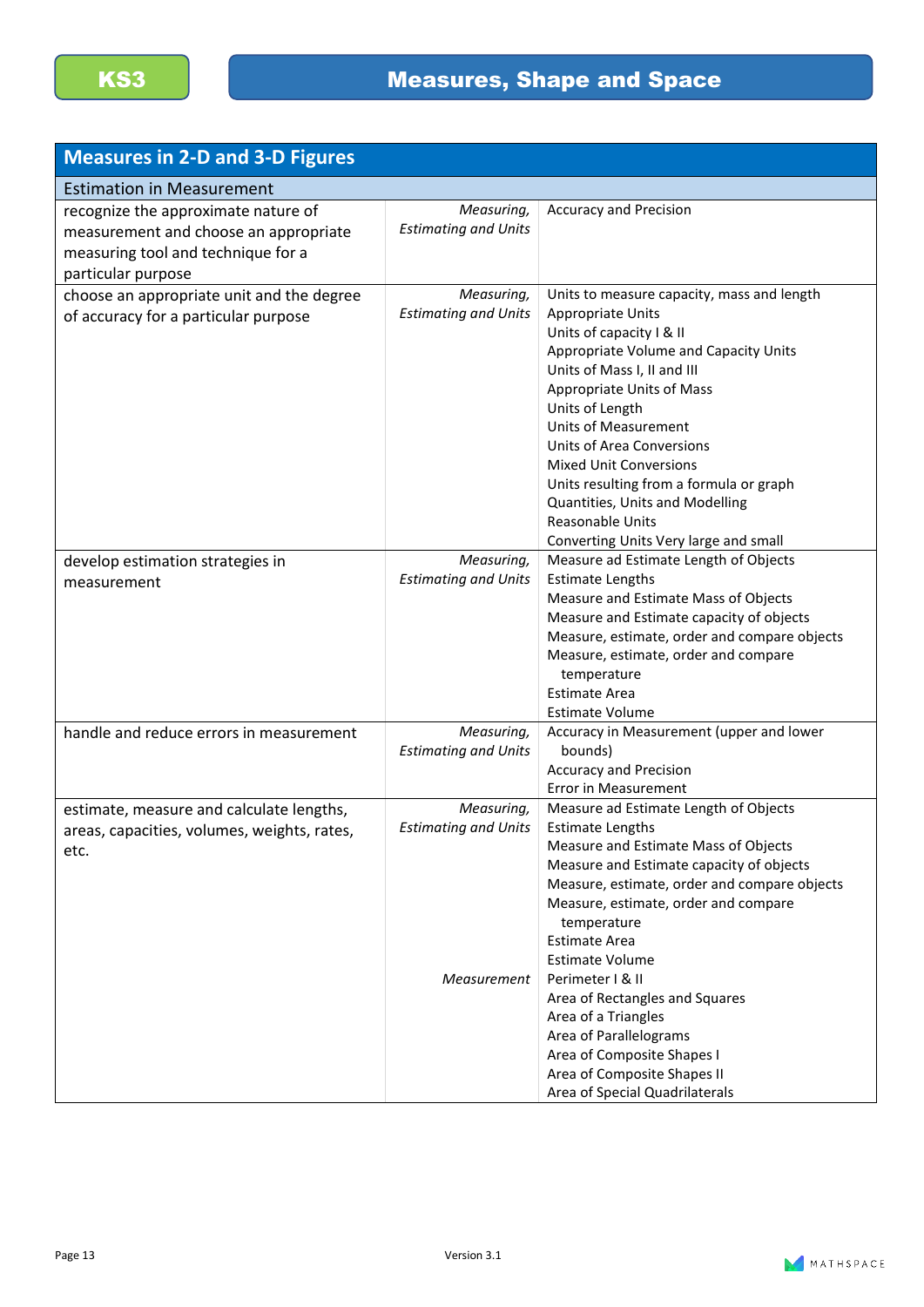| Simple Ideas of Areas and Volumes             |                |                                              |
|-----------------------------------------------|----------------|----------------------------------------------|
| find areas of simple polygons                 | Measurement    | Introduction to Area                         |
|                                               |                | Area of Rectangles and Squares               |
|                                               |                | Area of a Triangles                          |
|                                               |                | Area of Parallelograms                       |
|                                               |                | Area of Composite Shapes I                   |
|                                               |                | Area of Composite Shapes II                  |
|                                               |                | Exploring the area of special quadrilaterals |
|                                               |                | Area of Special Quadrilaterals               |
| explore the formula for the area of a circle  | Measurement    | Area of a Circle                             |
| calculate circumferences and areas of circles | Measurement    | Circumference                                |
|                                               |                | Area of a Circle                             |
| understand and use the formulas for surface   | Measurement:   | Volume of Rectangular Prisms                 |
| areas and volumes of cubes, cuboids, prisms   |                | Volume                                       |
| and cylinders                                 |                | <b>Volume of Prisms I</b>                    |
|                                               |                | <b>Volume of Prisms II</b>                   |
|                                               |                | Volume of Cylinders I                        |
|                                               |                | Volume of Cylinders II                       |
|                                               |                | Volume of Composite Solids I                 |
|                                               |                | Volume of Composite Solids II                |
|                                               |                | Applications of Volume                       |
|                                               |                | <b>Surface Area of Prisms I</b>              |
|                                               |                | <b>Surface Area of Prisms II</b>             |
|                                               |                | Surface Area of Cylinders I                  |
|                                               |                | Surface Area of Cylinders II                 |
|                                               |                | Surface Area of Simple Composite Solids      |
|                                               |                | Surface Area of Composite Solids             |
| appreciate the application of formulas,       | Measurement    | Error in Measurement                         |
| besides measurement, in finding measures      |                |                                              |
| and be aware of the accumulated errors        |                |                                              |
| arisen                                        |                |                                              |
| **explore the maximum area of figures for a   | Measurement    | Area of Rectangles and Squares               |
| given perimeter                               |                | <b>Connecting Perimeters and Areas</b>       |
| ** design a container by cutting squares from | Measurement    | <b>Volume of Prisms II</b>                   |
| the 4 corners of a sheet of A4 paper to       |                |                                              |
| maximize the capacity of the container        |                |                                              |
| <b>More About Areas and Volumes</b>           |                |                                              |
| calculate arc lengths and areas of sectors    | Measurement    | Area and Perimeter of Sectors                |
| understand and use the formulas for           | Measurement    | Volume of Right Pyramids                     |
|                                               |                | Volume of Right Cones                        |
| volumes of pyramids, circular cones and       |                | Volume of Spheres                            |
| spheres                                       |                | Volume of Composite Solids I                 |
|                                               |                | Volume of Composite Solids II                |
|                                               |                | Applications of Volume                       |
| understand and use the formulas for surface   | Measurement    | Surface Area of Right Pryamids and Cones     |
|                                               |                | Surface Area of a Sphere                     |
| areas of right circular cones and spheres     |                | Surface Area of Complex Composite Solids     |
| understand and use the relationships          | Congruence and | Areas and Volumes of Similar Figures         |
| between sides, surface areas and volumes of   | Similarity     |                                              |
|                                               |                |                                              |
| similar figures                               |                |                                              |
| distinguish between formulas for length,      | Measurement    | Dimensional analysis (construction of units) |
| area, volume by considering dimensions        |                |                                              |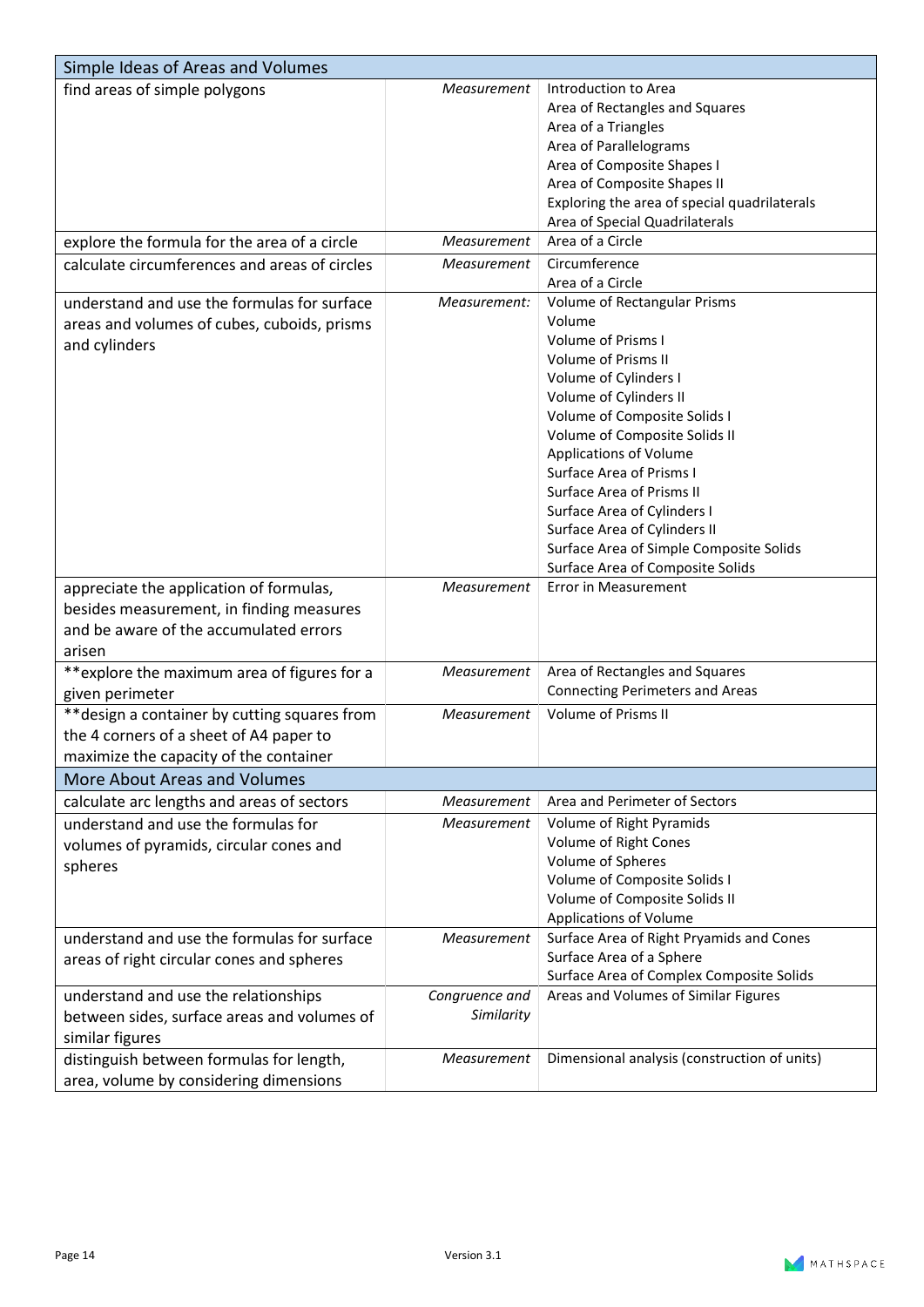| <b>Learning Geometry Through an Intuitive Approach</b>                                                                                                            |                                          |                                                                                                                                                                                                                              |
|-------------------------------------------------------------------------------------------------------------------------------------------------------------------|------------------------------------------|------------------------------------------------------------------------------------------------------------------------------------------------------------------------------------------------------------------------------|
| Introduction to Geometry                                                                                                                                          |                                          |                                                                                                                                                                                                                              |
| recognize the common terms and notations<br>in geometry such as line segments, angles,<br>regular polygons, cubes and regular<br>polyhedra (Platonic solids) etc. | Geometry                                 | Polygons<br>Lines, Intervals and Rays                                                                                                                                                                                        |
| identify types of angles and polygons                                                                                                                             | Geometry                                 | Polygons<br><b>Classification of Solids</b><br>Faces, Edges and Vertices in Polyhedra<br>Nets of solids<br><b>Naming Angles</b><br>Measuring, Estimating and Drawing Angles<br><b>Complementary and Supplementary Angles</b> |
| construct 3-D solids and explore their<br>properties, such as Euler's formula                                                                                     | Geometry                                 | Faces, Edges and Vertices in Polyhedra                                                                                                                                                                                       |
| sketch the 2-D representation of simple<br>solids                                                                                                                 | Geometry                                 | Nets of solids<br>Constructing 3D Shapes <sup>#</sup><br>Drawing and Recognising Shapes with Properties                                                                                                                      |
| sketch the cross-sections of the solids                                                                                                                           | Geometry                                 | <b>Visualising Prisms</b><br><b>Cross Sections of Prisms</b>                                                                                                                                                                 |
| overview tools of geometry and explore<br>ways of using them to construct polygons,<br>circles, parallel and perpendicular lines                                  | Geometry                                 | Constructions with a Compass                                                                                                                                                                                                 |
| ** recognize some semi-regular polyhedra<br>(Archimedean Solids)                                                                                                  | Geometry                                 | <b>Classification of Solids</b>                                                                                                                                                                                              |
| <b>Transformation and Similarity</b>                                                                                                                              |                                          |                                                                                                                                                                                                                              |
| recognize reflectional and rotational<br>symmetries in 2-dimensional (2-D) shapes                                                                                 | Geometry<br>Congruence and<br>Similarity | Symmetry<br>Line and Rotational Symmetries                                                                                                                                                                                   |
| recognize the effect on 2-D shapes after the<br>transformation including reflection, rotation,<br>translation, dilation/contraction etc.                          | Congruence and<br>Similarity             | Translations on the Cartesian Plane<br>Reflections on the Cartesian Plane<br>Rotations on the Cartesian Plane<br>Combined Transformations on the Cartesian Plane                                                             |
| appreciate the symmetrical shapes around<br>and transformations on shapes used in daily-<br>life                                                                  | Geometry                                 | Symmetry                                                                                                                                                                                                                     |
| ** construct and design tile patterns                                                                                                                             | Congruence and<br>Similarity             | Tesselations                                                                                                                                                                                                                 |
| <b>Congruence and Similarity</b>                                                                                                                                  |                                          |                                                                                                                                                                                                                              |
| recognize the properties for congruent and<br>similar triangles                                                                                                   | Congruence and<br>Similarity             | Congruence in Triangles<br>Similarity in Triangles<br>Using similarity proportion to solve problems<br><b>Trigonometry and Similarity</b><br><b>Conditions of Similarity</b>                                                 |
| extend the ideas of transformation and<br>symmetry to explore the conditions for<br>congruent and similar triangles                                               | Congruence and<br>Similarity             | <b>Transformations and Congruence</b><br><b>Transformations and Similarity</b>                                                                                                                                               |
| recognize the minimal conditions in fixing a<br>triangle                                                                                                          | Congruence and<br>Similarity             | Similarity in Triangles                                                                                                                                                                                                      |
| identify whether 2 triangles are<br>congruent/similar with simple reasons                                                                                         | Congruence and<br>Similarity             | Simple Proofs for Congruence in Triangles<br>Congruence in Triangles<br>Similarity in Triangles<br>Using similarity proportion to solve problems<br><b>Trigonometry and Similarity</b><br><b>Conditions of Similarity</b>    |
| (NF) explore and justify the methods to<br>construct angle bisectors, perpendicular                                                                               | Geometry                                 | Constructions with a Compass                                                                                                                                                                                                 |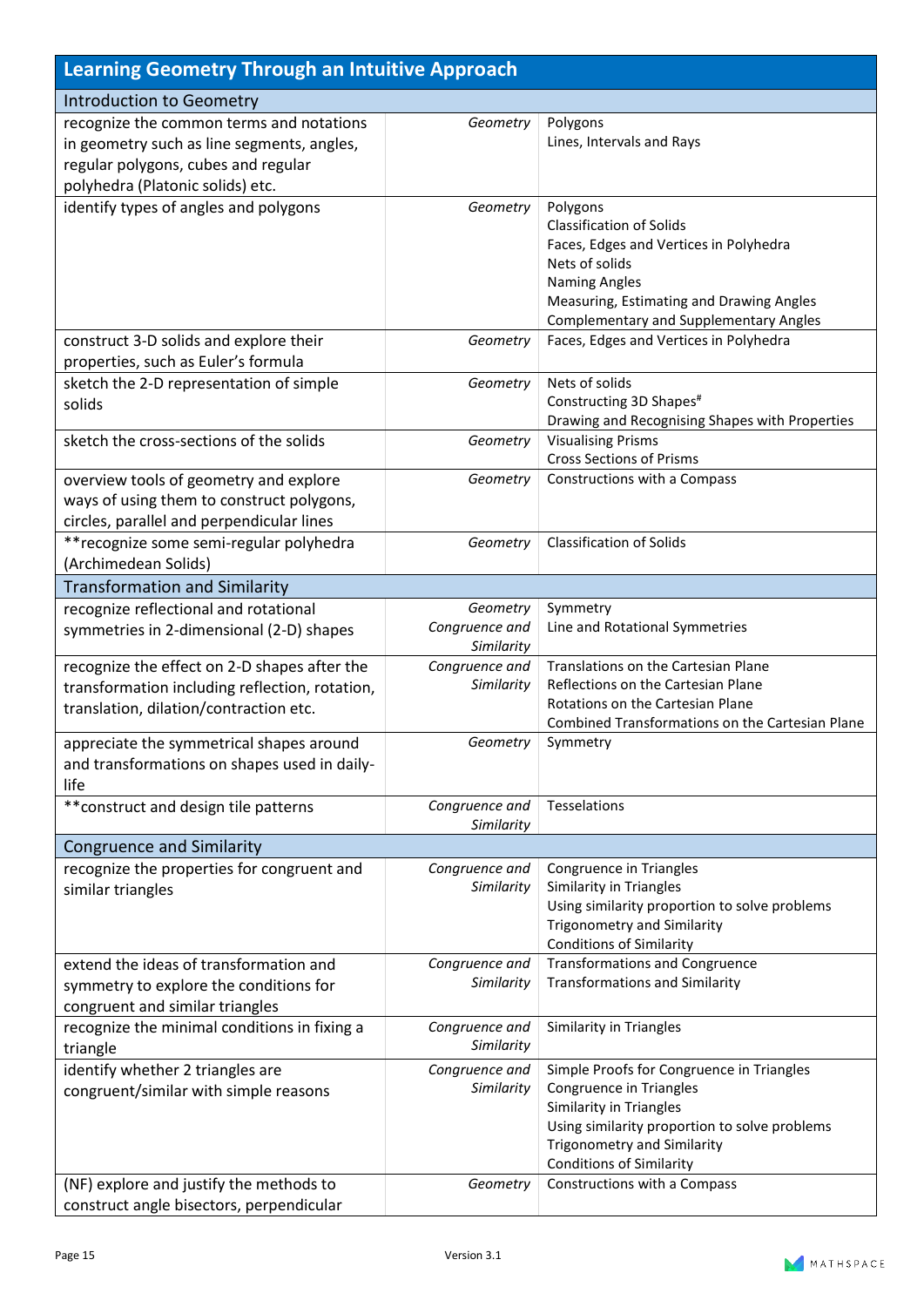| bisectors and special angles by compasses                                          |              |                                                                                          |
|------------------------------------------------------------------------------------|--------------|------------------------------------------------------------------------------------------|
| and straight edges                                                                 |              |                                                                                          |
| (NF) appreciate the construction of lines and                                      | Geometry     | Constructions with a compass                                                             |
| angles with minimal tools at hand                                                  |              | Measring, Estimating and Drawing Angles                                                  |
| ** discuss the possibility of trisecting an                                        | Geometry     | Constructions with a Compass                                                             |
| angle by compasses and straight edges                                              |              |                                                                                          |
| **explore some shapes in fractal geometry                                          | Geometry     | Introduction to Fractal Geometry                                                         |
|                                                                                    |              |                                                                                          |
| Angles related with Lines and Rectilinear Figures                                  | Geometry     |                                                                                          |
| recognize different types of angles                                                |              | <b>Naming Angles</b>                                                                     |
| explore and use the angle properties                                               | Geometry     | Angles at a Point & vertically Opposite Angles<br>Angles on a Straight Line <sup>#</sup> |
| associated with intersecting lines and                                             |              | <b>Cointerior Angles</b>                                                                 |
| parallel lines                                                                     |              | <b>Alternate Angles</b>                                                                  |
|                                                                                    |              | <b>Corresponding Angles</b>                                                              |
|                                                                                    |              | Angles and Parallel Lines                                                                |
|                                                                                    |              | <b>Identifying Parallel Lines</b>                                                        |
|                                                                                    |              | Angles on Parallel Lines Revision                                                        |
|                                                                                    |              | Harder Angles on Parallel Lines                                                          |
| explore and use the properties of lines and                                        | Geometry     | <b>Types of Triangles</b>                                                                |
| angles of triangles                                                                |              | Angles in Triangles                                                                      |
|                                                                                    |              | Triangle problems                                                                        |
|                                                                                    |              | Angles in Triangles Revision                                                             |
| explore and use the formulas for the angle                                         | Geometry     | Interior and Exterior Angles of Polygons                                                 |
| sum of the interior angles and exterior                                            |              | <b>Exterior Angle Sum and other Calculations</b>                                         |
| angles of polygons                                                                 |              |                                                                                          |
| explore regular polygons that tessellate                                           | Geometry     | Polygons                                                                                 |
|                                                                                    | Geometry     | Constructions with a compass                                                             |
| (NF) appreciate the past attempts in<br>constructing some special regular polygons |              |                                                                                          |
| with minimal tools at hand                                                         |              |                                                                                          |
| (NF) construct some special regular polygons                                       | Geometry     | Constructions with a compass                                                             |
| using straight edges and compasses                                                 |              | Drawing and Recognising Shapes with Properties                                           |
| ** discuss past attempts in constructing                                           |              | Investigation coming                                                                     |
| some special regular polygons such as 17-                                          |              |                                                                                          |
| sided regular polygons                                                             |              |                                                                                          |
|                                                                                    |              |                                                                                          |
| More about 3-D Figures                                                             |              |                                                                                          |
| extend the idea of symmetry in 2-D figures                                         | Geometry     | Symmetries in 3-D Shapes (investigation)                                                 |
| to recognize and appreciate the reflectional                                       |              |                                                                                          |
| and rotational symmetries in cubes and                                             |              |                                                                                          |
| tetrahedron                                                                        |              |                                                                                          |
| explore and identify the net of a given solid                                      | Geometry:    | Nets of solids                                                                           |
| imagine and sketch the 3-D objects from                                            | Geometry:    | <b>Visualising Prisms</b>                                                                |
| given 2-D representations from various                                             |              |                                                                                          |
| views                                                                              |              |                                                                                          |
| recognize the limitation of 2-D                                                    | Geometry     | Constructing 3D Shapes (Investigation)#                                                  |
| representations in identifying the solid                                           |              |                                                                                          |
| explore the properties of simple 3-D object,                                       | Trigonometry | Pythagoras in 3D#<br>Trigonometry in 3D                                                  |
| such as identifying; < the projection of an                                        |              |                                                                                          |
| edge on one plane, < the angle between a                                           |              |                                                                                          |
| line and a plane, < the angle between 2                                            |              |                                                                                          |
| planes                                                                             |              |                                                                                          |
| **investigate the reflectional and rotational                                      | Geometry     | Symmetries in 3-D Shapes                                                                 |
| symmetries in other regular polyhedra                                              |              |                                                                                          |
| **assemble a set of Soma Cube into a larger                                        | Geometry     | Soma Cubes Investigation <sup>#</sup>                                                    |
| cube<br>**explore the number of regular polyhedra                                  | Geometry     | Polygons                                                                                 |
|                                                                                    |              |                                                                                          |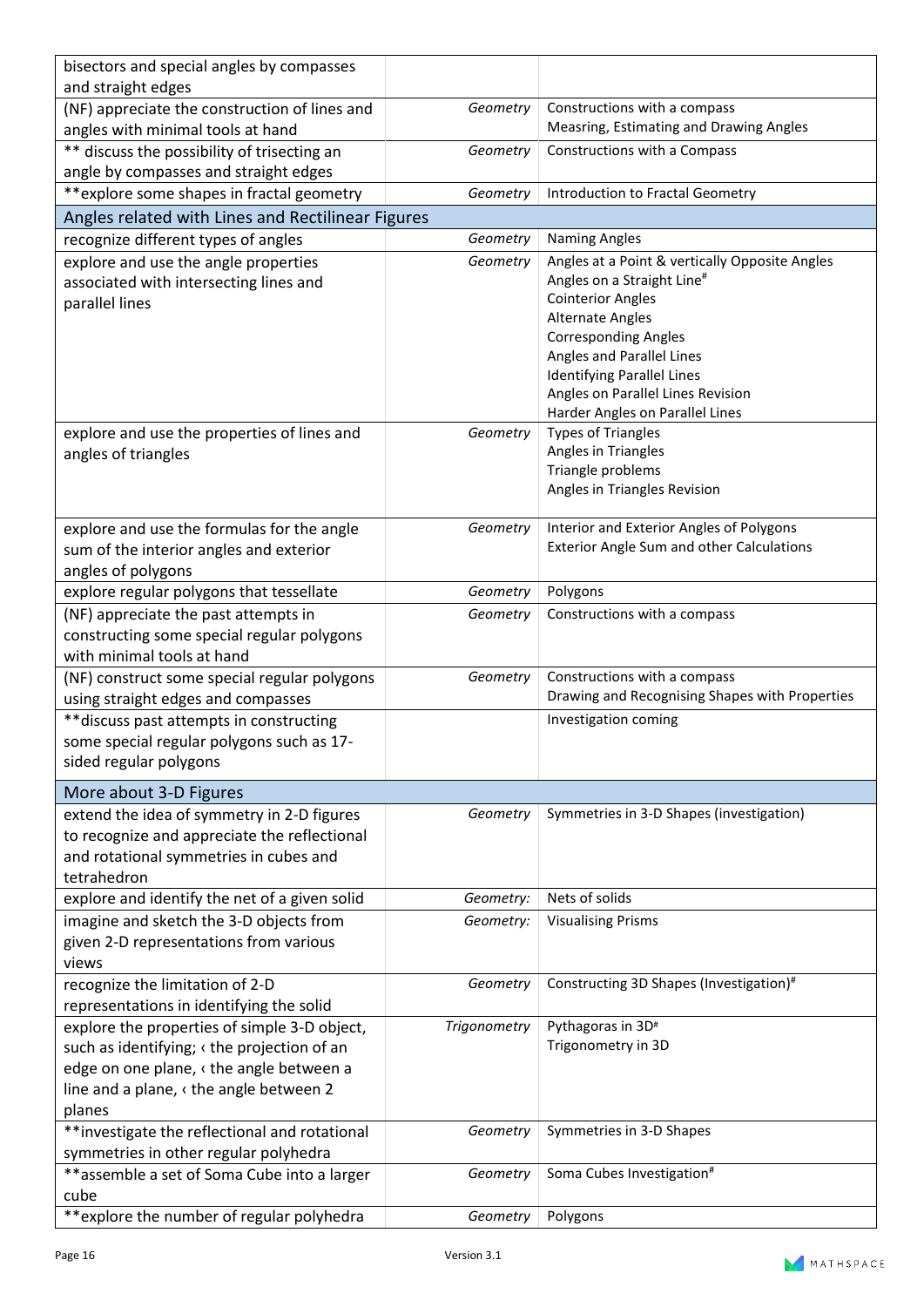| Learning Geometry through a Deductive Approach |                |                                                                                                 |
|------------------------------------------------|----------------|-------------------------------------------------------------------------------------------------|
| Simple Introduction to Deductive Geometry      |                |                                                                                                 |
| develop a deductive approach to study          |                | Investigation coming                                                                            |
| geometric properties through studying the      |                |                                                                                                 |
| story of Euclid and his book - Elements        |                |                                                                                                 |
| develop an intuitive idea of deductive         | Geometry       | <b>Geometrical Calculations</b>                                                                 |
| reasoning by presenting proofs of geometric    |                | <b>Deductive Proofs</b>                                                                         |
| problems relating with angles and lines        |                | Proofs with Triangles                                                                           |
|                                                |                | Proofs with Quadrilaterals                                                                      |
| understand and use the conditions for          | Congruence and | Simple Proofs for Congruence in Triangles<br>Find sides and angles with congruent relationships |
| congruent and similar triangles to perform     | Similarity     | Congruence in Triangles                                                                         |
| simple proofs                                  |                |                                                                                                 |
| identify lines in a triangle such as medians,  | Geometry       | Centres of Triangles <sup>#</sup>                                                               |
| perpendicular bisectors etc.                   |                |                                                                                                 |
| (NF) explore and recognize the relations       | Geometry       | Centres of Triangles <sup>#</sup>                                                               |
| between the lines of triangles such as the     |                |                                                                                                 |
| triangle inequality, concurrence of            |                |                                                                                                 |
| intersecting points of medians etc.            |                |                                                                                                 |
| (NF) explore and justify the methods of        | Geometry       | Centres of Triangles <sup>#</sup>                                                               |
| constructing centres of a triangle such as in- |                |                                                                                                 |
| centre, circumcentre, orthocentre, centroids   |                |                                                                                                 |
| etc.                                           |                |                                                                                                 |
| ** prove some properties of the centres of     | Geometry       | Centres of Triangles <sup>#</sup>                                                               |
| the triangle                                   |                |                                                                                                 |
| Pythagoras' Theorem                            |                |                                                                                                 |
| recognize and appreciate different proofs of   |                | Investigation coming                                                                            |
| Pythagoras' Theorem including those in         |                |                                                                                                 |
| Ancient China                                  |                |                                                                                                 |
| recognize the existence of irrational          | Surds          | <b>Rationals and Irrationals</b><br>Answers that result in irrational numbers                   |
| numbers and surds                              |                |                                                                                                 |
| use Pythagoras' Theorem and its converse to    | Trigonometry   | PYTHAG - The Right-Angled Triangle<br>PYTHAG - Pythagorean Triads                               |
| solve problems                                 |                | PYTHAG - Calculating Side Lengths Using                                                         |
|                                                |                | Pythagoras                                                                                      |
|                                                |                | Pythagoras in 3D#                                                                               |
|                                                |                | PYTHAG - Applications Using Pythagoras                                                          |
|                                                |                | <b>PYTHAG - Review</b>                                                                          |
| (NF) appreciate the dynamic element of         |                | Investigation coming                                                                            |
| mathematics knowledge through studying         |                |                                                                                                 |
| the story of the first crisis of mathematics   |                |                                                                                                 |
| **investigate and compare the approaches       |                | Investigation coming                                                                            |
| behind in proving Pythagoras' Theorem in       |                |                                                                                                 |
| different cultures                             |                |                                                                                                 |
| **explore various methods in finding square    |                | Investigation coming                                                                            |
| root                                           |                |                                                                                                 |
| Quadrilaterals                                 |                |                                                                                                 |
| extend the idea of deductive reasoning in      | Geometry       | Angles in Quadrilaterals                                                                        |
| handling geometric problems involving          |                | Lengths in Quadrilaterals                                                                       |
| quadrilaterals                                 |                | Properties of Quadrilaterals                                                                    |
|                                                | Geometry       | Proofs with Quadrilaterals<br><b>Types of Quadrilaterals</b>                                    |
| deduce the properties of various types of      |                | Lengths in Polygons on the Plane #                                                              |
| quadrilaterals but with focus on               |                | Identifying Polygons from angle conditions#                                                     |
| parallelograms and special quadrilaterals      |                | Angles and Lengths in Quadrilaterals Revision                                                   |
| (NF) perform simple proofs related with        | Geometry       | Proofs with Quadrilaterals                                                                      |
| parallelograms                                 | Congruence and | Congruence in Quadrilaterals #                                                                  |
|                                                | Similarity     | Using similarity proportion to solve problems #                                                 |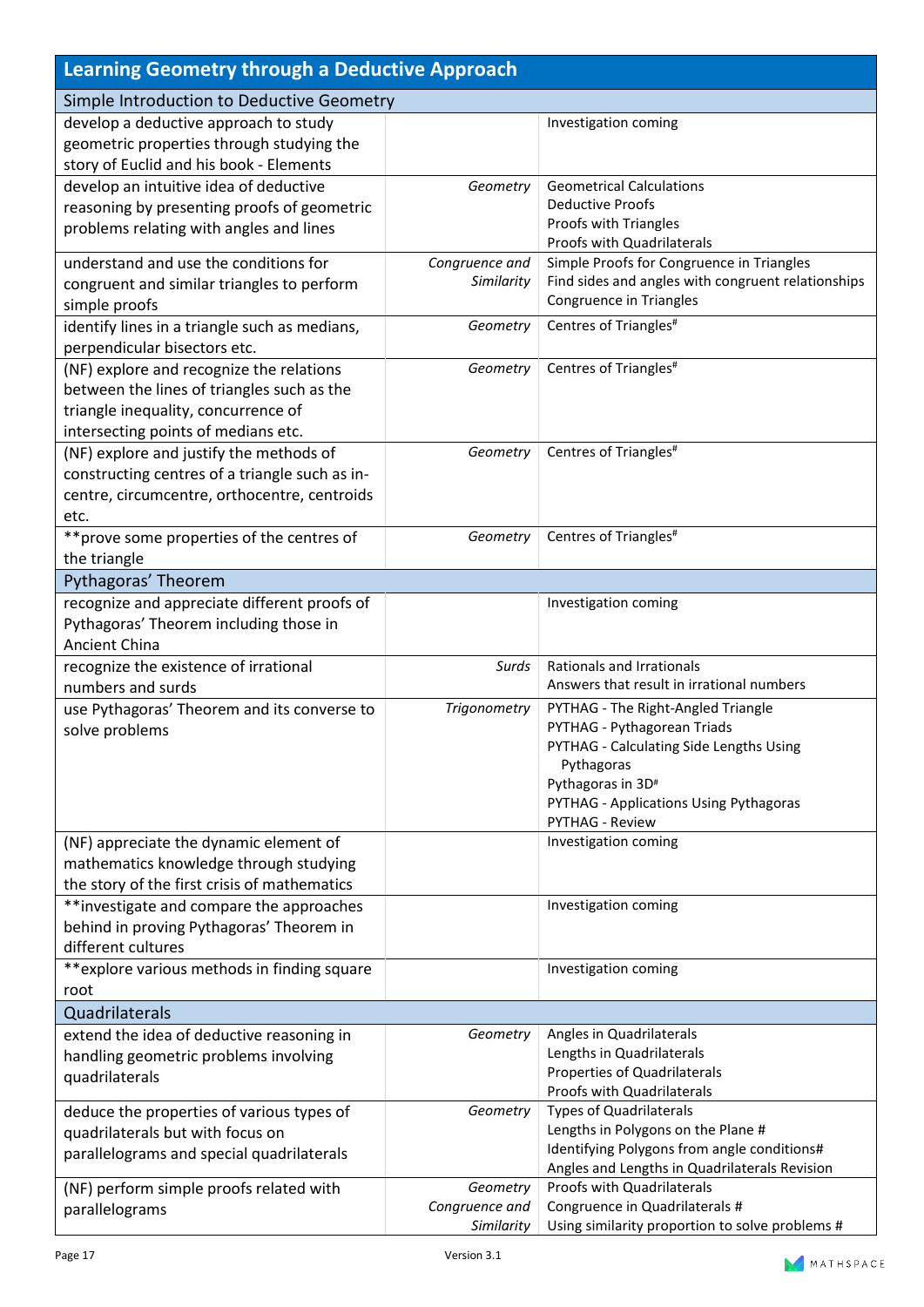| (NF) understand and use the mid-point and<br>intercept theorems to find unknowns                                                                                                                                                          |                              | Investigation coming                                                                                                                                                                                                                                                                                                                                                                                                                                |
|-------------------------------------------------------------------------------------------------------------------------------------------------------------------------------------------------------------------------------------------|------------------------------|-----------------------------------------------------------------------------------------------------------------------------------------------------------------------------------------------------------------------------------------------------------------------------------------------------------------------------------------------------------------------------------------------------------------------------------------------------|
| <b>Learning Geometry through an Analytic Approach</b>                                                                                                                                                                                     |                              |                                                                                                                                                                                                                                                                                                                                                                                                                                                     |
| <b>Introduction to Coordinates</b>                                                                                                                                                                                                        |                              |                                                                                                                                                                                                                                                                                                                                                                                                                                                     |
| understand and use the rectangular and<br>polar coordinate systems to describe<br>positions of points in a plane                                                                                                                          | Linear Equations I           | The Number Plane                                                                                                                                                                                                                                                                                                                                                                                                                                    |
| able to locate a point in a plane by means of<br>an ordered pair in the rectangular<br>coordinate system                                                                                                                                  | Linear Equations I           | The Number Plane<br>Graphing straight lines from ordered pairs                                                                                                                                                                                                                                                                                                                                                                                      |
| describe intuitively the effects of<br>transformation such as translation,<br>reflection with respect to lines parallel to x-<br>axis, y-axis and rotation about the origin<br>through multiples of 90° on points in<br>coordinate planes | Congruence and<br>Similarity | Translations on the Cartesian Plane<br>Reflections on the Cartesian Plane<br>Rotations on the Cartesian Plane<br>Combined Transformations on the Cartesian Plane                                                                                                                                                                                                                                                                                    |
| calculate areas of figures that can be cut into<br>or formed by common 2-D rectilinear figures                                                                                                                                            | Measurement                  | Area of Composite Shapes I & II                                                                                                                                                                                                                                                                                                                                                                                                                     |
| Coordinate Geometry of Straight Lines                                                                                                                                                                                                     |                              |                                                                                                                                                                                                                                                                                                                                                                                                                                                     |
| understand and use formulas of distance<br>and slope                                                                                                                                                                                      | <b>Linear Equations II</b>   | Gradient of Horizontal and Vertical Lines<br>Gradient of a Line<br><b>Gradient from Two Points</b><br>The Gradient Formula<br>Identifying Slope from Equation<br>Distances on the plane (using pythag0<br>The Distance Formula<br>The Midpoint of an Interval<br><b>Calculating Gradients</b><br>Finding Linear Equations in Context<br><b>Geometrical Problems with Coordinates</b>                                                                |
| (NF) use ratio to find the coordinates of the<br>internal point of division and mid-point                                                                                                                                                 | <b>Linear Equations II</b>   | The Midpoint of an Interval                                                                                                                                                                                                                                                                                                                                                                                                                         |
| understand the conditions for parallel lines<br>and perpendicular lines                                                                                                                                                                   | Linear Equations II          | Parallel Lines II<br>Parallel Lines II<br>Perpendicular Lines                                                                                                                                                                                                                                                                                                                                                                                       |
| (NF) appreciate the analytic approach to<br>prove results relating to rectilinear figures<br>besides deductive approach                                                                                                                   |                              | Investigation coming                                                                                                                                                                                                                                                                                                                                                                                                                                |
| (NF) choose and use appropriate methods to<br>prove results relating to rectilinear figures                                                                                                                                               |                              | Investigation coming                                                                                                                                                                                                                                                                                                                                                                                                                                |
| **explore the formula for external point of<br>division                                                                                                                                                                                   |                              | Investigation coming                                                                                                                                                                                                                                                                                                                                                                                                                                |
| <b>Trigonometry</b>                                                                                                                                                                                                                       |                              |                                                                                                                                                                                                                                                                                                                                                                                                                                                     |
| <b>Trigonometric Ratios and Using Trigonometry</b>                                                                                                                                                                                        |                              |                                                                                                                                                                                                                                                                                                                                                                                                                                                     |
| understand the sine, cosine and tangent<br>ratios for angles between 0° to 90°                                                                                                                                                            | Trigonometry                 | Sides of a Right-Angled Triangle<br>Ratio of Sides in Right-Angled Triangles<br><b>Trigonometric Ratios I</b><br><b>Trigonometric Ratios II</b><br>Trigonometric Ratios with Exact Values<br><b>Calculating Trigonometric Expressions</b><br>Finding Unknown Side Lengths Using Trig Ratios<br>Finding Unknown Angles<br><b>Triangle Problems</b><br><b>Applications to Geometry</b><br>Applications to Real Life I<br>Applications to Real Life II |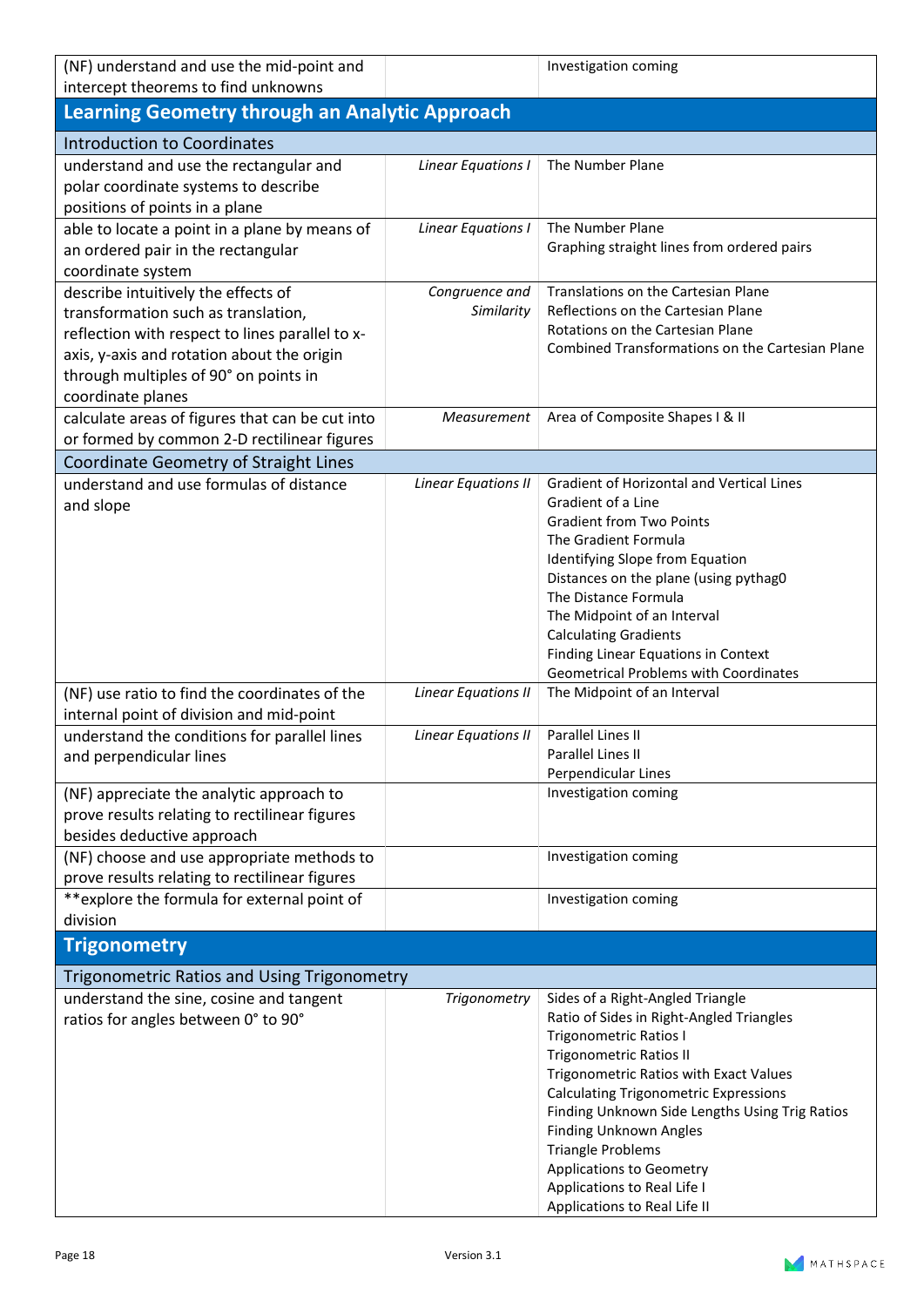| Trigonometry                                 | Sides of a Right-Angled Triangle<br>Ratio of Sides in Right-Angled Triangles<br><b>Trigonometric Ratios I</b><br><b>Trigonometric Ratios II</b><br>Trigonometric Ratios with Exact Values<br><b>Calculating Trigonometric Expressions</b><br>Finding Unknown Side Lengths Using Trig Ratios<br>Finding Unknown Angles<br><b>Triangle Problems</b><br><b>Applications to Geometry</b><br>Applications to Real Life I<br>Applications to Real Life II |
|----------------------------------------------|-----------------------------------------------------------------------------------------------------------------------------------------------------------------------------------------------------------------------------------------------------------------------------------------------------------------------------------------------------------------------------------------------------------------------------------------------------|
| Trigonometry                                 | <b>Exact Trigonometric Values</b>                                                                                                                                                                                                                                                                                                                                                                                                                   |
|                                              | Trigonometric Equations - with Exact Values<br>Trigonometric Equations - Complimentary Results<br>and Ratios                                                                                                                                                                                                                                                                                                                                        |
| Surds                                        | Rationalising the Denominator                                                                                                                                                                                                                                                                                                                                                                                                                       |
| Trigonometry<br><b>Linear Equations II</b>   | Finding Unknown Side Lengths Using Trig Ratios<br>Finding Unknown Angles<br><b>Triangle Problems</b><br><b>Applications to Geometry</b><br>Applications to Real Life I<br>Applications to Real Life II<br>Gradient of a Line                                                                                                                                                                                                                        |
| Trigonometry                                 | <b>Applications to Geometry</b><br>Angles of Elevation and Depression<br>Problems with Two Right-Angled Triangles<br>Applications to Real Life I<br>Applications to Real Life II<br><b>Applications Including Bearings</b>                                                                                                                                                                                                                          |
| Included as background and supporting work   |                                                                                                                                                                                                                                                                                                                                                                                                                                                     |
| Measurement<br>Congruence and<br>Similarity: | Area of Non Right Angle Triangles<br>Parts of a Circle<br>Introduction to Congruence<br><b>Methods for Enlargements</b><br>Reproducing Images to Scale<br>Enlargements, Ratio and Scale Factors<br>Introduction to Similarity                                                                                                                                                                                                                       |
|                                              |                                                                                                                                                                                                                                                                                                                                                                                                                                                     |

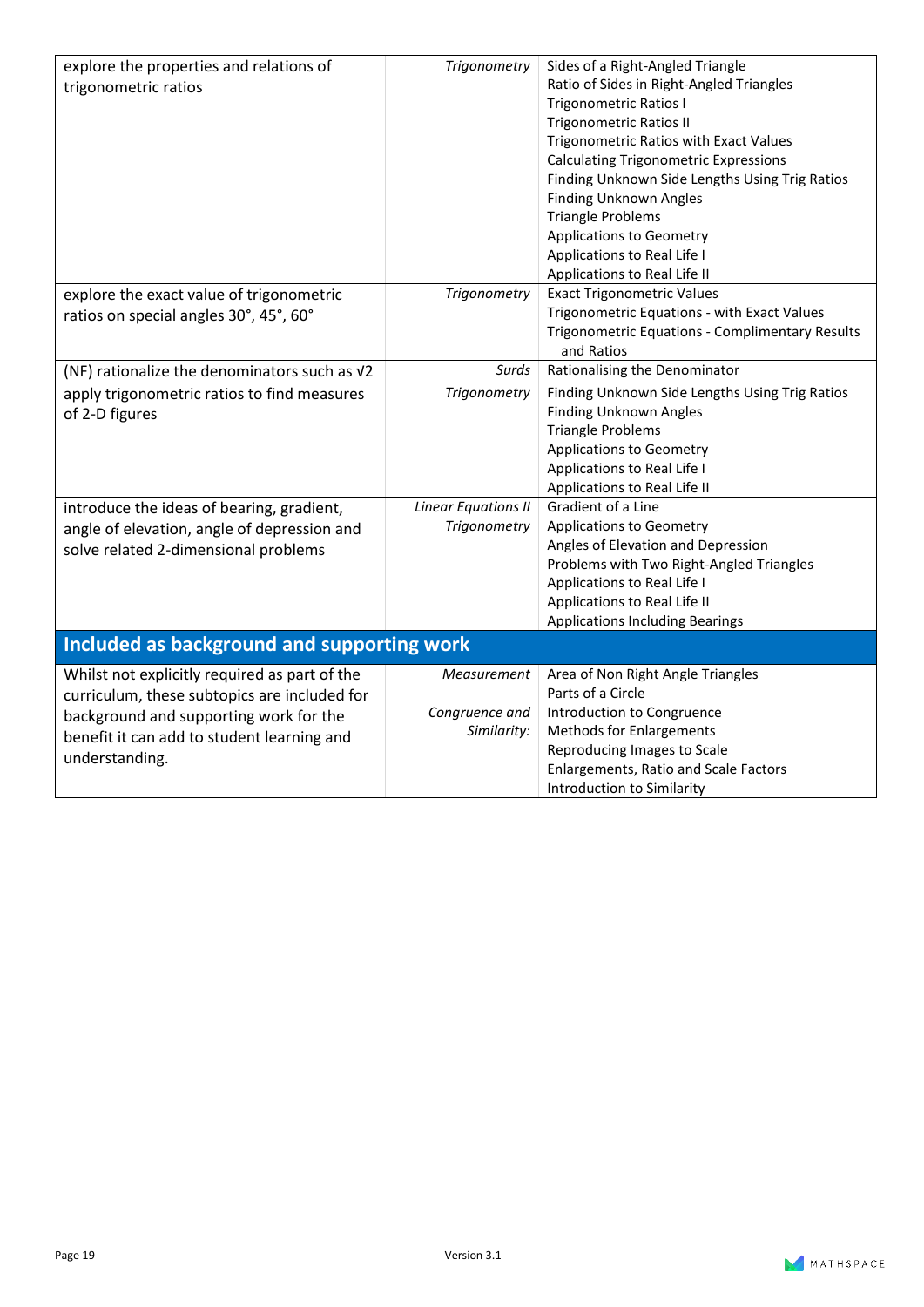| <b>Organization and Representation of Data</b>                                                                                               |               |                                                                                                                                                                                                                                                                               |
|----------------------------------------------------------------------------------------------------------------------------------------------|---------------|-------------------------------------------------------------------------------------------------------------------------------------------------------------------------------------------------------------------------------------------------------------------------------|
| <b>Introduction to Various Stages of Statistics</b>                                                                                          |               |                                                                                                                                                                                                                                                                               |
| recognize various stages involved in statistics                                                                                              | Data Analysis | <b>Statistical Investigations</b>                                                                                                                                                                                                                                             |
| use simple methods to collect data so as to<br>analyze posed problems                                                                        | Data Analysis | Practicalities of Obtaining Data<br><b>Statistical Questions</b><br>Number of Observations<br><b>Statistical Attributes</b>                                                                                                                                                   |
| be aware of the existence of different types of<br>data (discrete and continuous)                                                            | Data Analysis | Types of Data I<br>Types of Data II                                                                                                                                                                                                                                           |
| understand the criteria of organizing data and<br>discuss different ways of organizing the same set<br>of data                               | Data Analysis | <b>Frequency Tables</b><br><b>Grouped Data</b><br><b>Describing Statistical Relationships</b>                                                                                                                                                                                 |
| Construction and Interpretation of Simple Diagrams and Graphs                                                                                |               |                                                                                                                                                                                                                                                                               |
| construct and interpret simple diagrams including<br>stem-and-leaf diagrams, pie charts, histograms,<br>scatter diagrams, broken line graphs | Data Analysis | Line, Conversion and Step Graphs<br><b>Stem and Leaf Plots</b><br>Dot Plots<br>Column, Bar Graphs and Histograms<br><b>Travel Graphs</b><br>Sector Graphs<br>Back to back stem and leaf plots<br><b>Histograms and Polygons</b><br><b>Scatter Plots</b><br><b>Step Graphs</b> |
| construct and interpret simple frequency<br>polygons and curves, cumulative frequency<br>polygons and curves                                 | Data Analysis | <b>Histograms and Polygons</b>                                                                                                                                                                                                                                                |
| be able to differentiate between histograms and<br>bar charts                                                                                | Data Analysis | Column, Bar Graphs and Histograms                                                                                                                                                                                                                                             |
| explore the construction of diagrams and graphs<br>with various tools besides paper and pencil                                               | Data Analysis | Line, Conversion and Step Graphs<br><b>Stem and Leaf Plots</b><br>Dot Plots<br>Column, Bar Graphs and Histograms<br><b>Travel Graphs</b><br>Sector Graphs<br>Back to back stem and leaf plots<br><b>Scatter Plots</b><br><b>Step Graphs</b>                                   |
| compare the presentations of the same set of<br>data by using various graphs or the same type of<br>graphs but with different scales         | Data Analysis | <b>Comparisons and Predictions</b><br>Comparing Sets of Data I<br>Comparing Sets of Data II<br>Real Life Data I<br>Real Life Data II                                                                                                                                          |
| choose appropriate diagrams/graphs to present a<br>given set of data                                                                         | Data Analysis | <b>Comparisons and Predictions</b><br>Comparing Sets of Data I<br>Comparing Sets of Data II<br>Real Life Data I<br>Real Life Data II                                                                                                                                          |
| read data from given frequencies in graphs<br>(including percentiles, quartiles, median)                                                     | Data Analysis | The Median<br><b>Cumulative Frequency</b><br>Frequency Distribution for Grouped Data<br>Measures of Spread - Quartiles                                                                                                                                                        |
| read frequencies from given data in diagrams and<br>graphs                                                                                   | Data Analysis | <b>Frequency Tables</b><br><b>Cumulative Frequency</b><br>Frequency Distribution for Grouped Data                                                                                                                                                                             |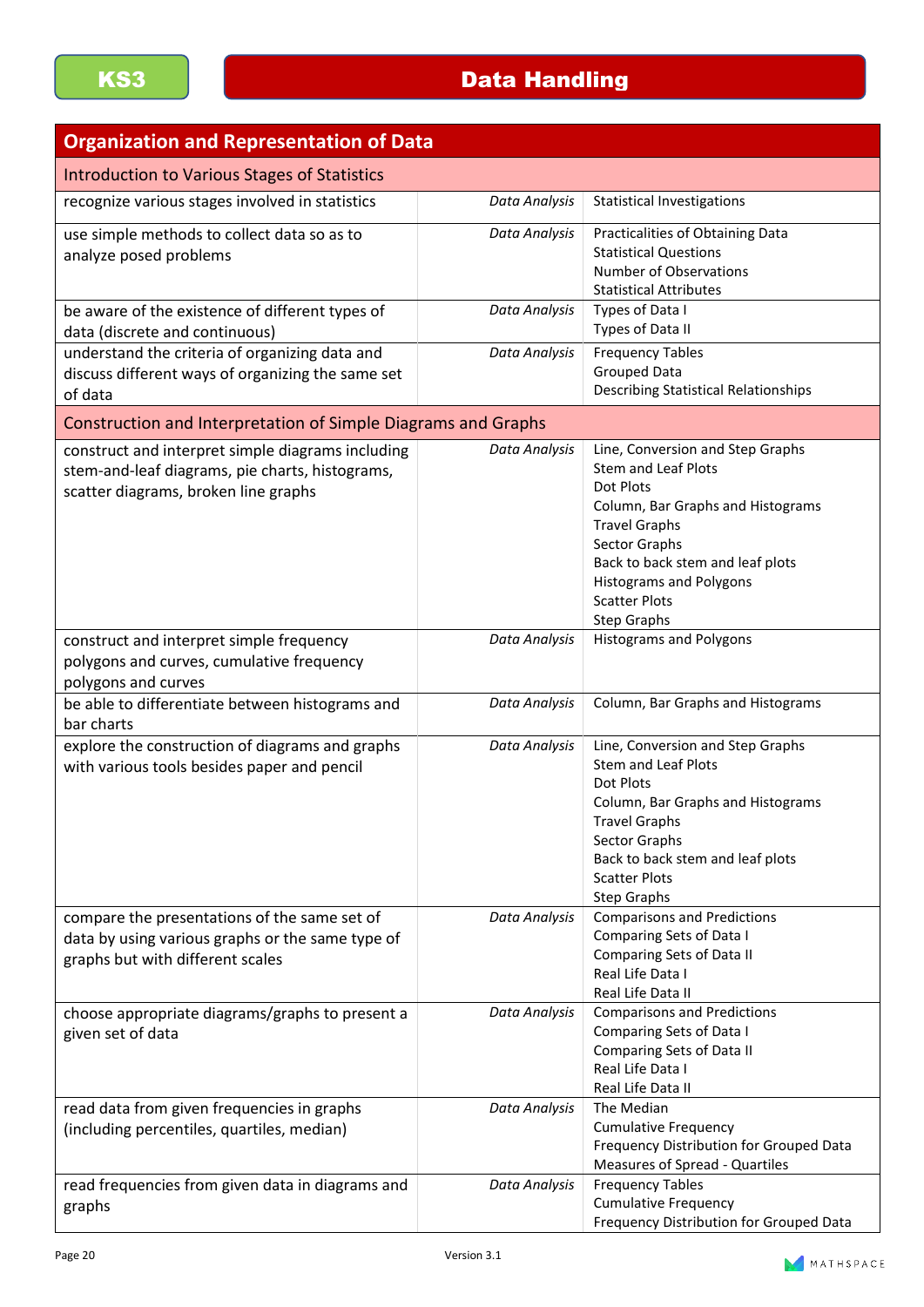| use some common wordings such as 'most                |               | Investigation coming                       |
|-------------------------------------------------------|---------------|--------------------------------------------|
| popular', 'most likely', 'equally likely' to describe |               |                                            |
| trends from line graphs                               |               |                                            |
| discuss the impressions from graphs presented in      | Data Analysis | <b>Statistics in the Media I</b>           |
| various sources                                       |               | Statistics in the Media II                 |
| identify sources of deception in misleading           | Data Analysis | <b>Comparisons and Predictions</b>         |
| graphs and their accompanying statements              |               | Comparing Sets of Data I                   |
|                                                       |               | Comparing Sets of Data II                  |
|                                                       |               | Real Life Data I                           |
|                                                       |               | Real Life Data II                          |
|                                                       |               | <b>Statistics in the Media I</b>           |
|                                                       |               | Statistics in the Media II                 |
| recognize the dangers of misinterpreting              | Data Analysis | Real Life Data I<br>Real Life Data II      |
| statistical data                                      |               | <b>Statistics in the Media I</b>           |
|                                                       |               | <b>Statistics in the Media II</b>          |
|                                                       |               |                                            |
| Analysis and Interpretation of Data                   |               |                                            |
| <b>Measures of Central Tendency</b>                   |               |                                            |
| find mean, median and mode from a given set of        | Data Analysis | The Mean                                   |
| ungrouped data                                        |               | The Median                                 |
|                                                       |               | Range and Mode                             |
|                                                       |               | Mean, Median, Mode and Range               |
| find mean, median and modal class from a given        | Data Analysis | Mean, Median, Mode and Range               |
| set of grouped data                                   |               | Frequency distribution for Grouped Data    |
| be aware that the mean found for grouped data         | Data Analysis | Frequency distribution for Grouped Data    |
| is an estimation                                      |               |                                            |
| compare 2 data sets with given mean, median           | Data Analysis | Comparing Sets of Data I                   |
| and mode                                              |               | Comparing Sets of Data II                  |
| construct data sets with a given mean, median         | Data Analysis | Mean, Median, Mode and Range               |
| and mode                                              |               |                                            |
| discuss the relative merits of different measures     | Data Analysis | Centre or Spread?                          |
| of central tendency for a given situation             |               | How the shape effects choice of centre and |
|                                                       | Data Analysis | spread                                     |
| (NF) explore and make conjectures on the effect       |               | How the shape effects choice of centre and |
| of the central tendency of the data such as:          |               | spread                                     |
| (i) removal of a certain item from the data;          |               |                                            |
| (ii) adding a common constant to the whole set of     |               |                                            |
| data;                                                 |               |                                            |
| (iii) multiplying the whole set of data by a          |               |                                            |
| common constant                                       |               |                                            |
| (iv) insertion of zero in the data set                |               |                                            |
| understand weighted mean and be aware of its          | Data Analysis | Weighted Means#                            |
| use in various real-life situations such as Hang      |               |                                            |
| Seng Index, calculation of marks in a report etc.     |               |                                            |
| discuss the misuse of averages in various daily life  | Data Analysis | The Mean                                   |
| situations                                            |               |                                            |
| recognize the dangers of misusing averages            | Data Analysis | The Mean                                   |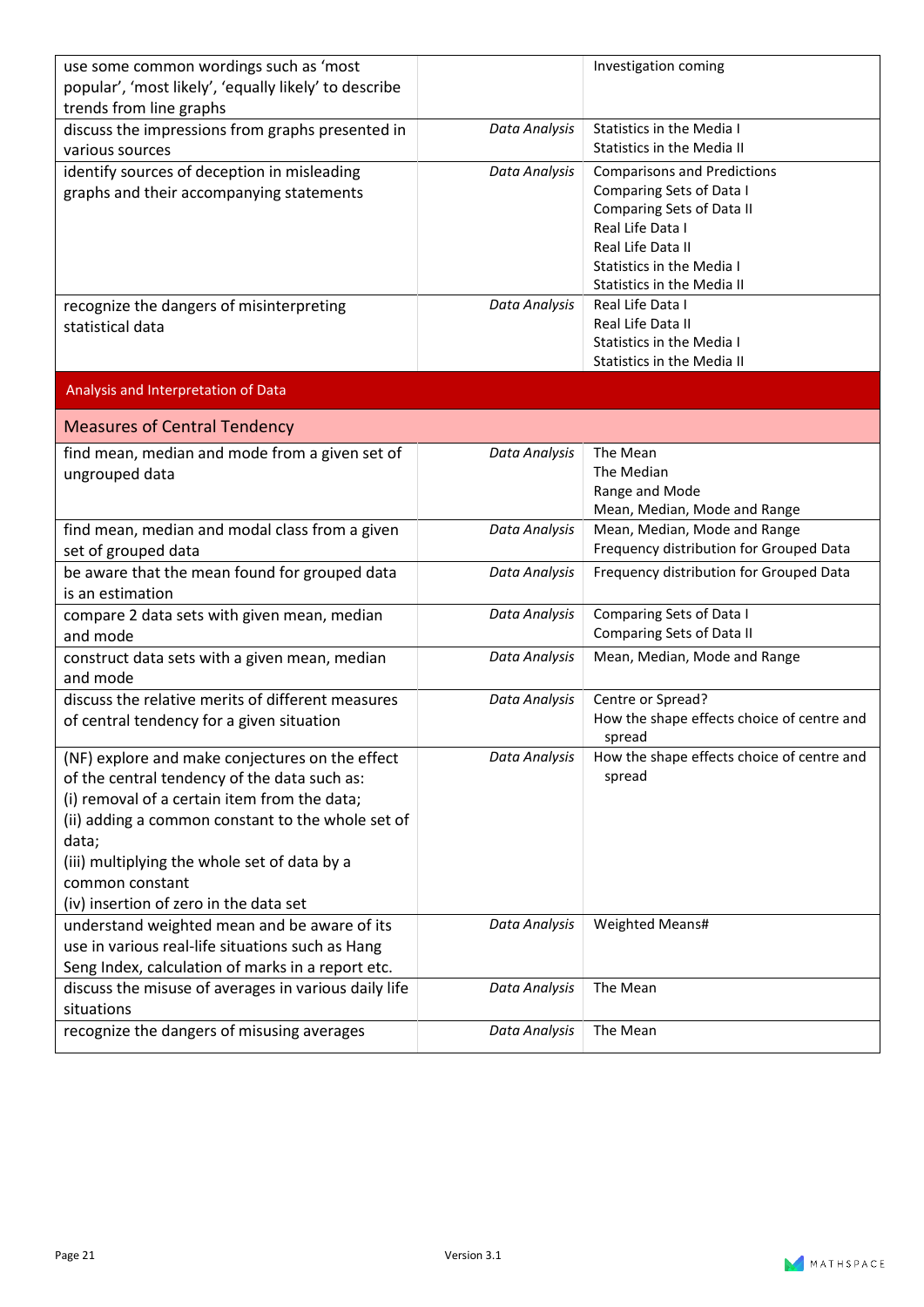| <b>Probability</b>                                                                                                                                                                                  |               |                                                                                                                                                                                                                             |
|-----------------------------------------------------------------------------------------------------------------------------------------------------------------------------------------------------|---------------|-----------------------------------------------------------------------------------------------------------------------------------------------------------------------------------------------------------------------------|
| Simple Idea of Probability                                                                                                                                                                          |               |                                                                                                                                                                                                                             |
| explore the meaning of probability through<br>various activities                                                                                                                                    | Probability   | <b>Describing Chance</b><br><b>Experimental Probability</b><br>Generating data for probability analysis<br>Venn diagrams and two way tables<br>Describing and/or events<br>Tree diagrams                                    |
| have an intuitive idea about the relation between<br>probability and the relative frequency as found in<br>statistics or simulation activities                                                      | Probability   | Probabilities as rational number<br><b>Theoretical Probability</b><br>Generating data for probability analysis<br><b>Complementary Events</b><br>Relatvie frequencies of And/Or events<br><b>Expectation and Fair Value</b> |
| investigate probability in real-life activities,<br>including geometric probability                                                                                                                 | Probability   | Conducting Experiments (investigation)<br><b>Probabilities of Games</b><br><b>Traffic Light Problems</b><br>Decision Making using Probability<br>(Investigation)<br><b>Comparisions from Experiments</b><br>(Investigation) |
| compare the empirical and theoretical<br>probabilities                                                                                                                                              | Probability   | <b>Theoretical Probability</b><br><b>Expected Outcomes</b>                                                                                                                                                                  |
| calculate the theoretical probability by listing the<br>sample space and counting                                                                                                                   | Probability   | Sample Spaces<br><b>Theoretical Probability</b><br>Replacement and non-replacement<br>probabilities<br>Using Frequency tables and graphs to<br>estimage probabilities<br>Mixed Questions on Probability                     |
| recognize the meaning of expectation                                                                                                                                                                | Probability   | <b>Expected Outcomes</b>                                                                                                                                                                                                    |
| <b>Included as Background and Supporting Work</b>                                                                                                                                                   |               |                                                                                                                                                                                                                             |
| Whilst not explicitly required as part of the<br>curriculum, these subtopics are included for<br>background and supporting work for the benefit<br>it can add to student learning and understanding | Data Analysis | Divided Bar Graphs<br>Area Charts and Radar Graphs                                                                                                                                                                          |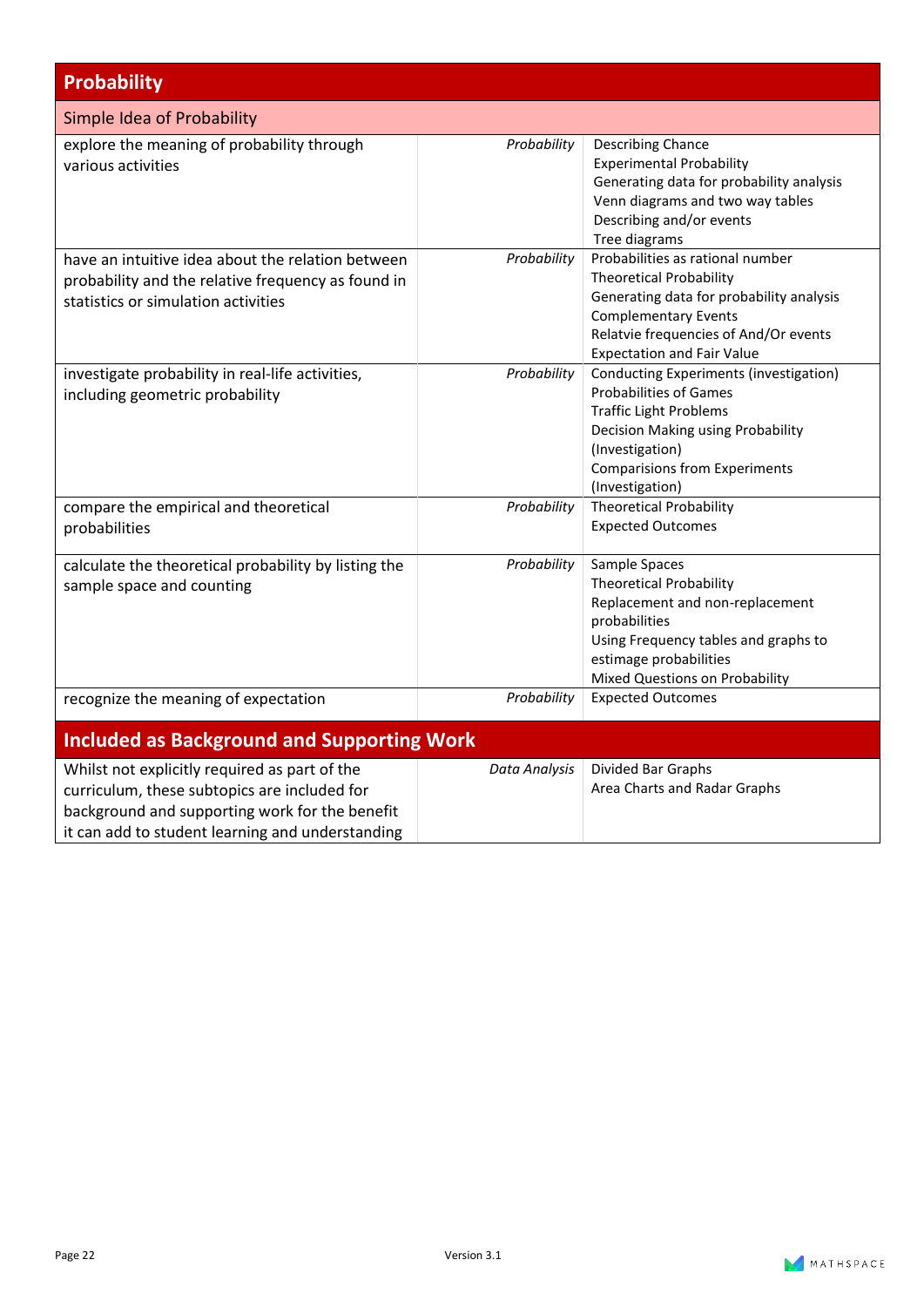### <span id="page-22-0"></span>**S4-S5 Syllabus**

| <b>Number and Algebra Review</b>                                                                                                                                                                                                                                                                                                                                                                                                                        | <b>Proportions</b>                                                                                                                                                                                                                                                                                                                                                                                                                                                                                                                                                          | <b>Indices</b>                                                                                                                                                                                                                                                                                                                                                                                                                                                                                                                              |
|---------------------------------------------------------------------------------------------------------------------------------------------------------------------------------------------------------------------------------------------------------------------------------------------------------------------------------------------------------------------------------------------------------------------------------------------------------|-----------------------------------------------------------------------------------------------------------------------------------------------------------------------------------------------------------------------------------------------------------------------------------------------------------------------------------------------------------------------------------------------------------------------------------------------------------------------------------------------------------------------------------------------------------------------------|---------------------------------------------------------------------------------------------------------------------------------------------------------------------------------------------------------------------------------------------------------------------------------------------------------------------------------------------------------------------------------------------------------------------------------------------------------------------------------------------------------------------------------------------|
| Whole Number Review<br><b>Fraction Review</b><br><b>Decimal Review</b><br>Recurring Decimals as/from Fractions<br>Converting Recurring Decimals to<br>Fractions<br>Percentage Review<br><b>Ratios and Rates Review</b><br>Algebra Review<br>Probability Review                                                                                                                                                                                          | <b>Proportional Relationships</b><br><b>Constant of Proportionality</b><br>Proportional Relationships as Equations<br><b>Interpreting Proportional Relationships</b><br><b>Graphs and Direct Proportions</b><br><b>Direct Proportion</b>                                                                                                                                                                                                                                                                                                                                    | Numerical Bases with Fractional Indices<br>Fractional Bases with Fractional Indices<br>Fractional Indices with Algebraic Terms                                                                                                                                                                                                                                                                                                                                                                                                              |
| <b>Equations</b>                                                                                                                                                                                                                                                                                                                                                                                                                                        | <b>Inequalities</b>                                                                                                                                                                                                                                                                                                                                                                                                                                                                                                                                                         | <b>Linear Equations I</b>                                                                                                                                                                                                                                                                                                                                                                                                                                                                                                                   |
| <b>Mixed Equations I</b><br><b>Mixed Equations II</b><br>Problem Solving with Linear and Non-<br><b>Linear Equations</b><br>Simple Exponential Equations<br><b>Solving Cubic Equations</b><br>Identify Solutions to Linear Equations<br>Solving Equations through Trial and<br>Improvement<br>Solve Radical Equations<br>Solve Equations with Rational Expressions<br>Solve Equations with Negative Exponents#<br>Solve Equations with Nested Radicals# | Introduction to Inequalities<br>One Step Inequalities<br>Two Step inequalities<br>Problem Solving with Inequalities<br>Identifying Solutions to Inequalities in<br><b>Two Variables</b><br>Three step Inequalitites<br>Compound Inequalities#<br>Solve Linear Inequalities from a Graph#<br>Solve polynomial inequalities#<br>Graphing Linear and Non-Linear<br>Inequalities<br>Constructing Inequalities or Systems of<br>Inequalities<br>Systems of Inequalities in Two Variables<br>Creating Inequalities with 2 Variables<br>Problems with Systems of Inequalities in 2 | Identifying key features of Linear<br>functions<br>Identifying Slope from Equation<br>Gradient-Intercept Form<br>Equation of a Line: General Form<br>The Point Slope Formula<br>The Two Point Formula<br>Equations of Lines (Mixed Set)<br>Finding the Rule<br>Linear Relationships - graphs<br><b>Sketching Linear Graphs</b><br>Linear functions, summary of features<br>Modelling Linear Relationships - graphs<br><b>Direct Proportion</b><br><b>Inverse Proportion</b><br>Finding the Equation of Line<br>Graphs of Physical Phenomena |
|                                                                                                                                                                                                                                                                                                                                                                                                                                                         | Variables                                                                                                                                                                                                                                                                                                                                                                                                                                                                                                                                                                   |                                                                                                                                                                                                                                                                                                                                                                                                                                                                                                                                             |
| <b>Linear Equations II</b>                                                                                                                                                                                                                                                                                                                                                                                                                              | <b>Quadratic Equations</b>                                                                                                                                                                                                                                                                                                                                                                                                                                                                                                                                                  |                                                                                                                                                                                                                                                                                                                                                                                                                                                                                                                                             |
| Linear modelling<br>Linear modelling-Simultaneous Equations<br>Linear Modelling - Break Even Analysis<br>Linear Programming - Graphical Method#<br>Linear Programming - Objective Function#<br>Linear Programming - Feasible Regions#<br>Linear Programming - Applications#<br>Writing Intervals <sup>#</sup><br>Division of an interval in a given ratio<br>Perpendicular distance#<br>Angle between two lines#<br>Proportion and Variation            | Quadratic relationship<br><b>Transformations and Quadratic Equtions</b><br><b>Transformation and Quadratic Graphs</b><br>Identifying Key Features of Quadratics<br>Solving basic quadratic equations<br>Solve by Factorisation I<br><b>Graphing Quadratic Functions in</b><br><b>Factorised Form</b><br>Solving by factorisation II<br>Solving by completing the square I<br><b>Graphing Quadratic Functions in Turning</b><br>Point Form                                                                                                                                   | Graphing Quadratic Functions in General<br>Form<br>Variable substitution Method<br>The Number and Nature of Solutions<br>Simultaneous, linear and quadratic<br>equations<br>Applications of Quadratic Functions using<br>graphs<br><b>Further Applications</b><br>Solve fractional equations that result in<br>quadratics<br>Quadratic Graphing Review                                                                                                                                                                                      |
| <b>Factorisation</b>                                                                                                                                                                                                                                                                                                                                                                                                                                    | Using Vertex Formula                                                                                                                                                                                                                                                                                                                                                                                                                                                                                                                                                        | Sum and product of roots                                                                                                                                                                                                                                                                                                                                                                                                                                                                                                                    |
| <b>Highest Common Factor</b><br>Difference of Two Squares<br>Perfect Squares<br><b>Grouping in Pairs</b><br>Monic Quadratic Trinomials<br><b>Miscellaneous Factorisations</b><br>Factorising Algebraic Fractions (mult/div)<br>Factorising Algebraic Fractions (add/sub)<br>Complete the Square<br>Non-Monic Quadratic Trinomials<br>Factoring Sum and Difference of Cubes                                                                              | Solving using the quadratic formula<br><b>Application Problems</b><br><b>Miscellaneous Equations</b><br>Solving by completing the square II<br>NonMonic Quadraitc Equations                                                                                                                                                                                                                                                                                                                                                                                                 | Quadratic Identities#<br>Maximum and Minimum Values of<br><b>Quadratic Equations</b><br>Applications of Maximisation and<br>Minimisation<br>Solve Quadratic Inequalities#                                                                                                                                                                                                                                                                                                                                                                   |
| <b>Power Functions</b>                                                                                                                                                                                                                                                                                                                                                                                                                                  | <b>Cubic Functions</b>                                                                                                                                                                                                                                                                                                                                                                                                                                                                                                                                                      | <b>Functions (Theory of)</b>                                                                                                                                                                                                                                                                                                                                                                                                                                                                                                                |
| <b>Power Functions</b><br>Solving for Constant of Proportionality in<br><b>Power Functions</b>                                                                                                                                                                                                                                                                                                                                                          | <b>Graphing Cubic Functions</b><br>Factoring Cubics with an identifiable<br>factor<br>Solve applications involving cubic<br>functions<br>Solve Inequalities involving Cubics<br><b>Evaluating Cubic and Other Power</b><br>Functions                                                                                                                                                                                                                                                                                                                                        | Describing functions<br>Defining Functions and Relations<br>Identifying One-to-One Functions<br><b>Evaluating Functions</b><br>Odd and Even Functions<br>Algebra of Functions                                                                                                                                                                                                                                                                                                                                                               |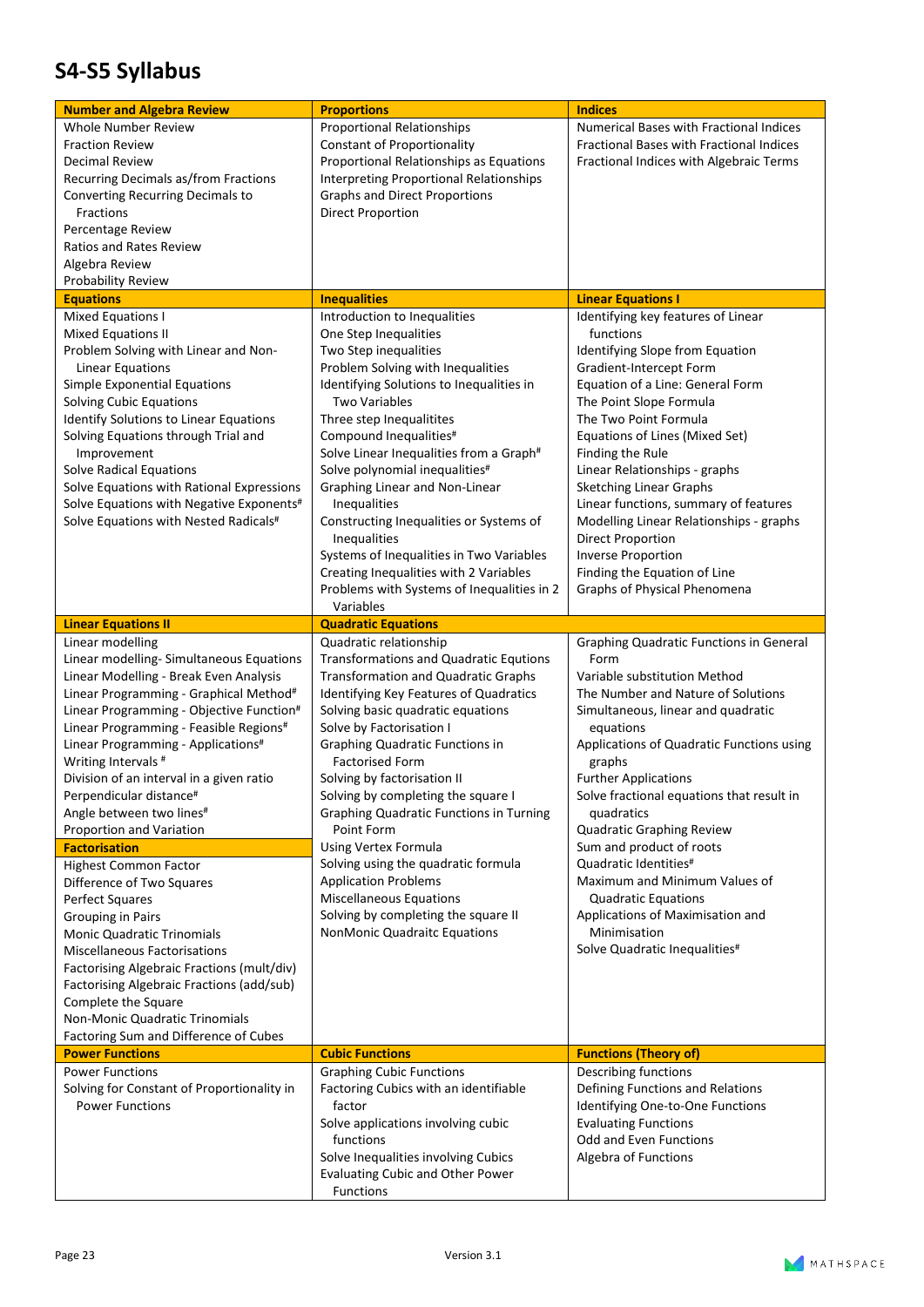| <b>Simple Rational Functions</b>                  | <b>Hyperbolic Functions</b>                          | <b>Parabolic Functions</b>                  |
|---------------------------------------------------|------------------------------------------------------|---------------------------------------------|
| Identify Characteristics of Simple Rational       | Identify Characteristics of Hyperbolic               | Identify Characteristics of Parabolas       |
| Functions                                         | Functions <sup>#</sup>                               | Relation $y^2$ = x                          |
| Transformations of Simple Rational                | Graphing Hyperbolic Functions#                       | Graphing Parabolas (based on vertex and     |
| <b>Functions</b>                                  | Solutions to Hyperbolic Functions (incl              | transformations)                            |
| <b>Graphing Simple Rational Functions</b>         | Applications) <sup>#</sup>                           | Solve Applications Involving Parabolic      |
|                                                   | Solve Inequalities involving Hyperbolic              | <b>Functions</b>                            |
|                                                   | Functions#                                           | General Locus Problems <sup>#</sup>         |
| <b>Absolute Value Functions</b>                   | <b>Logarithms</b>                                    | <b>Exponentials</b>                         |
| <b>Graphing Absolute Value Functions</b>          | Revision of Index Laws                               | Identify Characteristics of Exponential     |
|                                                   | Logs and Exponential Forms                           | <b>Functions</b>                            |
|                                                   | Logarithm Laws and Logarithm Properties              | Transformations of Exponential graphs       |
| <b>Inverse Functions</b>                          | Change of Base                                       | <b>Exponential Graph</b>                    |
| Inverse functions                                 | <b>Evaluating Logarithmic Expressions</b>            | Simplifying Exponential Expressions         |
| Graphs of Inverse Functions                       | Identify Characteristics of Logarithmic              | <b>Transforming Exponential Expressions</b> |
| <b>Circles</b>                                    | Functions                                            | Finding Exponential Equations in Context    |
|                                                   | Transformations of Logarithmic graphs                | Finding Exponential Equations from          |
| Circles at Origin<br>Circles with translations    | Logarithm Graph                                      | Graphs or Data                              |
|                                                   | Find the Equation of a Logarithm                     | Growth and Decay                            |
| Circles (Mixed and Semi-Circles)                  | Function#                                            | Applications of Exponential Functions       |
| <b>Combined Conic Sections</b>                    | <b>Evaluate Logarithmic Functions</b>                | <b>Comparing Exponential Models</b>         |
| Determine Type of Conic Section                   | Solving logarithmic equations                        | Exponentials VS Linear or Quadratic         |
| Identify and Graph Conic Sections#                | Applications of Logarithmic Functions                | <b>Functions</b>                            |
| Find Eccentricity of Conic Section#               | Logarithmic Scales                                   | <b>Evaluating Exponential Functions</b>     |
|                                                   | Solve Inequalities Involving Logarithmic             | Solve Exponential Equations                 |
|                                                   | Functions <sup>#</sup>                               | Exponential Functions y=a^x Mixed           |
|                                                   | Natural Logarithms                                   | Questions                                   |
|                                                   | Solving Log and Exponential Equations                | Solve Inequalities Involving Exponential    |
|                                                   | with Technology <sup>#</sup>                         | Functions <sup>#</sup>                      |
|                                                   |                                                      | <b>Further Exponentials</b>                 |
| <b>Trig Functions and Graphs</b>                  | <b>Functions (Graphs and Behaviour)</b>              | <b>Polynomials</b>                          |
| <b>Exact Trigonometric Values</b>                 | Polynomial curve sketching                           | Polynomials and Notation                    |
| Symmetrical and Period Nature of Trig             | <b>Transformations of Functions</b>                  | Addition and Subtraction of Polynomials     |
| <b>Functions</b>                                  | Dilation and Symmetry                                | <b>Multiplication of Polynomials</b>        |
| Unit Circle and Trig Functions <sup>#</sup>       | Mixed Graphs I (linear, quad, exp, circles)          | Polynomial Division                         |
| Key Features of Sine and Cosine Curves            | Mixed graphs II (linear, quad, cubic, 1/x)           | Remainder and Factor Theorem                |
| <b>Transformations of Sine and Cosine</b>         | Mixed Graphs III (quad, exp, cubic, 1/x)             | Further applications of remainder and       |
| <b>Curves and Equations</b>                       | Comparing Functions (quad, cubic, exp,               | factor theorem                              |
| <b>Graphing Sine Curves</b>                       | linear) <sup>#</sup>                                 | Polynomial Division Using Synthetic         |
| <b>Graphing Cosine Curves</b>                     | Non-Linear Graphs and Tables of Values               | <b>Division</b>                             |
| Graphical solution of trig equations <sup>#</sup> | Applications of Polynomials                          | <b>Numerical Approximations of Roots</b>    |
| Applications of Sine and Cosine Functions         | Choosing the correct function model                  | Solving for Zeroes and Coefficients         |
|                                                   | Direct and Inverse Variation                         | Intermediate Value Theorem <sup>#</sup>     |
|                                                   | Using technology to solve problems with<br>graphs I  |                                             |
|                                                   | Using technology to solve problems with<br>graphs II |                                             |
|                                                   | Intersections of Graphs by other methods             |                                             |
|                                                   | Intersections of graphs by other methods             |                                             |
|                                                   | Ш                                                    |                                             |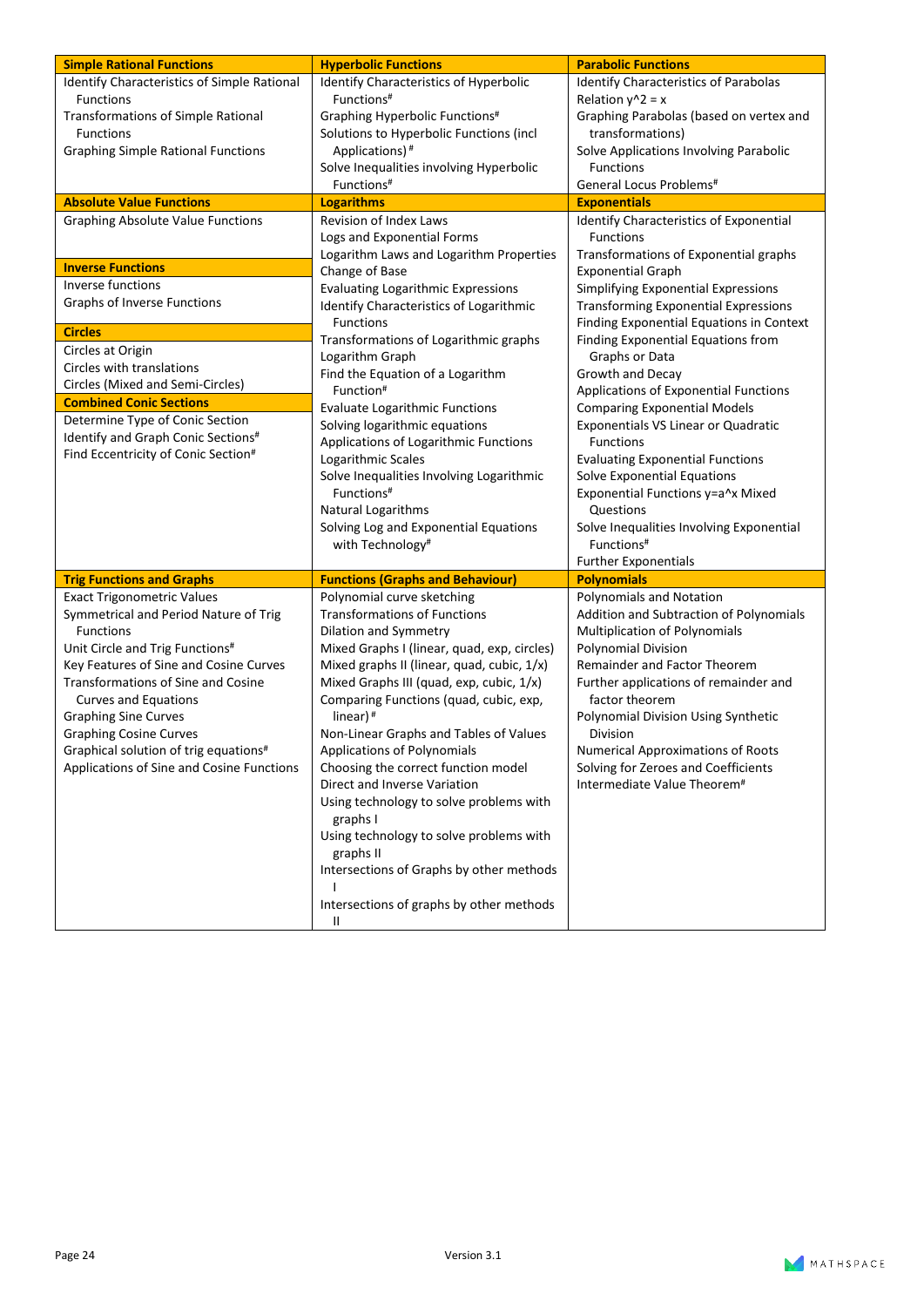| Introduction to Sequences<br>The Trigonometric Ratios<br>Finding angles in Circles<br>Introduction to Arithmetic Progressions<br><b>Triangle Problems</b><br>Lengths in Circles<br>Pythagoras in 3D#<br>Parts of Circles<br>Recurrence relationships for AP's<br>Chords of a Circle<br>Terms in Arithmetic Progressions<br>Trigonometry in 3D<br>Graphs and Tables - AP's<br>Applications to Real Life<br>Arcs, Sectors and Segments of a Circle<br>Notation for a Series#<br>Sine Rule<br><b>Cyclic Quadrilaterals</b><br>Arithmetic Series (defined limits)<br>Sine Rule (Ambiguous Case) <sup>#</sup><br>Tangents to Circles#<br>Applications of Arithmetic Progressions<br><b>Cosine Rule</b><br>Centres of triangles#<br>Introduction to Geometric Progressions<br>Applications of the Sine Rule<br>Alternate Segments and Intersecting<br>Chords and Secants#<br>Recurrence relationships for GP's<br>Applications of the Cosine Rule<br>Sine and Cosine Rule<br>Proofs using cyclic quadrilaterals#<br>Finding the Common Ratio<br>Area of Non-Right Angled Triangles<br>Terms in Geometric Progressions<br>Graphs and Tables - GP's<br><b>Geometric Series</b><br>Infinite sum for GP's<br>Applications of Geometric Progressions<br>Applications of Geometric Series#<br><b>First Order Linear Recurrences</b><br>Introduction<br>Graphs and Tables - Recurrence Relations<br>Solutions to Recurrence Relations<br>Applications of Recurrence Relations<br><b>Probability</b><br><b>Language and Use of Statistics</b><br><b>Univariate Data</b><br><b>Experimental Probability</b><br>Sampling Techniques I<br>Statistical Displays - A review<br><b>Theoretical Probability</b><br><b>Sampling Techniques II</b><br>Create and interpret histograms and<br>Questionnaire design (investigation)<br>Relative frequencies of And/Or events<br>polygons<br>Replacement and non-replacement<br>Pros and Cons of Samples (Investigation)<br>Create and interpret cumulative<br>probabilities<br>frequency tables |
|------------------------------------------------------------------------------------------------------------------------------------------------------------------------------------------------------------------------------------------------------------------------------------------------------------------------------------------------------------------------------------------------------------------------------------------------------------------------------------------------------------------------------------------------------------------------------------------------------------------------------------------------------------------------------------------------------------------------------------------------------------------------------------------------------------------------------------------------------------------------------------------------------------------------------------------------------------------------------------------------------------------------------------------------------------------------------------------------------------------------------------------------------------------------------------------------------------------------------------------------------------------------------------------------------------------------------------------------------------------------------------------------------------------------------------------------------------------------------------------------------------------------------------------------------------------------------------------------------------------------------------------------------------------------------------------------------------------------------------------------------------------------------------------------------------------------------------------------------------------------------------------------------------------------------------------------------------------------------------------------------------------------|
|                                                                                                                                                                                                                                                                                                                                                                                                                                                                                                                                                                                                                                                                                                                                                                                                                                                                                                                                                                                                                                                                                                                                                                                                                                                                                                                                                                                                                                                                                                                                                                                                                                                                                                                                                                                                                                                                                                                                                                                                                        |
|                                                                                                                                                                                                                                                                                                                                                                                                                                                                                                                                                                                                                                                                                                                                                                                                                                                                                                                                                                                                                                                                                                                                                                                                                                                                                                                                                                                                                                                                                                                                                                                                                                                                                                                                                                                                                                                                                                                                                                                                                        |
|                                                                                                                                                                                                                                                                                                                                                                                                                                                                                                                                                                                                                                                                                                                                                                                                                                                                                                                                                                                                                                                                                                                                                                                                                                                                                                                                                                                                                                                                                                                                                                                                                                                                                                                                                                                                                                                                                                                                                                                                                        |
|                                                                                                                                                                                                                                                                                                                                                                                                                                                                                                                                                                                                                                                                                                                                                                                                                                                                                                                                                                                                                                                                                                                                                                                                                                                                                                                                                                                                                                                                                                                                                                                                                                                                                                                                                                                                                                                                                                                                                                                                                        |
|                                                                                                                                                                                                                                                                                                                                                                                                                                                                                                                                                                                                                                                                                                                                                                                                                                                                                                                                                                                                                                                                                                                                                                                                                                                                                                                                                                                                                                                                                                                                                                                                                                                                                                                                                                                                                                                                                                                                                                                                                        |
|                                                                                                                                                                                                                                                                                                                                                                                                                                                                                                                                                                                                                                                                                                                                                                                                                                                                                                                                                                                                                                                                                                                                                                                                                                                                                                                                                                                                                                                                                                                                                                                                                                                                                                                                                                                                                                                                                                                                                                                                                        |
|                                                                                                                                                                                                                                                                                                                                                                                                                                                                                                                                                                                                                                                                                                                                                                                                                                                                                                                                                                                                                                                                                                                                                                                                                                                                                                                                                                                                                                                                                                                                                                                                                                                                                                                                                                                                                                                                                                                                                                                                                        |
|                                                                                                                                                                                                                                                                                                                                                                                                                                                                                                                                                                                                                                                                                                                                                                                                                                                                                                                                                                                                                                                                                                                                                                                                                                                                                                                                                                                                                                                                                                                                                                                                                                                                                                                                                                                                                                                                                                                                                                                                                        |
|                                                                                                                                                                                                                                                                                                                                                                                                                                                                                                                                                                                                                                                                                                                                                                                                                                                                                                                                                                                                                                                                                                                                                                                                                                                                                                                                                                                                                                                                                                                                                                                                                                                                                                                                                                                                                                                                                                                                                                                                                        |
|                                                                                                                                                                                                                                                                                                                                                                                                                                                                                                                                                                                                                                                                                                                                                                                                                                                                                                                                                                                                                                                                                                                                                                                                                                                                                                                                                                                                                                                                                                                                                                                                                                                                                                                                                                                                                                                                                                                                                                                                                        |
|                                                                                                                                                                                                                                                                                                                                                                                                                                                                                                                                                                                                                                                                                                                                                                                                                                                                                                                                                                                                                                                                                                                                                                                                                                                                                                                                                                                                                                                                                                                                                                                                                                                                                                                                                                                                                                                                                                                                                                                                                        |
|                                                                                                                                                                                                                                                                                                                                                                                                                                                                                                                                                                                                                                                                                                                                                                                                                                                                                                                                                                                                                                                                                                                                                                                                                                                                                                                                                                                                                                                                                                                                                                                                                                                                                                                                                                                                                                                                                                                                                                                                                        |
|                                                                                                                                                                                                                                                                                                                                                                                                                                                                                                                                                                                                                                                                                                                                                                                                                                                                                                                                                                                                                                                                                                                                                                                                                                                                                                                                                                                                                                                                                                                                                                                                                                                                                                                                                                                                                                                                                                                                                                                                                        |
|                                                                                                                                                                                                                                                                                                                                                                                                                                                                                                                                                                                                                                                                                                                                                                                                                                                                                                                                                                                                                                                                                                                                                                                                                                                                                                                                                                                                                                                                                                                                                                                                                                                                                                                                                                                                                                                                                                                                                                                                                        |
|                                                                                                                                                                                                                                                                                                                                                                                                                                                                                                                                                                                                                                                                                                                                                                                                                                                                                                                                                                                                                                                                                                                                                                                                                                                                                                                                                                                                                                                                                                                                                                                                                                                                                                                                                                                                                                                                                                                                                                                                                        |
|                                                                                                                                                                                                                                                                                                                                                                                                                                                                                                                                                                                                                                                                                                                                                                                                                                                                                                                                                                                                                                                                                                                                                                                                                                                                                                                                                                                                                                                                                                                                                                                                                                                                                                                                                                                                                                                                                                                                                                                                                        |
|                                                                                                                                                                                                                                                                                                                                                                                                                                                                                                                                                                                                                                                                                                                                                                                                                                                                                                                                                                                                                                                                                                                                                                                                                                                                                                                                                                                                                                                                                                                                                                                                                                                                                                                                                                                                                                                                                                                                                                                                                        |
|                                                                                                                                                                                                                                                                                                                                                                                                                                                                                                                                                                                                                                                                                                                                                                                                                                                                                                                                                                                                                                                                                                                                                                                                                                                                                                                                                                                                                                                                                                                                                                                                                                                                                                                                                                                                                                                                                                                                                                                                                        |
|                                                                                                                                                                                                                                                                                                                                                                                                                                                                                                                                                                                                                                                                                                                                                                                                                                                                                                                                                                                                                                                                                                                                                                                                                                                                                                                                                                                                                                                                                                                                                                                                                                                                                                                                                                                                                                                                                                                                                                                                                        |
|                                                                                                                                                                                                                                                                                                                                                                                                                                                                                                                                                                                                                                                                                                                                                                                                                                                                                                                                                                                                                                                                                                                                                                                                                                                                                                                                                                                                                                                                                                                                                                                                                                                                                                                                                                                                                                                                                                                                                                                                                        |
|                                                                                                                                                                                                                                                                                                                                                                                                                                                                                                                                                                                                                                                                                                                                                                                                                                                                                                                                                                                                                                                                                                                                                                                                                                                                                                                                                                                                                                                                                                                                                                                                                                                                                                                                                                                                                                                                                                                                                                                                                        |
|                                                                                                                                                                                                                                                                                                                                                                                                                                                                                                                                                                                                                                                                                                                                                                                                                                                                                                                                                                                                                                                                                                                                                                                                                                                                                                                                                                                                                                                                                                                                                                                                                                                                                                                                                                                                                                                                                                                                                                                                                        |
|                                                                                                                                                                                                                                                                                                                                                                                                                                                                                                                                                                                                                                                                                                                                                                                                                                                                                                                                                                                                                                                                                                                                                                                                                                                                                                                                                                                                                                                                                                                                                                                                                                                                                                                                                                                                                                                                                                                                                                                                                        |
|                                                                                                                                                                                                                                                                                                                                                                                                                                                                                                                                                                                                                                                                                                                                                                                                                                                                                                                                                                                                                                                                                                                                                                                                                                                                                                                                                                                                                                                                                                                                                                                                                                                                                                                                                                                                                                                                                                                                                                                                                        |
|                                                                                                                                                                                                                                                                                                                                                                                                                                                                                                                                                                                                                                                                                                                                                                                                                                                                                                                                                                                                                                                                                                                                                                                                                                                                                                                                                                                                                                                                                                                                                                                                                                                                                                                                                                                                                                                                                                                                                                                                                        |
|                                                                                                                                                                                                                                                                                                                                                                                                                                                                                                                                                                                                                                                                                                                                                                                                                                                                                                                                                                                                                                                                                                                                                                                                                                                                                                                                                                                                                                                                                                                                                                                                                                                                                                                                                                                                                                                                                                                                                                                                                        |
|                                                                                                                                                                                                                                                                                                                                                                                                                                                                                                                                                                                                                                                                                                                                                                                                                                                                                                                                                                                                                                                                                                                                                                                                                                                                                                                                                                                                                                                                                                                                                                                                                                                                                                                                                                                                                                                                                                                                                                                                                        |
| Conducting a Census (Investigation)                                                                                                                                                                                                                                                                                                                                                                                                                                                                                                                                                                                                                                                                                                                                                                                                                                                                                                                                                                                                                                                                                                                                                                                                                                                                                                                                                                                                                                                                                                                                                                                                                                                                                                                                                                                                                                                                                                                                                                                    |
| Identifying Independent and Dependent<br>Pros and Cons of a Census (Investigation)<br>Create and interpret box and whisker                                                                                                                                                                                                                                                                                                                                                                                                                                                                                                                                                                                                                                                                                                                                                                                                                                                                                                                                                                                                                                                                                                                                                                                                                                                                                                                                                                                                                                                                                                                                                                                                                                                                                                                                                                                                                                                                                             |
| Events<br>Connecting box and whisker plots and<br>Statistics in the Media - Misleading                                                                                                                                                                                                                                                                                                                                                                                                                                                                                                                                                                                                                                                                                                                                                                                                                                                                                                                                                                                                                                                                                                                                                                                                                                                                                                                                                                                                                                                                                                                                                                                                                                                                                                                                                                                                                                                                                                                                 |
| histograms <sup>#</sup><br>Independent Events<br>(Investigation)                                                                                                                                                                                                                                                                                                                                                                                                                                                                                                                                                                                                                                                                                                                                                                                                                                                                                                                                                                                                                                                                                                                                                                                                                                                                                                                                                                                                                                                                                                                                                                                                                                                                                                                                                                                                                                                                                                                                                       |
| <b>Dependent Events</b><br>Real Life statistics - Society<br>Recognising the spread of data                                                                                                                                                                                                                                                                                                                                                                                                                                                                                                                                                                                                                                                                                                                                                                                                                                                                                                                                                                                                                                                                                                                                                                                                                                                                                                                                                                                                                                                                                                                                                                                                                                                                                                                                                                                                                                                                                                                            |
| Probability of Equally Likely Outcome<br>Statistical Investigations (Investigation)<br>Recognising the shape of data                                                                                                                                                                                                                                                                                                                                                                                                                                                                                                                                                                                                                                                                                                                                                                                                                                                                                                                                                                                                                                                                                                                                                                                                                                                                                                                                                                                                                                                                                                                                                                                                                                                                                                                                                                                                                                                                                                   |
| Mutually Exclusive and Non-Mutually<br>Planning a Statistical Investigation II<br>Mean                                                                                                                                                                                                                                                                                                                                                                                                                                                                                                                                                                                                                                                                                                                                                                                                                                                                                                                                                                                                                                                                                                                                                                                                                                                                                                                                                                                                                                                                                                                                                                                                                                                                                                                                                                                                                                                                                                                                 |
| <b>Exclusive Events</b><br>Median<br>(Investigation)                                                                                                                                                                                                                                                                                                                                                                                                                                                                                                                                                                                                                                                                                                                                                                                                                                                                                                                                                                                                                                                                                                                                                                                                                                                                                                                                                                                                                                                                                                                                                                                                                                                                                                                                                                                                                                                                                                                                                                   |
| Conditional Probability - Sample Spaces<br>Sources of Bias<br>Mode                                                                                                                                                                                                                                                                                                                                                                                                                                                                                                                                                                                                                                                                                                                                                                                                                                                                                                                                                                                                                                                                                                                                                                                                                                                                                                                                                                                                                                                                                                                                                                                                                                                                                                                                                                                                                                                                                                                                                     |
| Sources of Errors#<br>Range<br><b>Bivariate Data</b>                                                                                                                                                                                                                                                                                                                                                                                                                                                                                                                                                                                                                                                                                                                                                                                                                                                                                                                                                                                                                                                                                                                                                                                                                                                                                                                                                                                                                                                                                                                                                                                                                                                                                                                                                                                                                                                                                                                                                                   |
| Misrepresentation of Results#<br>Mean, median mode and range<br>Create and Interpret Parallel Box Plots#                                                                                                                                                                                                                                                                                                                                                                                                                                                                                                                                                                                                                                                                                                                                                                                                                                                                                                                                                                                                                                                                                                                                                                                                                                                                                                                                                                                                                                                                                                                                                                                                                                                                                                                                                                                                                                                                                                               |
| (calculation from graphs and charts)<br>Create and Interpret Scatter Plots                                                                                                                                                                                                                                                                                                                                                                                                                                                                                                                                                                                                                                                                                                                                                                                                                                                                                                                                                                                                                                                                                                                                                                                                                                                                                                                                                                                                                                                                                                                                                                                                                                                                                                                                                                                                                                                                                                                                             |
| Mean, median mode and range (find<br>Describing Statistical Relationships                                                                                                                                                                                                                                                                                                                                                                                                                                                                                                                                                                                                                                                                                                                                                                                                                                                                                                                                                                                                                                                                                                                                                                                                                                                                                                                                                                                                                                                                                                                                                                                                                                                                                                                                                                                                                                                                                                                                              |
| missing data)<br>Comparing Sets of Data                                                                                                                                                                                                                                                                                                                                                                                                                                                                                                                                                                                                                                                                                                                                                                                                                                                                                                                                                                                                                                                                                                                                                                                                                                                                                                                                                                                                                                                                                                                                                                                                                                                                                                                                                                                                                                                                                                                                                                                |
| Mean, median mode and range<br>Comparing Sets of Data II (includes box                                                                                                                                                                                                                                                                                                                                                                                                                                                                                                                                                                                                                                                                                                                                                                                                                                                                                                                                                                                                                                                                                                                                                                                                                                                                                                                                                                                                                                                                                                                                                                                                                                                                                                                                                                                                                                                                                                                                                 |
| (comparing data sets)<br>and whisker)                                                                                                                                                                                                                                                                                                                                                                                                                                                                                                                                                                                                                                                                                                                                                                                                                                                                                                                                                                                                                                                                                                                                                                                                                                                                                                                                                                                                                                                                                                                                                                                                                                                                                                                                                                                                                                                                                                                                                                                  |
| <b>Comparisons and Predictions</b><br>Shape and Correlation of Bivariate Data                                                                                                                                                                                                                                                                                                                                                                                                                                                                                                                                                                                                                                                                                                                                                                                                                                                                                                                                                                                                                                                                                                                                                                                                                                                                                                                                                                                                                                                                                                                                                                                                                                                                                                                                                                                                                                                                                                                                          |
| Mean, median, mode and range                                                                                                                                                                                                                                                                                                                                                                                                                                                                                                                                                                                                                                                                                                                                                                                                                                                                                                                                                                                                                                                                                                                                                                                                                                                                                                                                                                                                                                                                                                                                                                                                                                                                                                                                                                                                                                                                                                                                                                                           |
| (combined set)                                                                                                                                                                                                                                                                                                                                                                                                                                                                                                                                                                                                                                                                                                                                                                                                                                                                                                                                                                                                                                                                                                                                                                                                                                                                                                                                                                                                                                                                                                                                                                                                                                                                                                                                                                                                                                                                                                                                                                                                         |
| Centre or Spread?                                                                                                                                                                                                                                                                                                                                                                                                                                                                                                                                                                                                                                                                                                                                                                                                                                                                                                                                                                                                                                                                                                                                                                                                                                                                                                                                                                                                                                                                                                                                                                                                                                                                                                                                                                                                                                                                                                                                                                                                      |
| How the shape effects choice of centre                                                                                                                                                                                                                                                                                                                                                                                                                                                                                                                                                                                                                                                                                                                                                                                                                                                                                                                                                                                                                                                                                                                                                                                                                                                                                                                                                                                                                                                                                                                                                                                                                                                                                                                                                                                                                                                                                                                                                                                 |
| and spread                                                                                                                                                                                                                                                                                                                                                                                                                                                                                                                                                                                                                                                                                                                                                                                                                                                                                                                                                                                                                                                                                                                                                                                                                                                                                                                                                                                                                                                                                                                                                                                                                                                                                                                                                                                                                                                                                                                                                                                                             |
| Quartiles and Inter-quartile range                                                                                                                                                                                                                                                                                                                                                                                                                                                                                                                                                                                                                                                                                                                                                                                                                                                                                                                                                                                                                                                                                                                                                                                                                                                                                                                                                                                                                                                                                                                                                                                                                                                                                                                                                                                                                                                                                                                                                                                     |
| Quartiles, Deciles and Percentiles<br>5 Number Summary                                                                                                                                                                                                                                                                                                                                                                                                                                                                                                                                                                                                                                                                                                                                                                                                                                                                                                                                                                                                                                                                                                                                                                                                                                                                                                                                                                                                                                                                                                                                                                                                                                                                                                                                                                                                                                                                                                                                                                 |
| Using a fence to find Outliers <sup>#</sup>                                                                                                                                                                                                                                                                                                                                                                                                                                                                                                                                                                                                                                                                                                                                                                                                                                                                                                                                                                                                                                                                                                                                                                                                                                                                                                                                                                                                                                                                                                                                                                                                                                                                                                                                                                                                                                                                                                                                                                            |
| <b>Effects of Outliers</b>                                                                                                                                                                                                                                                                                                                                                                                                                                                                                                                                                                                                                                                                                                                                                                                                                                                                                                                                                                                                                                                                                                                                                                                                                                                                                                                                                                                                                                                                                                                                                                                                                                                                                                                                                                                                                                                                                                                                                                                             |
|                                                                                                                                                                                                                                                                                                                                                                                                                                                                                                                                                                                                                                                                                                                                                                                                                                                                                                                                                                                                                                                                                                                                                                                                                                                                                                                                                                                                                                                                                                                                                                                                                                                                                                                                                                                                                                                                                                                                                                                                                        |
|                                                                                                                                                                                                                                                                                                                                                                                                                                                                                                                                                                                                                                                                                                                                                                                                                                                                                                                                                                                                                                                                                                                                                                                                                                                                                                                                                                                                                                                                                                                                                                                                                                                                                                                                                                                                                                                                                                                                                                                                                        |
| Variance <sup>#</sup><br><b>Standard Deviation</b>                                                                                                                                                                                                                                                                                                                                                                                                                                                                                                                                                                                                                                                                                                                                                                                                                                                                                                                                                                                                                                                                                                                                                                                                                                                                                                                                                                                                                                                                                                                                                                                                                                                                                                                                                                                                                                                                                                                                                                     |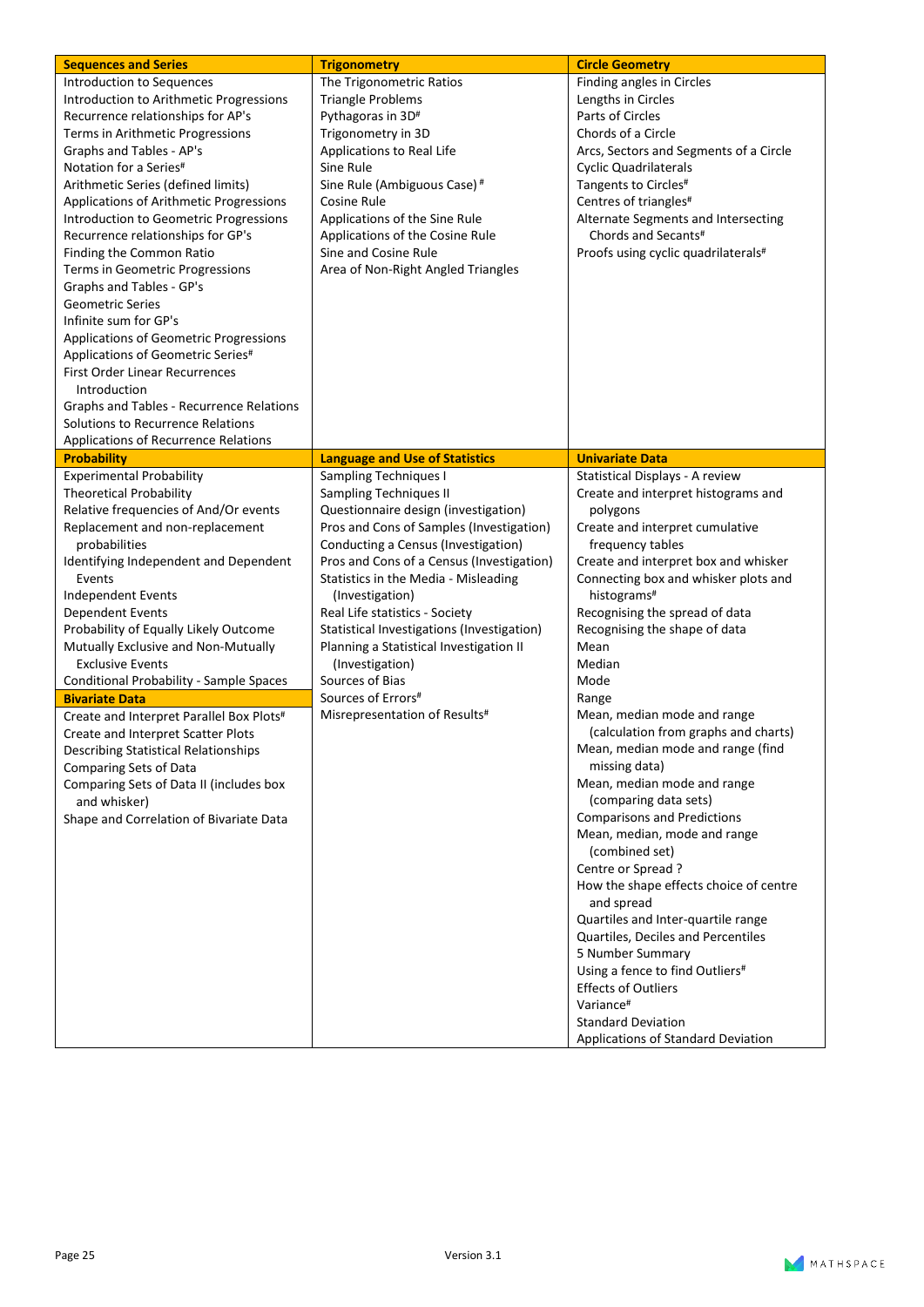## KS4-C **Number and Algebra**

| <b>Observing Patterns and Expressing Generally</b>                                                                    |                      |                                                                                                                                                                                                                                                              |
|-----------------------------------------------------------------------------------------------------------------------|----------------------|--------------------------------------------------------------------------------------------------------------------------------------------------------------------------------------------------------------------------------------------------------------|
| <b>More About Polynomials</b>                                                                                         |                      |                                                                                                                                                                                                                                                              |
| manipulate polynomials further including long<br>division up to simple quadratic divisor                              | Polynomials          | <b>Polynomial Division</b><br>Polynomial Division Using Synthetic<br>Division                                                                                                                                                                                |
| (NF) recognize the concept of division algorithm                                                                      | Polynomials          | <b>Polynomial Division</b>                                                                                                                                                                                                                                   |
| (NF) understand and use remainder and factor<br>theorems to factorize polynomials up to degree 3                      | Polynomials          | <b>Remainder and Factor Theorem</b><br>Further applications of remainder and<br>factor theorem                                                                                                                                                               |
| (NF) appreciate the power of factor theorem and<br>also be aware of the limitation of the theorem                     | Polynomials          | Remainder and Factor Theorem<br>Further applications of remainder and<br>factor theorem                                                                                                                                                                      |
| Arithmetic and Geometric Sequences and their Summation                                                                |                      |                                                                                                                                                                                                                                                              |
| (NF) explore further the properties of arithmetic<br>and geometric sequences                                          | Sequences and Series | Introduction to Arithmetic Progressions<br>Introduction to Geometric Progressions<br>Introduction to Sequences                                                                                                                                               |
| (NF) develop and use the general terms of the<br>sequences                                                            | Sequences and Series | Terms in Arithmetic Progressions<br>Graphs and Tables - AP's<br>Finding the Common Ratio<br>Terms in Geometric Progressions<br>Graphs and Tables - GP's                                                                                                      |
| (NF) investigate and use the general formulas of<br>the sum to n terms of arithmetic and geometric<br>sequences       | Sequences and Series | Notation for a Series <sup>#</sup><br><b>Arithmetic Series</b><br><b>Geometric Series</b><br>Applications of Geometric Series <sup>#</sup>                                                                                                                   |
| (NF) develop an intuitive idea on limit and<br>deduce the formula for sum to infinity for certain<br>geometric series | Sequences and Series | Infinite sum for GP's                                                                                                                                                                                                                                        |
| (NF) solve real-life problems such as interest,<br>growth and depreciation, geometric problems<br>etc.                | Sequences and Series | Applications of Arithmetic Progressions<br>Applications of Geometric Progressions                                                                                                                                                                            |
| **explore recurrence in some sequences                                                                                | Sequences and Series | Recurrence relationships for AP's<br>Recurrence relationships for GP's<br>First Order Linear Recurrences Introduction<br><b>Graphs and Tables - Recurrence Relations</b><br>Solutions to Recurrence Relations<br><b>Applications of Recurrence Relations</b> |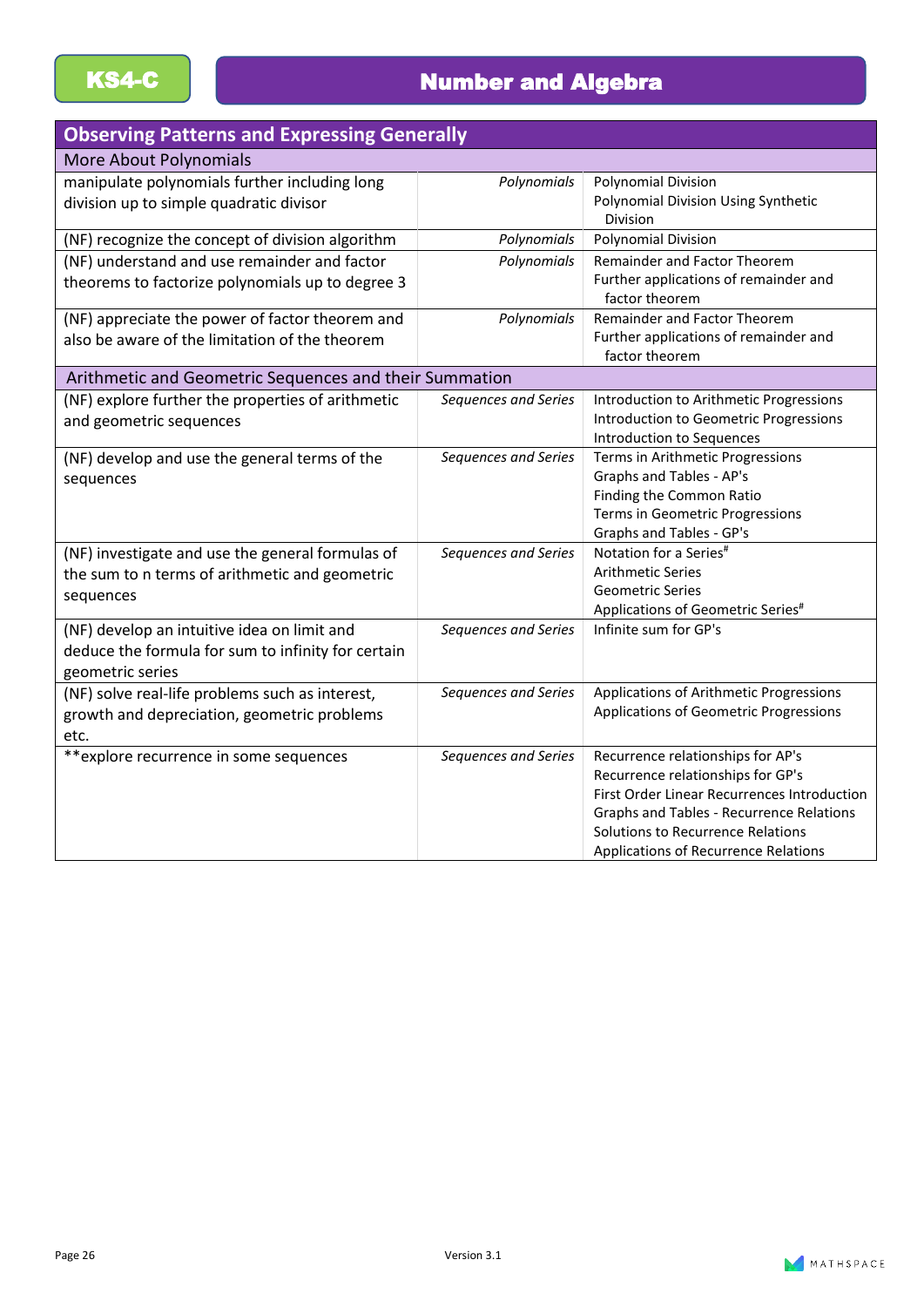| <b>Algebraic Relations and Functions</b>                                                                                                |                                            |                                                                                                                                                                                                                                                                                                                                                                                                                                                                                                                                                              |
|-----------------------------------------------------------------------------------------------------------------------------------------|--------------------------------------------|--------------------------------------------------------------------------------------------------------------------------------------------------------------------------------------------------------------------------------------------------------------------------------------------------------------------------------------------------------------------------------------------------------------------------------------------------------------------------------------------------------------------------------------------------------------|
| Quadratic Equations in One Unknown                                                                                                      |                                            |                                                                                                                                                                                                                                                                                                                                                                                                                                                                                                                                                              |
| formulate and solve quadratic equations by<br>factor method and formula                                                                 | <b>Quadratic Equations</b>                 | Identifying Key Features of Quadratics<br>Quadratic relationships<br>Solving basic quadratic equations<br>Solve by Factorisation I & II<br><b>Graphing Quadratic Functions in Factorised</b><br>Form<br>Solving by completing the square I & II<br><b>Graphing Quadratic Functions in Turning</b><br>Point form<br><b>Using Vertex Formula</b><br>Solving using the quadratic formula<br>Application Problems with Quadratics<br>Miscellaneous Quadratic Equations<br>NonMonic Quadraitc Equations<br><b>Graphing Quadratic Functions in General</b><br>Form |
| solve the equation $ax^2 + bx + c = 0$ by plotting the<br>graph $y = ax^2 + bx + c$ and reading the x-intercepts                        | <b>Quadratic Equations</b>                 | <b>Graphing Quadratic Functions in General</b><br>Form                                                                                                                                                                                                                                                                                                                                                                                                                                                                                                       |
| be aware of the approximate nature of the                                                                                               | <b>Quadratic Equations</b>                 | Identifying Key Features of Quadratics                                                                                                                                                                                                                                                                                                                                                                                                                                                                                                                       |
| graphical method                                                                                                                        |                                            | <b>Quadratic Graphing Review</b>                                                                                                                                                                                                                                                                                                                                                                                                                                                                                                                             |
| choose the most appropriate strategy to solve<br>quadratic equations                                                                    | <b>Quadratic Equations</b>                 | Application Problems with Quadratics<br>Miscellaneous Quadratic Equations<br>Applications of Quadratic Functions using<br>graphs<br><b>Further Applications</b>                                                                                                                                                                                                                                                                                                                                                                                              |
| recognize the conditions for the nature of roots                                                                                        | <b>Quadratic Equations</b>                 | The Number and Nature of Solutions<br>Sum and product of roots                                                                                                                                                                                                                                                                                                                                                                                                                                                                                               |
| understand the hierarchy of real-number system<br>and be aware of the characteristics of rational<br>numbers when expressed in decimals | Number and Algebra<br>Review               | Recurring Decimals as/from Fractions<br>Converting Recurring Decimals to Fractions                                                                                                                                                                                                                                                                                                                                                                                                                                                                           |
| More About Equations                                                                                                                    |                                            |                                                                                                                                                                                                                                                                                                                                                                                                                                                                                                                                                              |
| (NF) formulate and solve equations which can be<br>transformed into quadratic equations                                                 | <b>Quadratic Equations</b>                 | Variable substitution Method<br>Solve fractional equations that result in<br>quadratics                                                                                                                                                                                                                                                                                                                                                                                                                                                                      |
| (NF) formulate and solve one linear and one<br>quadratic simultaneous equations by algebraic<br>method                                  | <b>Quadratic Equations</b>                 | Simultaneous, linear and quadratic<br>equations                                                                                                                                                                                                                                                                                                                                                                                                                                                                                                              |
| solve equations by reading intersecting points of<br>given graphs                                                                       | <b>Functions (Graphs and</b><br>Behaviour) | Using technology to solve problems with<br>graphs   & II<br>Intersections of graphs by other methods I<br>& II                                                                                                                                                                                                                                                                                                                                                                                                                                               |
| appreciate the power and understand the<br>limitation of graphical method in solving<br>equations                                       | Functions (Graphs and<br>Behaviour)        | Using technology to solve problems with<br>graphs   & II<br>Intersections of graphs by other methods I<br>& II                                                                                                                                                                                                                                                                                                                                                                                                                                               |
|                                                                                                                                         | Linear Equations II                        | Linear modelling<br>Linear modelling-Simultaneous Equations<br>Linear Modelling - Break Even Analysis                                                                                                                                                                                                                                                                                                                                                                                                                                                        |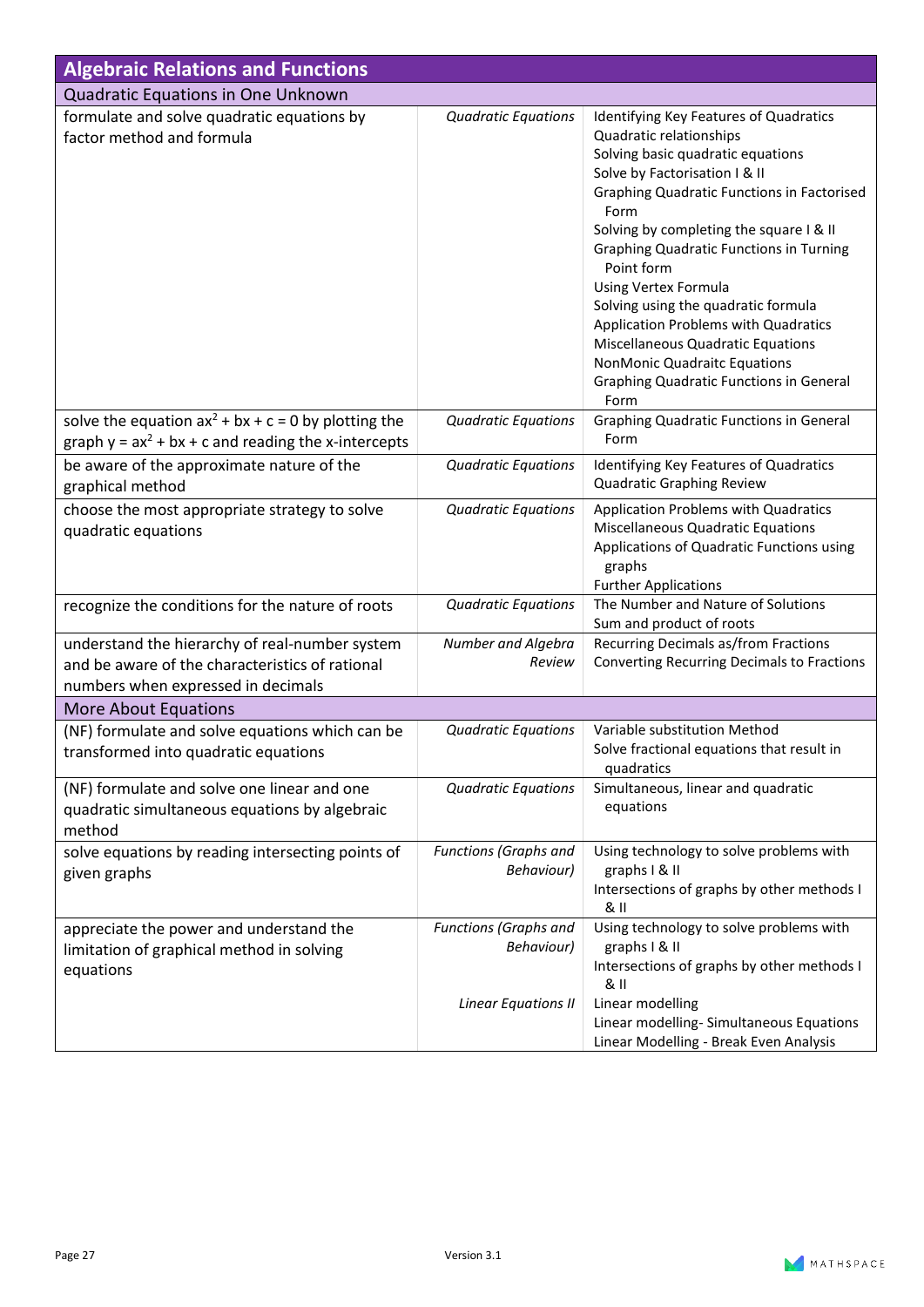| choose the most appropriate strategy to solve      | Equations                              | Mixed Equations I                                                |
|----------------------------------------------------|----------------------------------------|------------------------------------------------------------------|
| equations                                          |                                        | <b>Mixed Equations II</b>                                        |
|                                                    |                                        | Problem Solving with Linear and Non-                             |
|                                                    |                                        | <b>Linear Equations</b>                                          |
|                                                    |                                        | Identify Solutions to Linear Equations                           |
|                                                    |                                        | <b>Solving Cubic Equations</b>                                   |
|                                                    |                                        | Solving Equations through Trial and                              |
|                                                    |                                        | Improvement                                                      |
|                                                    |                                        | <b>Solve Radical Equations</b>                                   |
|                                                    |                                        | Solve Equations with Rational Expressions                        |
|                                                    |                                        | Solve Equations with Negative Exponents#                         |
|                                                    |                                        | Solve Equations with Nested Radicals#                            |
|                                                    | <b>Quadratic Equations</b>             | <b>Application Problems</b>                                      |
|                                                    |                                        | <b>Miscellaneous Equations</b>                                   |
|                                                    |                                        | <b>Further Applications</b>                                      |
|                                                    | <b>Cubic Functions</b>                 | Solve applications involving cubic functions                     |
|                                                    | Polynomials                            | Solving for Zeroes and Coefficients                              |
|                                                    | <b>Linear Equations II</b>             | Linear modelling                                                 |
|                                                    |                                        | Linear modelling-Simultaneous Equations                          |
|                                                    |                                        | Linear Modelling - Break Even Analysis                           |
|                                                    | <b>Power Functions</b>                 | Solving for Constant of Proportionality in                       |
|                                                    |                                        | <b>Power Functions</b>                                           |
|                                                    | <b>Hyperbolic Functions</b>            | Solutions to Hyperbolic Functions (incl                          |
|                                                    |                                        | Applications)#                                                   |
|                                                    | <b>Parabolic Functions</b>             | Solve Applications Involving Parabolic                           |
|                                                    |                                        | <b>Functions</b>                                                 |
|                                                    |                                        | General Locus Problems <sup>#</sup>                              |
| **explore the algebraic method to solve cubic or   | Equations                              | Solving Cubic Equations                                          |
| higher degree equations                            | <b>Cubic Functions</b>                 | Solve applications involving cubic functions                     |
|                                                    |                                        | <b>Graphing Cubic Functions</b>                                  |
|                                                    |                                        | Factoring Cubics with an identifiable factor                     |
|                                                    | Functions (Graphs and                  | Polynomial curve sketching                                       |
|                                                    | Behaviour)                             | Intersections of graphs by other methods I                       |
|                                                    | <b>Power Functions</b>                 | & II                                                             |
|                                                    |                                        | <b>Power Functions</b>                                           |
| Variations                                         |                                        |                                                                  |
| discuss the relations between 2 changing           | Linear Equations I   Direct Proportion |                                                                  |
| quantities                                         |                                        | <b>Inverse Proportion</b>                                        |
|                                                    | Linear Equations II                    | Proportion and Variation                                         |
|                                                    | Functions (Graphs and                  | Direct and Inverse Variation                                     |
|                                                    | <b>Behaviour)</b>                      | <b>Proportional Relationships</b>                                |
|                                                    | Proportions                            | <b>Constant of Proportionality</b>                               |
|                                                    |                                        | Proportional Relationships as Equations                          |
|                                                    |                                        | <b>Interpreting Proportional Relationships</b>                   |
|                                                    |                                        | <b>Graphs and Direct Proportions</b><br><b>Direct Proportion</b> |
|                                                    | <b>Inverse Functions</b>               | <b>Inverse Functions</b>                                         |
| sketch the graphs of direct and inverse variations | <b>Functions (Graphs and</b>           | Direct and Inverse Variation                                     |
|                                                    | Behaviour)                             |                                                                  |
| and recognize the algebraic representations        | Proportions                            | <b>Proportional Relationships</b>                                |
| between the quantities                             |                                        | <b>Constant of Proportionality</b>                               |
|                                                    |                                        | Proportional Relationships as Equations                          |
|                                                    |                                        | <b>Interpreting Proportional Relationships</b>                   |
|                                                    |                                        | <b>Graphs and Direct Proportions</b>                             |
|                                                    |                                        | <b>Direct Proportion</b>                                         |
|                                                    | <b>Inverse Functions</b>               | <b>Inverse Functions</b>                                         |
|                                                    |                                        | <b>Graphs of Inverse Functions</b>                               |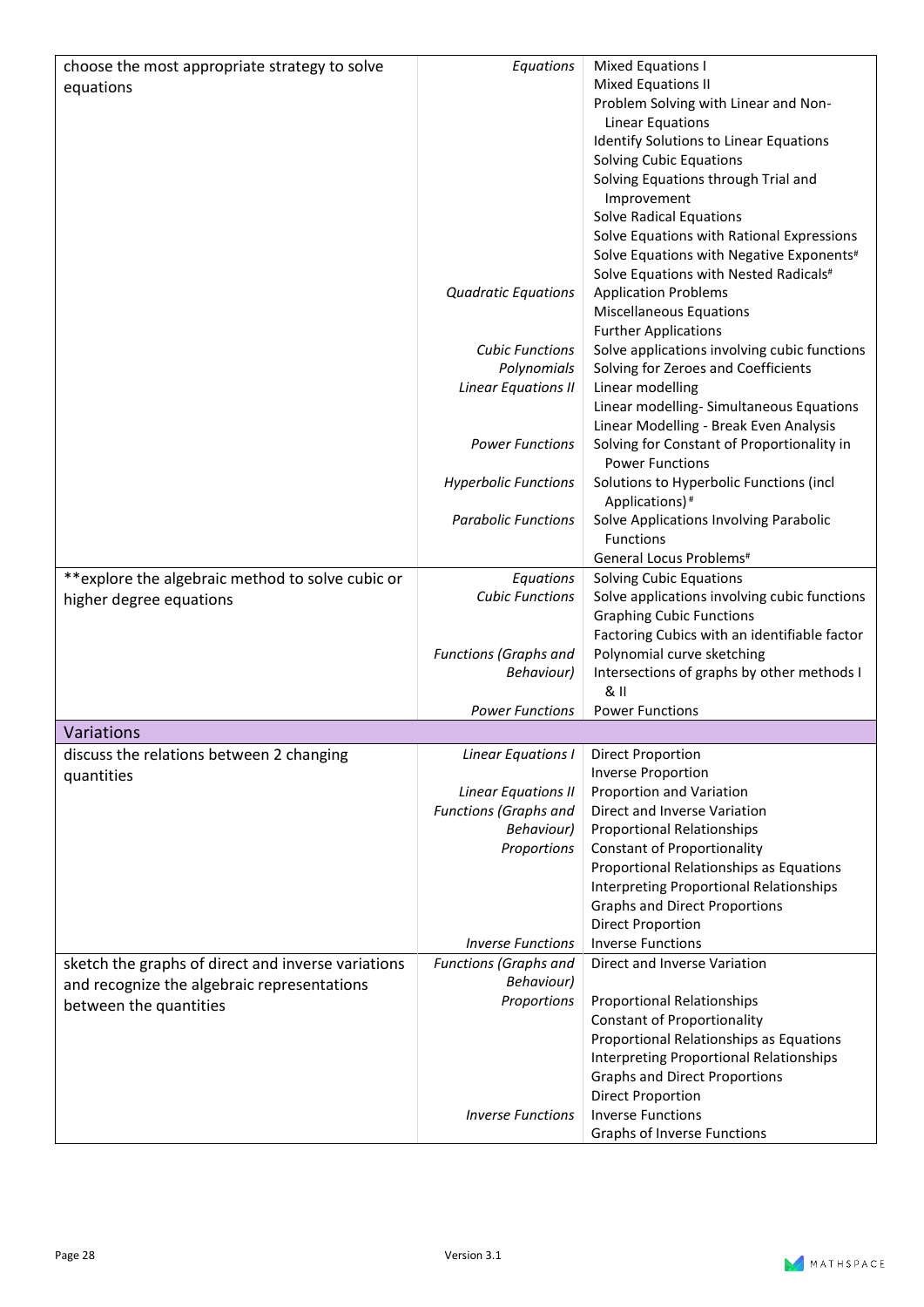| recognize and appreciate the algebraic<br>representations of various variations such as          | Proportions                | <b>Proportional Relationships</b><br><b>Constant of Proportionality</b>                |
|--------------------------------------------------------------------------------------------------|----------------------------|----------------------------------------------------------------------------------------|
| those in the forms of $V=\pi r^2 h$ or $y = k_1 + k_2 x$ etc.                                    |                            | Proportional Relationships as Equations                                                |
|                                                                                                  |                            | <b>Interpreting Proportional Relationships</b><br><b>Graphs and Direct Proportions</b> |
|                                                                                                  |                            | <b>Direct Proportion</b>                                                               |
| apply the relations to solve real-life problems                                                  | Proportions                | <b>Proportional Relationships</b>                                                      |
|                                                                                                  |                            | <b>Constant of Proportionality</b>                                                     |
|                                                                                                  |                            | Proportional Relationships as Equations                                                |
|                                                                                                  |                            | <b>Interpreting Proportional Relationships</b>                                         |
|                                                                                                  |                            | <b>Graphs and Direct Proportions</b>                                                   |
|                                                                                                  |                            | <b>Direct Proportion</b>                                                               |
| Linear Inequalities in Two Unknowns                                                              |                            |                                                                                        |
| (NF) represent the linear inequalities in 2<br>unknowns on a plane                               | <b>Inequalities</b>        | Identifying Solutions to Inequalities in Two<br>Variables                              |
|                                                                                                  |                            | Problems with Systems of Inequalities in 2<br>Variables                                |
|                                                                                                  |                            | Solve Linear Inequalities from a Graph#                                                |
|                                                                                                  |                            | Graphing Linear and Non-Linear                                                         |
|                                                                                                  |                            | Inequalities                                                                           |
|                                                                                                  |                            | Constructing Inequalities or Systems of                                                |
|                                                                                                  |                            | Inequalities                                                                           |
| (NF) discuss the solution of compound linear<br>inequalities connected by 'and'                  | <b>Inequalities</b>        | Compound Inequalities#                                                                 |
| (NF) solve systems of linear inequalities in two                                                 | <b>Inequalities</b>        | Introduction to Inequalities                                                           |
| unknowns                                                                                         |                            | One Step Inequalities                                                                  |
|                                                                                                  |                            | Two Step inequalities                                                                  |
|                                                                                                  |                            | Problem Solving with Inequalities                                                      |
|                                                                                                  |                            | Identifying Solutions to Inequalities                                                  |
|                                                                                                  |                            | Three step Inequalities                                                                |
|                                                                                                  |                            | Compound Inequalities#                                                                 |
|                                                                                                  |                            | Solve Linear Inequalities from a Graph#                                                |
|                                                                                                  |                            | Solve polynomial inequalities#                                                         |
|                                                                                                  |                            | Creating Inequalities with 2 Variables<br>Systems of Inequalities in Two Variables     |
|                                                                                                  |                            | Creating Inequalities with 2 Variables                                                 |
|                                                                                                  |                            | Problems with Systems of Inequalities in 2                                             |
|                                                                                                  |                            | Variables                                                                              |
| (NF) solve linear programming problems                                                           | <b>Linear Equations II</b> | Linear Programming - Graphical Method#                                                 |
|                                                                                                  |                            | Linear Programming - Objective Function#                                               |
|                                                                                                  |                            | Linear Programming - Feasible Regions#                                                 |
|                                                                                                  |                            | Linear Programming - Applications#                                                     |
| <b>Exponentials and Logarithmic Functions</b>                                                    |                            |                                                                                        |
| (NF) understand and use the laws of rational                                                     | <b>Indices</b>             | <b>Numerical Bases with Fractional Indices</b>                                         |
| indices                                                                                          |                            | Fractional Bases with Fractional Indices                                               |
|                                                                                                  |                            | Fractional Indices with Algebraic Terms<br>Revision of Index Laws                      |
|                                                                                                  | Logarithms<br>Logarithms   | Logs and Exponential Forms                                                             |
| (NF) understand the definition of logarithmic<br>functions and recognize the common logarithm is |                            | Logarithm Laws and Logarithm Properties                                                |
| not the only type of the function                                                                |                            | Change of Base                                                                         |
| (NF) examine the properties of the graphs of                                                     | Logarithms                 | Identify Characteristics of Logarithmic                                                |
| exponential and logarithmic functions                                                            |                            | Functions                                                                              |
|                                                                                                  |                            | Transformations of Logarithmic graphs                                                  |
|                                                                                                  |                            | Logarithm Graph                                                                        |
|                                                                                                  | Exponentials               | <b>Identify Characteristics of Exponential</b>                                         |
|                                                                                                  |                            | <b>Functions</b>                                                                       |
|                                                                                                  |                            | Transformations of Exponential graphs                                                  |
|                                                                                                  |                            | <b>Exponential Graph</b>                                                               |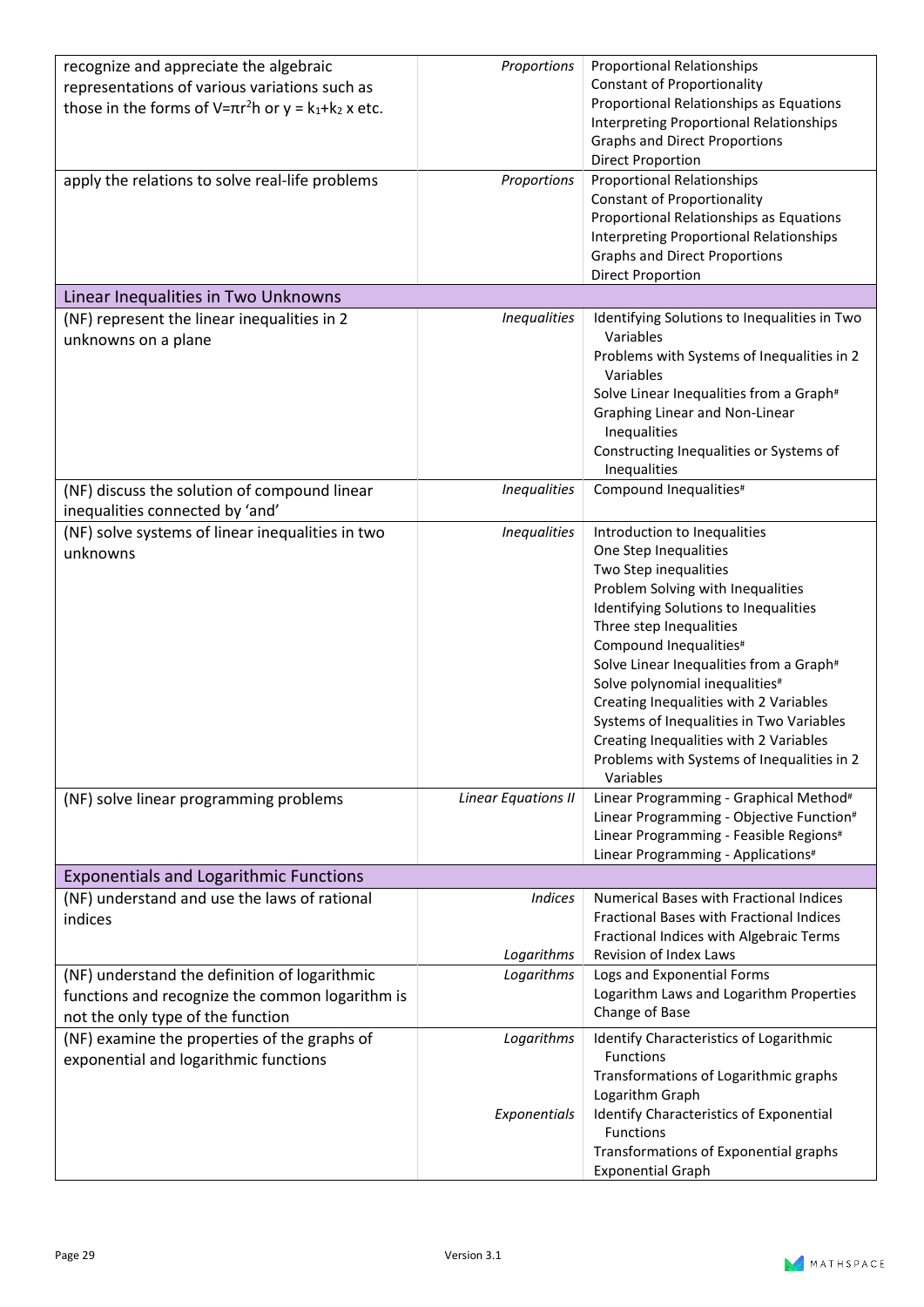| (NF) explore and study the relations between the<br>properties of logarithmic function and that of | Logarithms                 | Logs and Exponential Forms<br><b>Evaluating Logarithmic Expressions</b><br><b>Evaluate Logarithmic Functions</b> |
|----------------------------------------------------------------------------------------------------|----------------------------|------------------------------------------------------------------------------------------------------------------|
| exponential function                                                                               |                            | Solving logarithmic equations<br>Solving Log and Exponential Equations with                                      |
|                                                                                                    |                            | Technology <sup>#</sup>                                                                                          |
|                                                                                                    | Exponentials               | Simplifying Exponential Expressions                                                                              |
|                                                                                                    |                            | <b>Evaluating Exponential Functions</b>                                                                          |
|                                                                                                    |                            | <b>Solve Exponential Equations</b>                                                                               |
|                                                                                                    |                            | <b>Transforming Exponential Expressions</b>                                                                      |
|                                                                                                    |                            | Simple exponential equations                                                                                     |
|                                                                                                    |                            | Exponential Functions y=a <sup>x</sup> (Mixed                                                                    |
|                                                                                                    | Equations                  | Questions)<br>Simple Exponential Equations                                                                       |
| (NF) appreciate the application of logarithm in                                                    | Logarithms                 | Find the Equation of a Logarithm Function <sup>#</sup>                                                           |
| various real-life problems                                                                         |                            | Applications of Logarithmic Functions                                                                            |
|                                                                                                    |                            | Logarithmic Scales                                                                                               |
|                                                                                                    |                            | Natural Logarithms                                                                                               |
|                                                                                                    | Exponentials               | Finding Exponential Equations in Context                                                                         |
|                                                                                                    |                            | Finding Exponential Equations from Graphs                                                                        |
|                                                                                                    |                            | or Data                                                                                                          |
|                                                                                                    |                            | Growth and Decay                                                                                                 |
|                                                                                                    |                            | Applications of Exponential Functions<br><b>Comparing Exponential Models</b>                                     |
|                                                                                                    |                            | <b>Further Exponentials</b>                                                                                      |
| <b>Functions and Graphs</b>                                                                        |                            |                                                                                                                  |
| relate the idea of input-processing-output to the                                                  |                            | Investigation coming soon                                                                                        |
| meaning of dependent and independent                                                               |                            |                                                                                                                  |
| variables                                                                                          |                            |                                                                                                                  |
| understand the basic idea of a function from the                                                   | Functions (Theory of)      | Identifying One-to-One Functions                                                                                 |
| tabular, symbolic and graphical representations                                                    |                            |                                                                                                                  |
| of a function and the dummy nature of x                                                            |                            |                                                                                                                  |
| use the notation for a function                                                                    | Functions (Theory of)      | <b>Describing functions</b>                                                                                      |
|                                                                                                    |                            | Defining Functions and Relations                                                                                 |
|                                                                                                    |                            | Identifying One-to-One Functions                                                                                 |
|                                                                                                    |                            | <b>Evaluating Functions</b><br>Odd and Even Functions                                                            |
|                                                                                                    |                            | Algebra of Functions                                                                                             |
|                                                                                                    | Polynomials                | <b>Polynomials and Notation</b>                                                                                  |
|                                                                                                    |                            | Addition and Subtraction of Polynomials                                                                          |
|                                                                                                    |                            | Multiplication of Polynomials                                                                                    |
|                                                                                                    | <b>Cubic Functions</b>     | <b>Evaluating Cubic and Other Power</b><br><b>Functions</b>                                                      |
|                                                                                                    | Logarithms                 | <b>Evaluating Logarithmic Expressions</b>                                                                        |
|                                                                                                    |                            | <b>Evaluate Logarithmic Functions</b>                                                                            |
|                                                                                                    | Exponentials               | <b>Evaluating Exponential Functions</b>                                                                          |
| explore various properties of quadratic functions                                                  | <b>Quadratic Equations</b> | <b>Transformations and Quadratic Equations</b>                                                                   |
| such as vertex, axis of symmetry, the optimum                                                      |                            | <b>Transformations and Quadratic Graphs</b>                                                                      |
| value(s) from their graphs                                                                         |                            | Using Vertex Formula<br>Maximum and Minimum Values of                                                            |
|                                                                                                    |                            | Quadratics                                                                                                       |
|                                                                                                    |                            | <b>Maximisation and Minimisation</b>                                                                             |
|                                                                                                    |                            | Sum and product of roots                                                                                         |
|                                                                                                    |                            | Quadratic Identities <sup>#</sup>                                                                                |
| (NF) appreciate the contribution of Arabians on                                                    | <b>Quadratic Equations</b> | Solving by completing the square I & II                                                                          |
| the method of completing the square and use it                                                     |                            |                                                                                                                  |
| to find the properties of quadratic functions                                                      |                            |                                                                                                                  |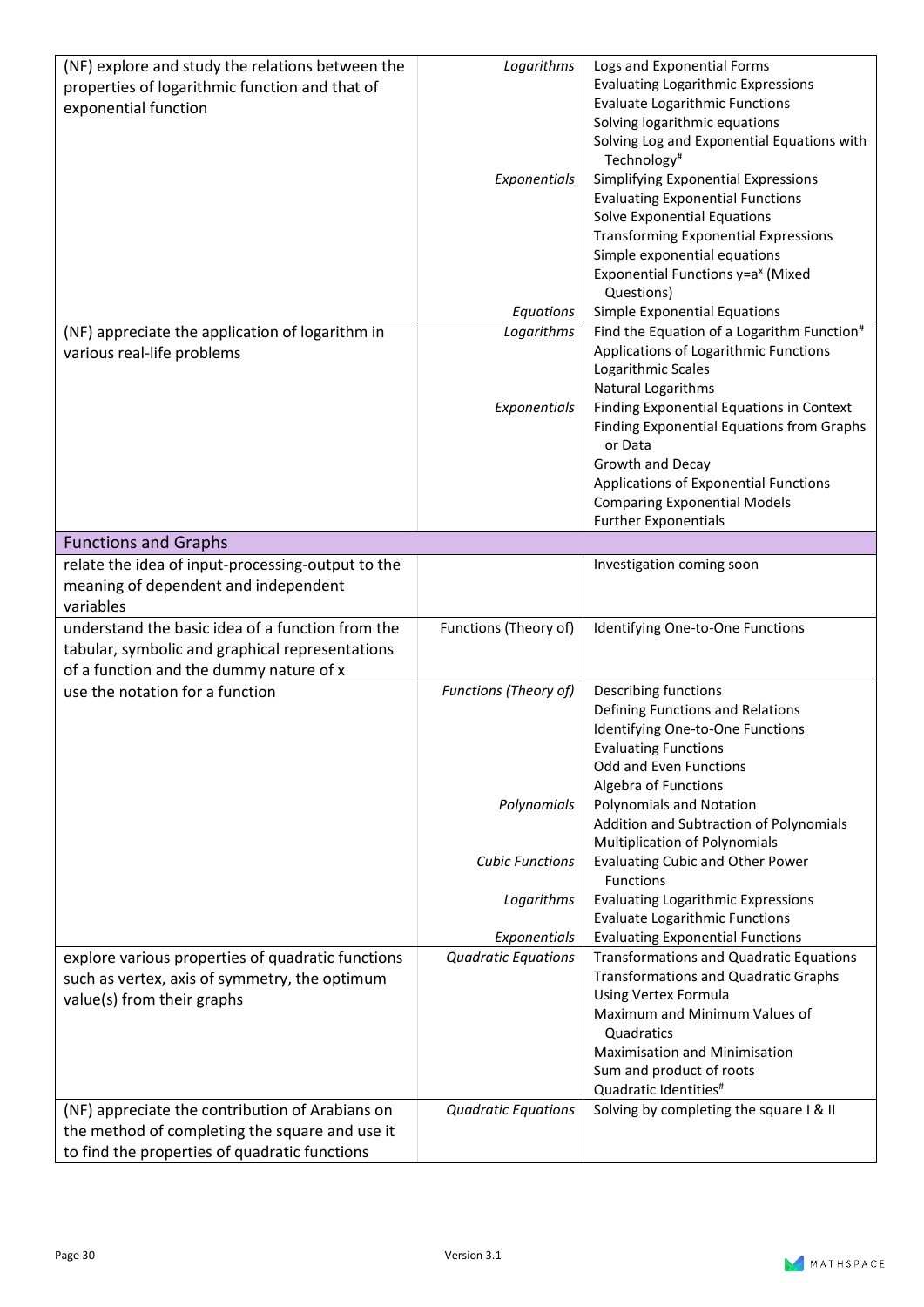| (NF) appreciate the power of the method in                             | Factorisation                       | Complete the Square                                                     |
|------------------------------------------------------------------------|-------------------------------------|-------------------------------------------------------------------------|
| generating a perfect square expression                                 |                                     | Perfect Squares                                                         |
|                                                                        | <b>Quadratic Equations</b>          | Solving by completing the square I & II                                 |
|                                                                        |                                     | <b>Graphing Quadratic Functions in Turning</b>                          |
|                                                                        |                                     | Point form                                                              |
| sketch and compare graphs of various types of                          | Functions (Graphs and               | Mixed Graphs I (linear, quad, exp, circles)                             |
| functions                                                              | Behaviour)                          | Mixed graphs II (linear, quad, cubic, 1/x)                              |
|                                                                        |                                     | Mixed Graphs III (quad, exp, cubic, 1/x)                                |
|                                                                        |                                     | Comparing Functions (quad, cubic, exp,<br>linear) <sup>#</sup>          |
|                                                                        |                                     | Non-Linear Graphs and Tables of Values                                  |
|                                                                        | Quadratics                          | <b>Graphing Quadratic Functions in Factorised</b><br>Form               |
|                                                                        |                                     | <b>Graphing Quadratic Functions in Turning</b><br>Point Form            |
|                                                                        |                                     | <b>Graphing Quadratic Functions in General</b>                          |
|                                                                        |                                     | Form                                                                    |
|                                                                        |                                     | Quadratic Graphing Review                                               |
|                                                                        | Cubics                              | <b>Graphing Cubic Functions</b>                                         |
|                                                                        | <b>Power Functions</b>              | <b>Power Functions</b>                                                  |
|                                                                        | <b>Rational Functions</b>           | Identify Characteristics of Simple Rational<br><b>Functions</b>         |
|                                                                        |                                     | <b>Graphing Simple Rational Functions</b>                               |
|                                                                        | <b>Hyperbolic Functions</b>         | <b>Identify Characteristics of Hyperbolic</b><br>Functions <sup>#</sup> |
|                                                                        |                                     | Graphing Hyperbolic Functions#                                          |
|                                                                        | <b>Parabolic Functions</b>          | Identify Characteristics of Parabolas                                   |
|                                                                        |                                     | Relation $y^2$ = x                                                      |
|                                                                        | Absoltue Value<br><b>Functions</b>  | <b>Graphing Absolute Value Functions</b>                                |
|                                                                        | Logarithms                          | Logarithm Graph                                                         |
|                                                                        | Exponentials                        | <b>Exponential Graph</b>                                                |
|                                                                        |                                     | Exponentials VS Linear or Quadratic                                     |
|                                                                        | <b>Inverse Functions</b>            | Functions<br><b>Graphs of Inverse Functions</b>                         |
| solve $f(x) > k$ , $f(x) < k$ , $f(x) \ge k$ , $f(x) \le k$ by reading | <b>Inequalities</b>                 | Solve Linear Inequalities from a Graph#                                 |
| graphs of $f(x)$                                                       |                                     | Graphing Linear and Non-Linear<br>Inequalities                          |
|                                                                        | <b>Quadratic Equations</b>          | Solve Quadratic Inequalities#                                           |
|                                                                        | <b>Cubic Functions</b>              | Solve Inequalities involving Cubics                                     |
|                                                                        | <b>Hyperbolic Functions</b>         | Solve Inequalities involving Hyperbolic<br>Functions <sup>#</sup>       |
|                                                                        | Logarithms                          | Solve Inequalities Involving Logarithmic<br>Functions <sup>#</sup>      |
|                                                                        | Exponentials                        | Solve Inequalities Involving Exponential<br>Functions <sup>#</sup>      |
| (NF) explore the effects of transformation on the                      | Functions (Graphs and               | Dilation and SymmetryTransformations of                                 |
| functions from tabular, symbolic and graphical                         | Behaviour)                          | <b>Functions</b>                                                        |
| perspectives                                                           | <b>Quadratic Equations</b>          | <b>Transformations and Quadratic Equtions</b>                           |
|                                                                        |                                     | <b>Transformation and Quadratic Graphs</b>                              |
|                                                                        | Logarithms                          | Transformations of Logarithmic graphs                                   |
|                                                                        | Exponentials                        | Transformations of Exponential graphs                                   |
|                                                                        | Simple Rational<br><b>Functions</b> | <b>Transformations of Hyperbolas</b>                                    |
|                                                                        | <b>Parabolic Functions</b>          | Graphing Parabolas (based on vertex and                                 |
|                                                                        |                                     | transformations)                                                        |
|                                                                        | <b>Trig Graphs</b>                  | Transformations of Sine and Cosine Curves                               |
|                                                                        |                                     | and Equations                                                           |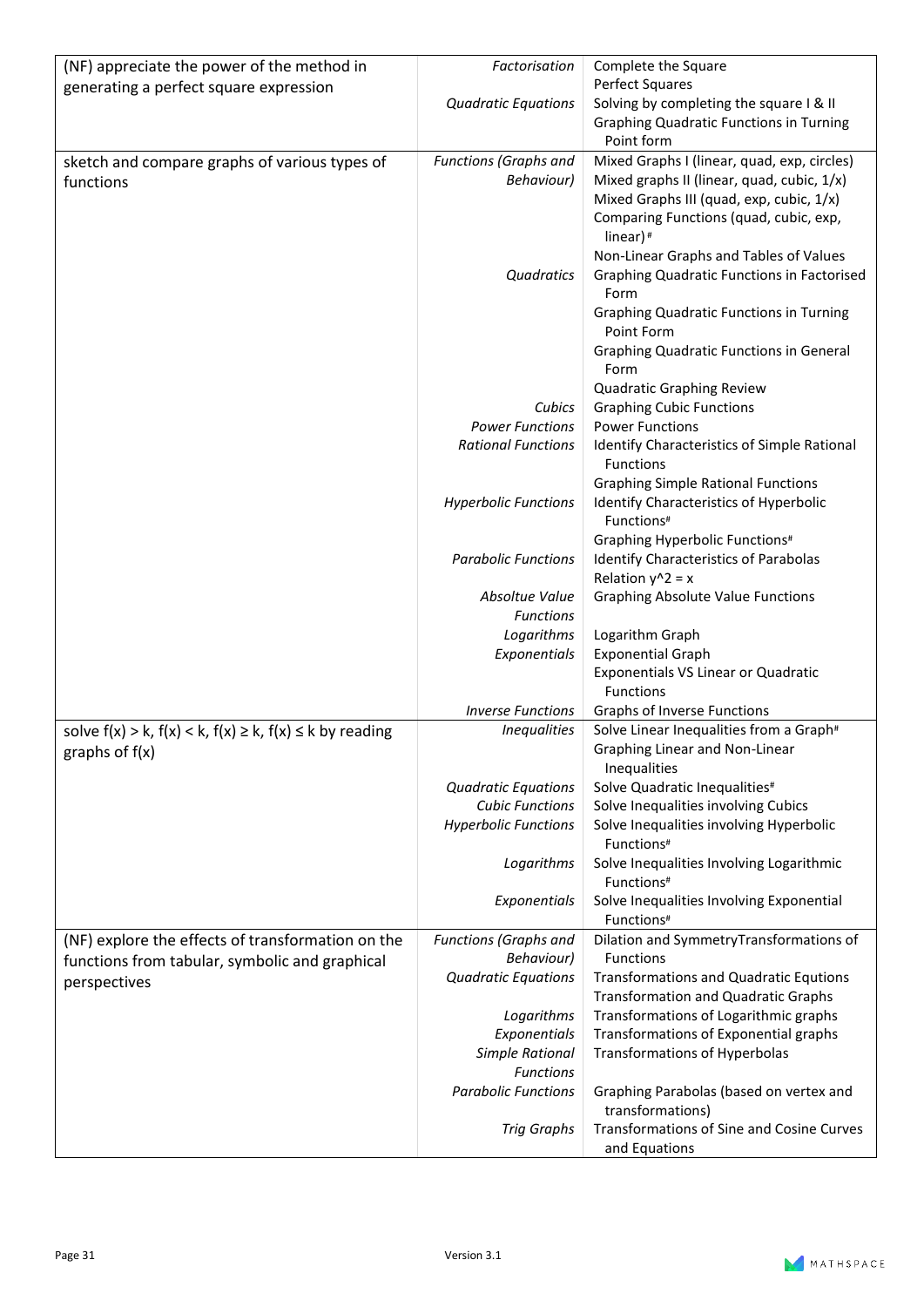| (NF) visualize the effect of transformation on the | Functions (Graphs and        | Dilation and SymmetryTransformations of       |
|----------------------------------------------------|------------------------------|-----------------------------------------------|
| graphs of functions when giving symbolic           | <b>Behaviour)</b>            | <b>Functions</b>                              |
| relations                                          | <b>Quadratic Equations</b>   | <b>Transformations and Quadratic Equtions</b> |
|                                                    |                              | <b>Transformation and Quadratic Graphs</b>    |
|                                                    | Logarithms                   | Transformations of Logarithmic graphs         |
|                                                    | Exponentials                 | Transformations of Exponential graphs         |
|                                                    | <b>Simple Rational</b>       | <b>Transformations of Hyperbolas</b>          |
|                                                    | <b>Functions</b>             |                                               |
|                                                    | <b>Parabolic Functions</b>   | Graphing Parabolas (based on vertex and       |
|                                                    |                              | transformations)                              |
|                                                    | <b>Trig Graphs</b>           | Transformations of Sine and Cosine Curves     |
|                                                    |                              | and Equations                                 |
| Included as background and supporting work         |                              |                                               |
|                                                    | Number and Algebra           | <b>Whole Number Review</b>                    |
| Whilst not explicitly required as part of the      | Review                       | <b>Fraction Review</b>                        |
| curriculum, these subtopics are included for       |                              | <b>Decimal Review</b>                         |
| background and supporting work for the benefit     |                              |                                               |
| it can add to student learning and understanding.  |                              | Percentage Review                             |
|                                                    |                              | <b>Ratios and Rates Review</b>                |
|                                                    |                              | Algebra Review                                |
|                                                    |                              | Probability Review                            |
|                                                    | Factorisation                | <b>Highest Common Factor</b>                  |
|                                                    |                              | Difference of Two Squares                     |
|                                                    |                              | <b>Grouping in Pairs</b>                      |
|                                                    |                              | <b>Monic Quadratic Trinomials</b>             |
|                                                    |                              | <b>Miscellaneous Factorisations</b>           |
|                                                    |                              | Factorising Algebraic Fractions (mult/div)    |
|                                                    |                              | Factorising Algebraic Fractions (add/sub)     |
|                                                    |                              | Non-Monic Quadratic Trinomials                |
|                                                    |                              | Factoring Sum and Difference of Cubes         |
|                                                    | <b>Functions (Graphs and</b> | <b>Applications of Polynomials</b>            |
|                                                    | Behaviour)                   | Choosing the correct function model           |
|                                                    | Polynomials                  | <b>Numerical Approximations of Roots</b>      |
|                                                    |                              | Intermediate Value Theorem <sup>#</sup>       |

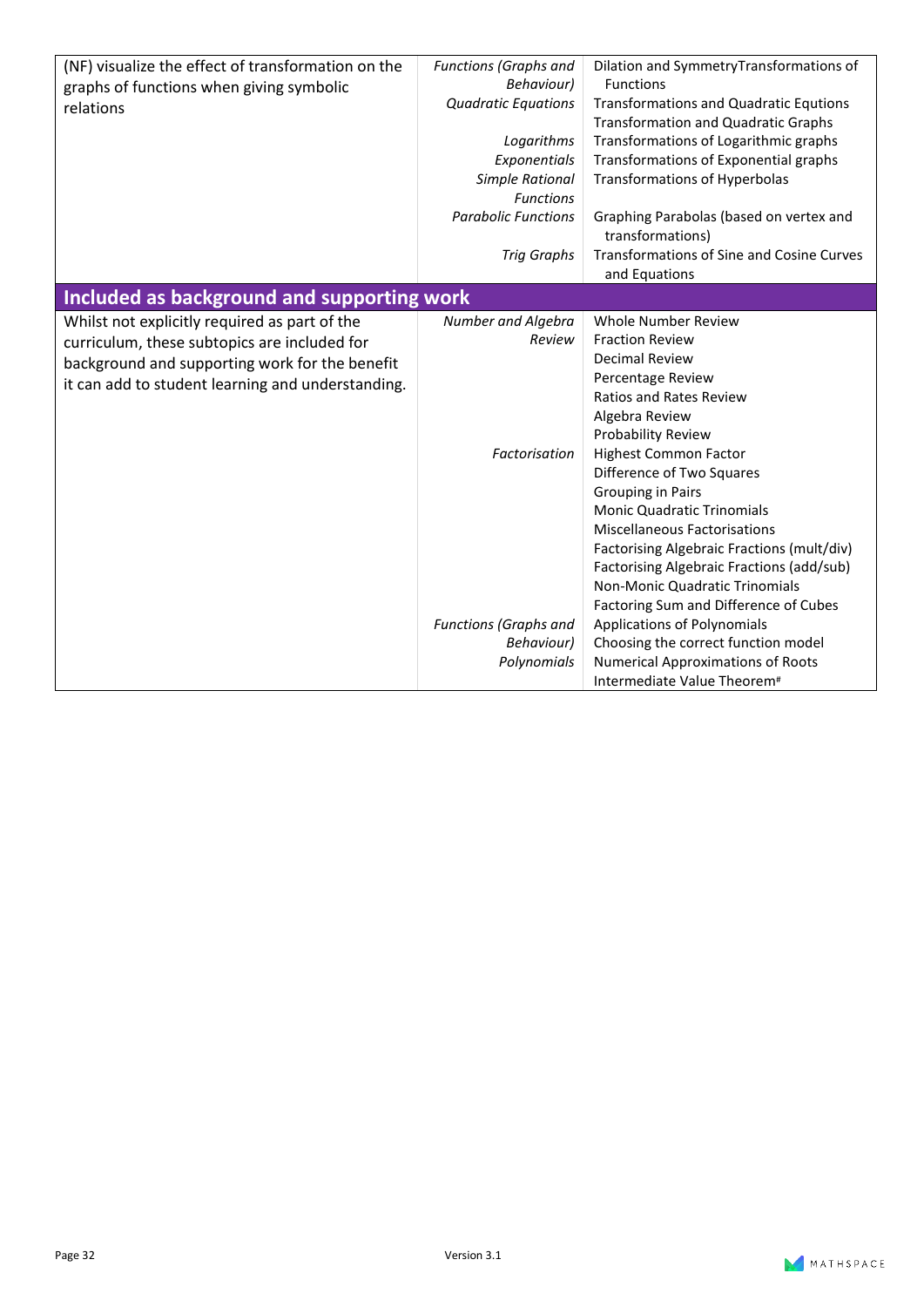| <b>Learning Geometry Through an Intuitive Approach</b>                                    |                                                                         |                                                                                                                                                        |
|-------------------------------------------------------------------------------------------|-------------------------------------------------------------------------|--------------------------------------------------------------------------------------------------------------------------------------------------------|
| <b>Qualitative Treatment of Locus</b>                                                     |                                                                         |                                                                                                                                                        |
| describe verbally or sketch the locus of points<br>moving under a condition or conditions | <b>Combined Conic</b><br><b>Sections</b><br><b>Hyperbolic Functions</b> | Determine Type of Conic Section<br>Identify and Graph Conic Sections#<br>Find Eccentricity of Conic Section#<br>Identify Characteristics of Hyperbolic |
|                                                                                           | <b>Parabolic Functions</b>                                              | Functions <sup>#</sup><br>Graphing Hyperbolic Functions#<br><b>Identify Characteristics of Parabolas</b>                                               |
|                                                                                           |                                                                         | Relation $y^2 = x$<br>Graphing Parabolas (based on vertex and<br>transformations)                                                                      |
| appreciate different conditions which can give<br>rise to the same type of locus          | <b>Combined Conic</b><br><b>Sections</b>                                | Determine Type of Conic Section<br>Identify and Graph Conic Sections#<br>Find Eccentricity of Conic Section#                                           |
|                                                                                           | <b>Hyperbolic Functions</b>                                             | Identify Characteristics of Hyperbolic<br>Functions <sup>#</sup>                                                                                       |
|                                                                                           | <b>Parabolic Functions</b>                                              | Graphing Hyperbolic Functions#<br><b>Identify Characteristics of Parabolas</b><br>Relation $y^2 = x$<br>Graphing Parabolas (based on vertex and        |
|                                                                                           |                                                                         | transformations)                                                                                                                                       |
| <b>Learning Geometry through a Deductive Approach</b>                                     |                                                                         |                                                                                                                                                        |
| <b>Basic Properties of Circles</b>                                                        |                                                                         |                                                                                                                                                        |
| (NF) understand and use the basic properties of                                           | Circle Geometry                                                         | Lengths in Circles                                                                                                                                     |
| chords and arcs of a circle                                                               |                                                                         | Parts of Circles                                                                                                                                       |
|                                                                                           |                                                                         | Chords of a Circle                                                                                                                                     |
|                                                                                           |                                                                         | Arcs, Sectors and Segments of a Circle                                                                                                                 |
|                                                                                           |                                                                         | Alternate Segments and Intersecting                                                                                                                    |
|                                                                                           |                                                                         | Chords and Secants#                                                                                                                                    |
|                                                                                           | Circle Geometry                                                         | Centres of triangles <sup>#</sup><br>Parts of Circles                                                                                                  |
| (NF) understand and use the angle properties of a                                         |                                                                         | Finding angles in Circles                                                                                                                              |
| circle<br>(NF) understand and use the basic properties of                                 | Circle Geometry                                                         | <b>Cyclic Quadrilaterals</b>                                                                                                                           |
| cyclic quadrilateral and tangent to a circle                                              |                                                                         | Tangents to Circles#                                                                                                                                   |
|                                                                                           |                                                                         | Proofs using cyclic quadrilaterals#                                                                                                                    |
| (NF) appreciate the intuitive and inductive ways                                          | Circle Geometry                                                         | Alternate Segments and Intersecting                                                                                                                    |
| of recognizing the properties of circles and see                                          |                                                                         | Chords and Secants#                                                                                                                                    |
| the importance of deductive approach                                                      |                                                                         | Proofs using cyclic quadrilaterals#                                                                                                                    |
|                                                                                           |                                                                         | Centres of triangles <sup>#</sup>                                                                                                                      |
| (NF) perform geometric proofs related with                                                | Circle Geometry                                                         | Alternate Segments and Intersecting                                                                                                                    |
| circles                                                                                   |                                                                         | Chords and Secants#                                                                                                                                    |
|                                                                                           |                                                                         | Proofs using cyclic quadrilaterals#<br>Centres of triangles#                                                                                           |
| (NF) appreciate the structure of Euclidean                                                | Circle Geometry                                                         | Alternate Segments and Intersecting                                                                                                                    |
| Geometry such as definitions, axioms and                                                  |                                                                         | Chords and Secants#                                                                                                                                    |
| postulates etc. and its deductive approach in                                             |                                                                         | Proofs using cyclic quadrilaterals#                                                                                                                    |
| handling geometric problems                                                               |                                                                         | Centres of triangles <sup>#</sup>                                                                                                                      |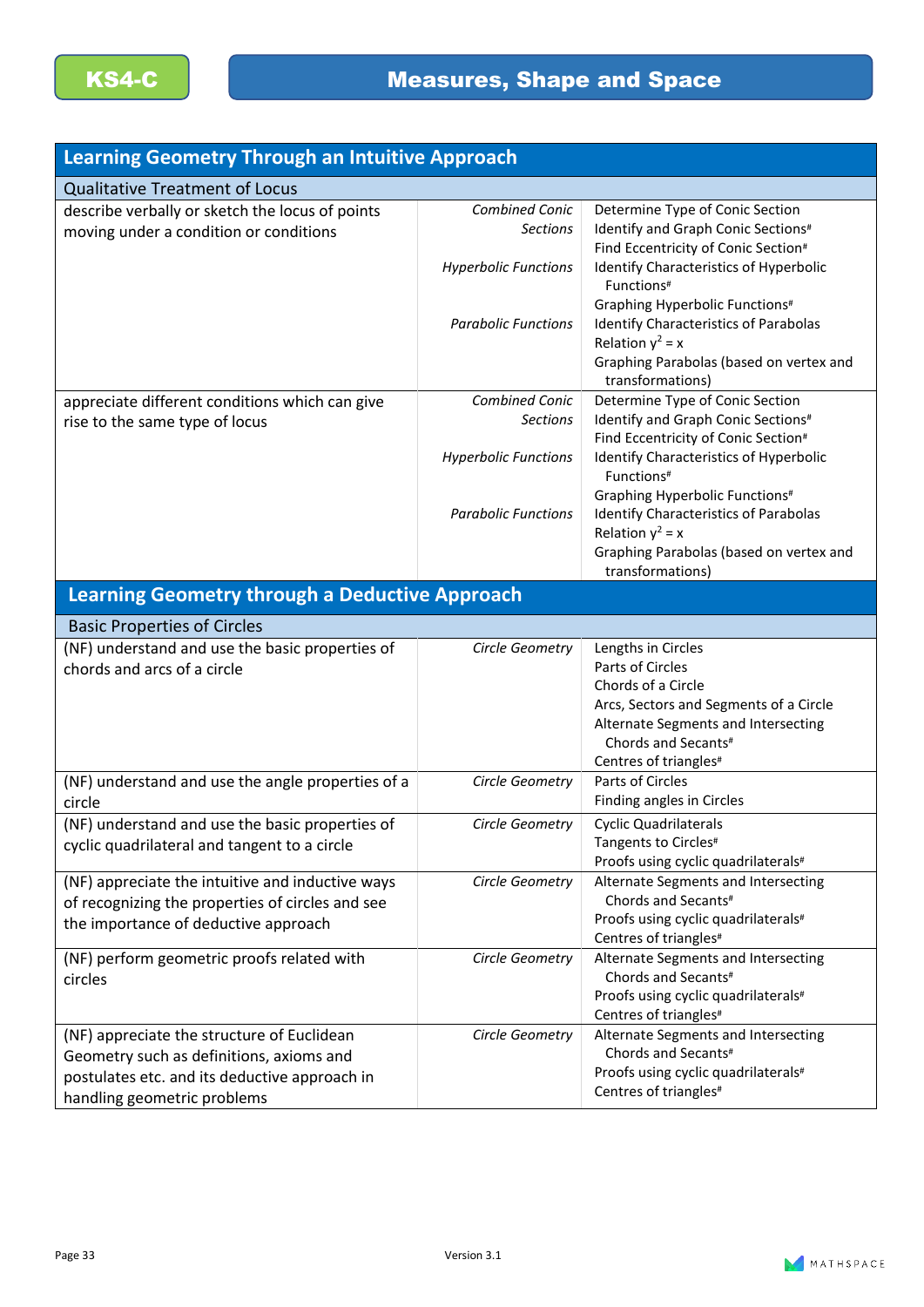| <b>Learning Geometry through an Analytic Approach</b>                                                                                              |                                     |                                                                                                                                                                                                                                                                                        |
|----------------------------------------------------------------------------------------------------------------------------------------------------|-------------------------------------|----------------------------------------------------------------------------------------------------------------------------------------------------------------------------------------------------------------------------------------------------------------------------------------|
| Coordinate Treatment of Simple Locus Problems                                                                                                      |                                     |                                                                                                                                                                                                                                                                                        |
| explore and visualize straight line as loci of<br>moving points and describe the loci with<br>equations                                            | Linear Equations I                  | Identifying key features of Linear functions                                                                                                                                                                                                                                           |
| recognize the characteristics of equation form<br>that represents a straight line                                                                  | Linear Equations I                  | Identifying Slope from Equation<br><b>Gradient Intercept Form</b><br>Equation of a Line: General Form<br>The Point Gradient Formula<br>The Two Point Formula<br>Finding the Rule                                                                                                       |
| understand and apply the point-slope form to<br>find the equations of straight lines from various<br>given conditions                              | <b>Linear Equations I</b>           | The Point Gradient Formula<br>Finding the Rule                                                                                                                                                                                                                                         |
| describe the properties of the line from a given<br>linear equation                                                                                | Linear Equations I                  | Identifying Slope from Equation<br><b>Sketching Linear Graphs</b><br>Modelling Linear Relationships - graphs                                                                                                                                                                           |
| (NF) explore and visualize circles as loci of moving<br>points                                                                                     | Circles                             | Circles at Origin<br>Circles with translations<br>Circles (Mixed and Semi-Circles)                                                                                                                                                                                                     |
| (NF) find the equation of circles from given<br>conditions                                                                                         | Circles                             | Circles at Origin<br>Circles with translations<br>Circles (Mixed and Semi-Circles)                                                                                                                                                                                                     |
| **explore other forms of equations for straight<br>lines                                                                                           | Linear Equations I                  | Equation of a Line: General Form<br>The Two Point Formula<br>Equations of Lines (Mixed Set)<br>Linear Relationships - graphs<br>Linear functions, summary of features<br>Finding the Equation of Line<br>Graphs of Physical Phenomena                                                  |
| <b>Trigonometry</b>                                                                                                                                |                                     |                                                                                                                                                                                                                                                                                        |
| More about Trigonometry                                                                                                                            |                                     |                                                                                                                                                                                                                                                                                        |
| (NF) understand the sine, cosine and tangent<br>functions, their graphs                                                                            | <b>Trig Functions and</b><br>Graphs | Unit Circle and Trig Functions#<br><b>Exact Trigonometric Values</b><br>Symmetrical and Periodic Nature of Trig<br><b>Functions</b><br>Key Features of Sine and Cosine Curves<br><b>Graphing Sine Curves</b><br><b>Graphing Cosine Curves</b><br>Graphical solution of trig equations# |
| (NF) use graphs to explore properties of<br>trigonometric functions including periodicity etc.                                                     | <b>Trig Functions and</b><br>Graphs | Symmetrical and Periodic Nature of Trig<br><b>Functions</b>                                                                                                                                                                                                                            |
| (NF) use graphs of the functions to find roots of<br>an equation such as sin $\theta$ = constant, where $0^{\circ} \le$<br>$\theta \leq 360^\circ$ | <b>Trig Functions and</b><br>Graphs | Graphical solution of trig equations#                                                                                                                                                                                                                                                  |
| (NF) recognize the limitation of Pythagoras'<br>Theorem in solving triangles                                                                       | Trigonometry                        | Pythagoras in 3D#<br>Trigonometry in 3D<br>Applications to Real Life                                                                                                                                                                                                                   |
| (NF) understand and use sine and cosine<br>formulas to solve triangles                                                                             | Trigonometry                        | Sine Rule<br>Sine Rule (Ambiguous Case) <sup>#</sup><br><b>Cosine Rule</b><br>Applications of the Sine Rule<br>Applications of the Cosine Rule<br>Sine and Cosine Rule                                                                                                                 |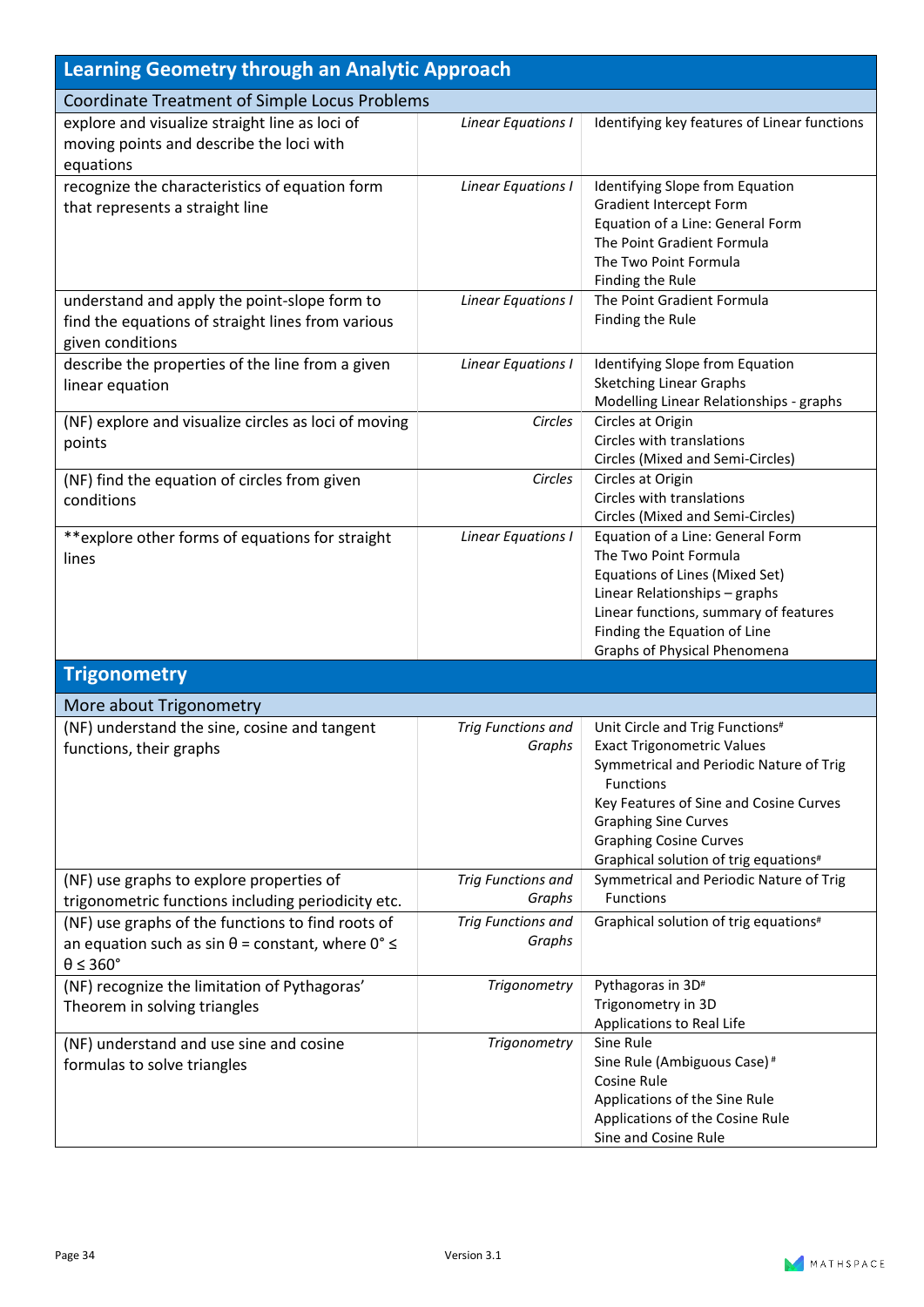| (NF) understand and use the formula 1/2 absinC<br>and Heron's formula for areas of triangles | Trigonometry              | Area of Non-Right Angled Triangles        |
|----------------------------------------------------------------------------------------------|---------------------------|-------------------------------------------|
| (NF) investigate and find the angle between 2                                                | Linear Equations II       | Angle between two lines#                  |
| intersecting lines, between a line and a plane,                                              |                           |                                           |
| between 2 intersecting planes                                                                |                           |                                           |
| (NF) apply trigonometric knowledge in solving 2-                                             | <b>Trig Functions and</b> | Applications of Sine and Cosine Functions |
| dimensional and 3-dimensional problems                                                       | Graphs                    |                                           |
|                                                                                              | <b>Trigonometry</b>       | The Trigonometric Ratios                  |
|                                                                                              |                           | <b>Triangle Problems</b>                  |
|                                                                                              |                           | Trigonometry in 3D                        |
|                                                                                              |                           | Applications of the Sine Rule             |
|                                                                                              |                           | Applications of the Cosine Rule           |
|                                                                                              |                           | Sine and Cosine Rule                      |
|                                                                                              | Linear Equations II       | Perpendicular Distance#                   |
| Included as background and supporting work                                                   |                           |                                           |
| Whilst not explicitly required as part of the                                                | Linear Equations II       | Writing Intervals#                        |
| curriculum, these subtopics are included for                                                 |                           | Division of an interval in a given ratio  |
| background and supporting work for the benefit                                               |                           |                                           |
| it can add to student learning and understanding.                                            |                           |                                           |

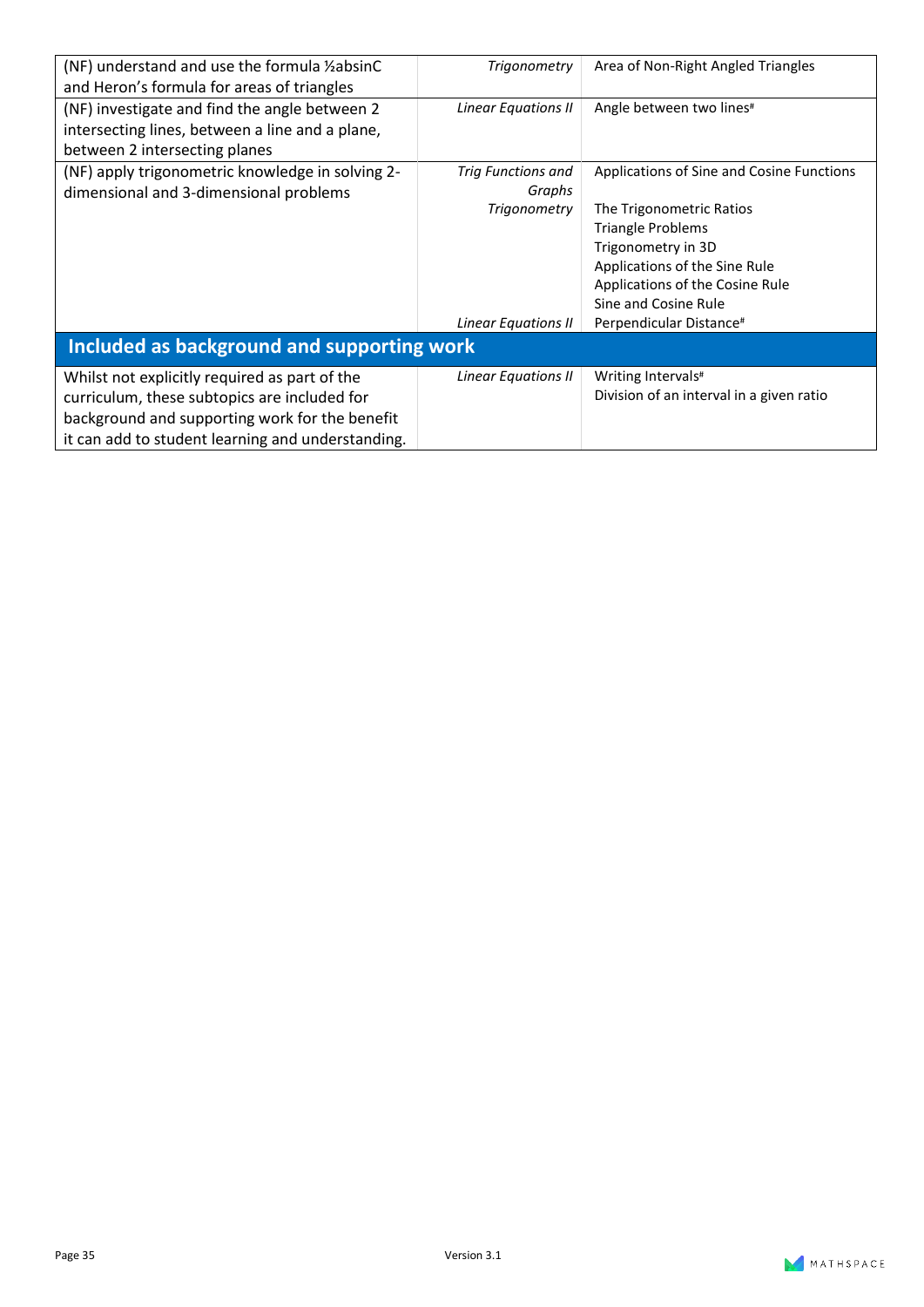#### **Analysis and Interpretation of Data**

| <b>Measures of Dispersion</b>                                                                                                                                                                                                                            |                                          |                                                                                                                                                                                                                                                                                                                                                                                                                                                                                                                                                                        |
|----------------------------------------------------------------------------------------------------------------------------------------------------------------------------------------------------------------------------------------------------------|------------------------------------------|------------------------------------------------------------------------------------------------------------------------------------------------------------------------------------------------------------------------------------------------------------------------------------------------------------------------------------------------------------------------------------------------------------------------------------------------------------------------------------------------------------------------------------------------------------------------|
| recognize range, inter-quartile range and<br>standard deviation as measures of dispersion for<br>a set of data                                                                                                                                           | Univariate Data                          | Recognising the spread of data<br>Recognising the shape of data<br>Range<br>Centre or Spread?<br>How the shape effects choice of centre and<br>spread<br>Quartiles and Inter-quartile range<br>Quartiles, Deciles and Percentiles<br><b>Standard Deviation</b>                                                                                                                                                                                                                                                                                                         |
| find range from a given set of data                                                                                                                                                                                                                      | Univariate Data                          | Range                                                                                                                                                                                                                                                                                                                                                                                                                                                                                                                                                                  |
| find inter-quartile range from the cumulative<br>frequency polygon                                                                                                                                                                                       | Univariate Data                          | Create and interpret histograms and<br>polygons<br>Create and interpret cumulative frequency<br>tables<br>Quartiles and Inter-quartile range                                                                                                                                                                                                                                                                                                                                                                                                                           |
| construct box-and-whisker diagrams and use them<br>to compare the distributions of different sets of<br>data                                                                                                                                             | Univariate Data<br><b>Bivariate Data</b> | Create and interpret box and whisker<br>Connecting box and whisker plots and<br>histograms#<br>5 Number Summary<br>Create and Interpret Parallel Box Plots#                                                                                                                                                                                                                                                                                                                                                                                                            |
| interpret the basic formula of standard deviation<br>and be able to find the standard deviation for both<br>grouped and ungrouped data set                                                                                                               | Univariate Data                          | <b>Standard Deviation</b><br>Applications of Standard Deviation                                                                                                                                                                                                                                                                                                                                                                                                                                                                                                        |
| compare the dispersions of different sets of data<br>using appropriate measures                                                                                                                                                                          | Univariate Data<br><b>Bivariate Data</b> | Mean, median mode and range (calculation<br>from graphs and charts)<br>Mean, median mode and range (find<br>missing data)<br>Mean, median mode and range (comparing<br>data sets)<br><b>Comparisons and Predictions</b><br>Mean, median, mode and range (combined<br>set)<br>Centre or Spread?<br>How the shape effects choice of centre and<br>spread<br>Quartiles and Inter-quartile range<br>Create and Interpret Scatter Plots<br><b>Describing Statistical Relationships</b><br>Comparing Sets of Data<br>Comparing Sets of Data II (includes box and<br>whisker) |
| (NF) explore and make conjecture on the effect                                                                                                                                                                                                           |                                          | Shape and Correlation of Bivariate Data<br>Investigation coming soon                                                                                                                                                                                                                                                                                                                                                                                                                                                                                                   |
| of the dispersion of the data such as:<br>i. removal of a certain item from the data;<br>ii. adding a common constant to the whole set of<br>data;<br>iii. multiplying the whole set of data by a<br>constant;<br>iv. insertion of zero in the data set. |                                          |                                                                                                                                                                                                                                                                                                                                                                                                                                                                                                                                                                        |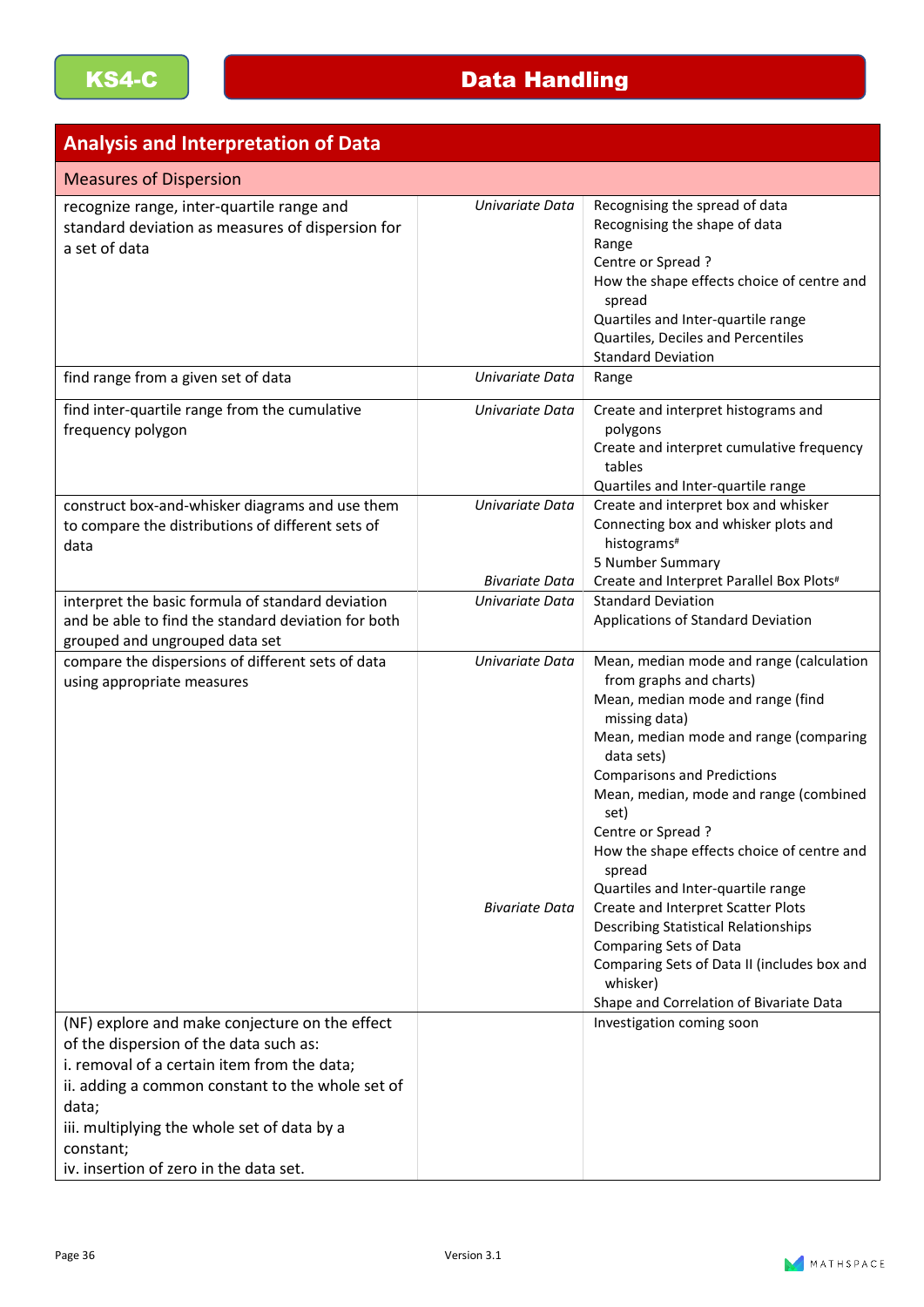| <b>Simple Statistical Surveys</b>                                                                                                                                                                                                                                                                                                                                                                                                                                                      |                                          |                                                                                                                                                                                                                                                                                                                                                                                                                        |
|----------------------------------------------------------------------------------------------------------------------------------------------------------------------------------------------------------------------------------------------------------------------------------------------------------------------------------------------------------------------------------------------------------------------------------------------------------------------------------------|------------------------------------------|------------------------------------------------------------------------------------------------------------------------------------------------------------------------------------------------------------------------------------------------------------------------------------------------------------------------------------------------------------------------------------------------------------------------|
| Uses and Abuses of Statistics                                                                                                                                                                                                                                                                                                                                                                                                                                                          |                                          |                                                                                                                                                                                                                                                                                                                                                                                                                        |
| (NF) recognize different techniques in choosing<br>samples and the criteria in choosing data<br>collection method                                                                                                                                                                                                                                                                                                                                                                      | Language and Use of<br><b>Statistics</b> | Sampling Techniques I & II<br>Conducting a Census (Investigation)<br>Pros and Cons of a Census (Investigation)<br>Sources of Bias<br>Sources of Errors#<br>Misrepresentation of Results#                                                                                                                                                                                                                               |
| (NF) investigate methods in which statistical<br>surveys are used and misused in various daily-life<br>activities                                                                                                                                                                                                                                                                                                                                                                      | Language and Use of<br><b>Statistics</b> | Sources of Bias<br>Sources of Errors#<br>Misrepresentation of Results#                                                                                                                                                                                                                                                                                                                                                 |
| (NF) discuss the strengths and weaknesses of<br>statistical investigations presented in different<br>sources such as news media, advertisements, etc<br>including methods of collecting, presenting and<br>analysing data etc.                                                                                                                                                                                                                                                         | Language and Use of<br><b>Statistics</b> | Statistics in the Media - Misleading<br>(Investigation)<br>Real Life statistics - Society                                                                                                                                                                                                                                                                                                                              |
| (NF) recognize the complexity in conducting<br>surveys                                                                                                                                                                                                                                                                                                                                                                                                                                 | Language and Use of<br><b>Statistics</b> | Questionnaire design (investigation)<br>Pros and Cons of Samples (Investigation)                                                                                                                                                                                                                                                                                                                                       |
| <b>Conducting Surveys</b>                                                                                                                                                                                                                                                                                                                                                                                                                                                              |                                          |                                                                                                                                                                                                                                                                                                                                                                                                                        |
| ** conduct statistical investigations including<br>i. formulating key questions to investigate<br>problems relating to their experience;<br>ii. deciding appropriate data collection method<br>which may involve designing simple<br>questionnaire;<br>iii. applying sampling techniques in collecting<br>data;<br>iv. conducting the investigations;<br>v. making interpretation on the data collected<br>and analyzing their findings;<br>vi. presenting the investigations to other | Language and Use of<br><b>Statistics</b> | Statistical Investigations (Investigation)<br>Planning a Statistical Investigation II<br>(Investigation)                                                                                                                                                                                                                                                                                                               |
| <b>Probability</b>                                                                                                                                                                                                                                                                                                                                                                                                                                                                     |                                          |                                                                                                                                                                                                                                                                                                                                                                                                                        |
| More about Probability                                                                                                                                                                                                                                                                                                                                                                                                                                                                 |                                          |                                                                                                                                                                                                                                                                                                                                                                                                                        |
| (NF) recognize the basic laws in probability                                                                                                                                                                                                                                                                                                                                                                                                                                           | Probability                              | <b>Experimental Probability</b><br><b>Theoretical Probability</b><br>Relatvie frequencies of And/Or events<br>Replacement and non-replacement<br>probabilities<br>Identifying Independent and Dependent<br>Events<br><b>Independent Events</b><br><b>Dependent Events</b><br>Probability of Equally Likely Outcome<br>Mutually Exclusive and Non-Mutually<br><b>Exclusive Events</b><br><b>Conditional Probability</b> |
| (NF) apply the addition or multiplication laws in a<br>wide variety of activities including real-life<br>problems                                                                                                                                                                                                                                                                                                                                                                      | Probability                              | Relatvie frequencies of And/Or events<br>Identifying Independent and Dependent<br>Events<br><b>Independent Events</b><br><b>Dependent Events</b><br><b>Conditional Probability</b>                                                                                                                                                                                                                                     |
| (NF) recognize the notion of conditional<br>probability and the notation of P(A B)                                                                                                                                                                                                                                                                                                                                                                                                     | Probability                              | <b>Conditional Probability</b>                                                                                                                                                                                                                                                                                                                                                                                         |